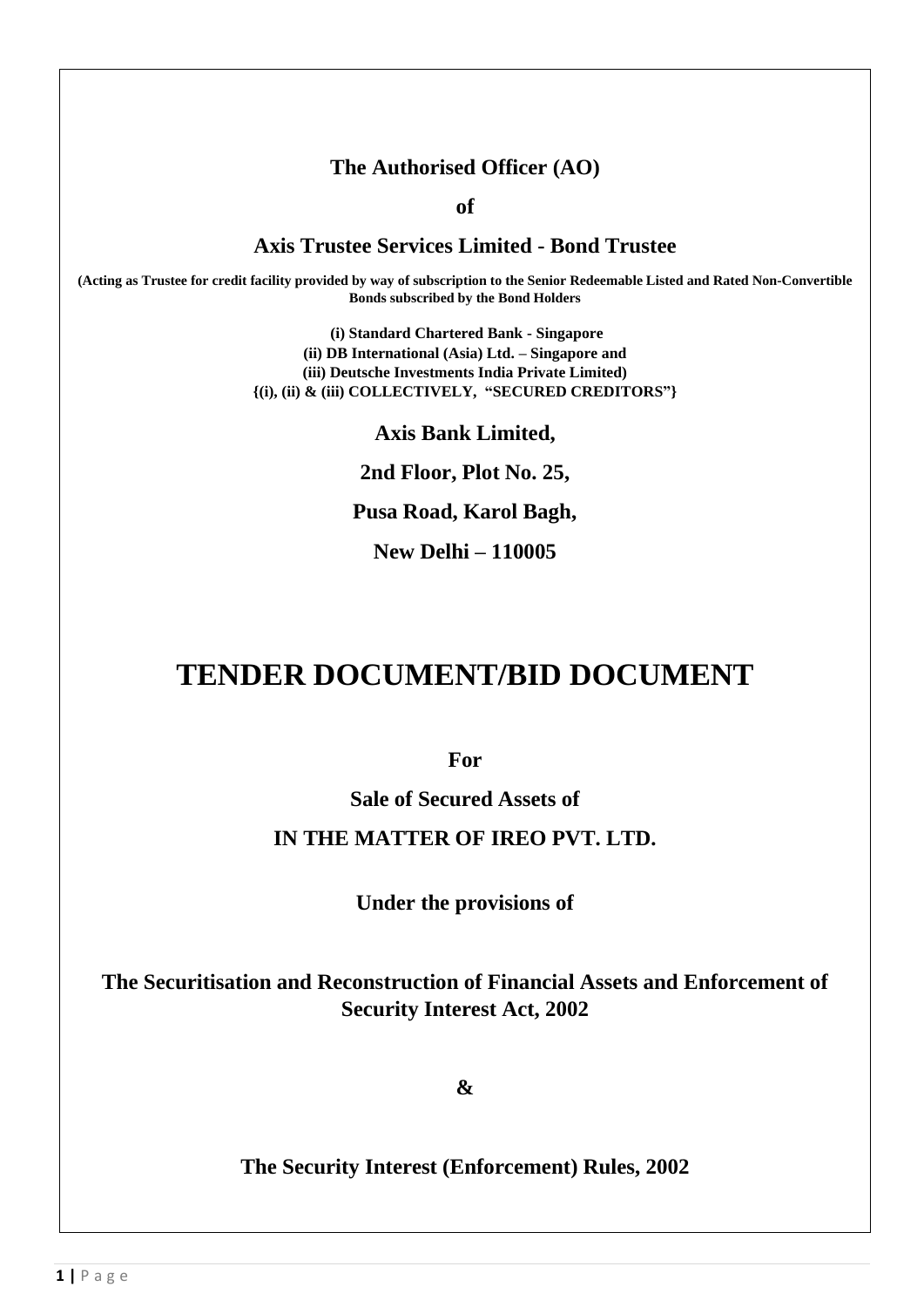| <b>CONTENTS</b> |                                                                                                                                   |           |  |  |
|-----------------|-----------------------------------------------------------------------------------------------------------------------------------|-----------|--|--|
| Sr. No.         | <b>Particulars</b>                                                                                                                | Page No.  |  |  |
| I.              | Public Notice for Auction along with Newspaper Publication                                                                        | $3 - 5$   |  |  |
| II.             | <b>Brief Description - Secured Assets</b>                                                                                         | 6         |  |  |
| Ш.              | <b>Outstanding dues of Secured Creditors</b>                                                                                      | 6         |  |  |
| IV.             | Terms & Conditions of Sale                                                                                                        | $7 - 14$  |  |  |
| V.              | Brief details of Bid/Offer document                                                                                               | 15        |  |  |
| VI.             | Form of Profile of the Bidder - Individual                                                                                        | $16-17$   |  |  |
| VII.            | Form of Profile of the Bidder – Company / Firm / Party                                                                            | 18-19     |  |  |
| VIII.           | Form of declaration by the Bidder.                                                                                                | $20 - 22$ |  |  |
| IX.             | Form of the Bid/Offer & other forms                                                                                               | $23 - 25$ |  |  |
| X.              | Annexure – 1 (Details of Property of $LOT - 1$ )<br>Annexure $-2$ (Details of Property of LOT $-2$ )<br>("Group Housing Project") | $26-29$   |  |  |
| XI.             | Annexure – 3 (Details of Property of $LOT - 3$ )                                                                                  | $30 - 34$ |  |  |
| XII.            | Annexure – 4 (Details of Property of $LOT - 4$ )                                                                                  | $35 - 40$ |  |  |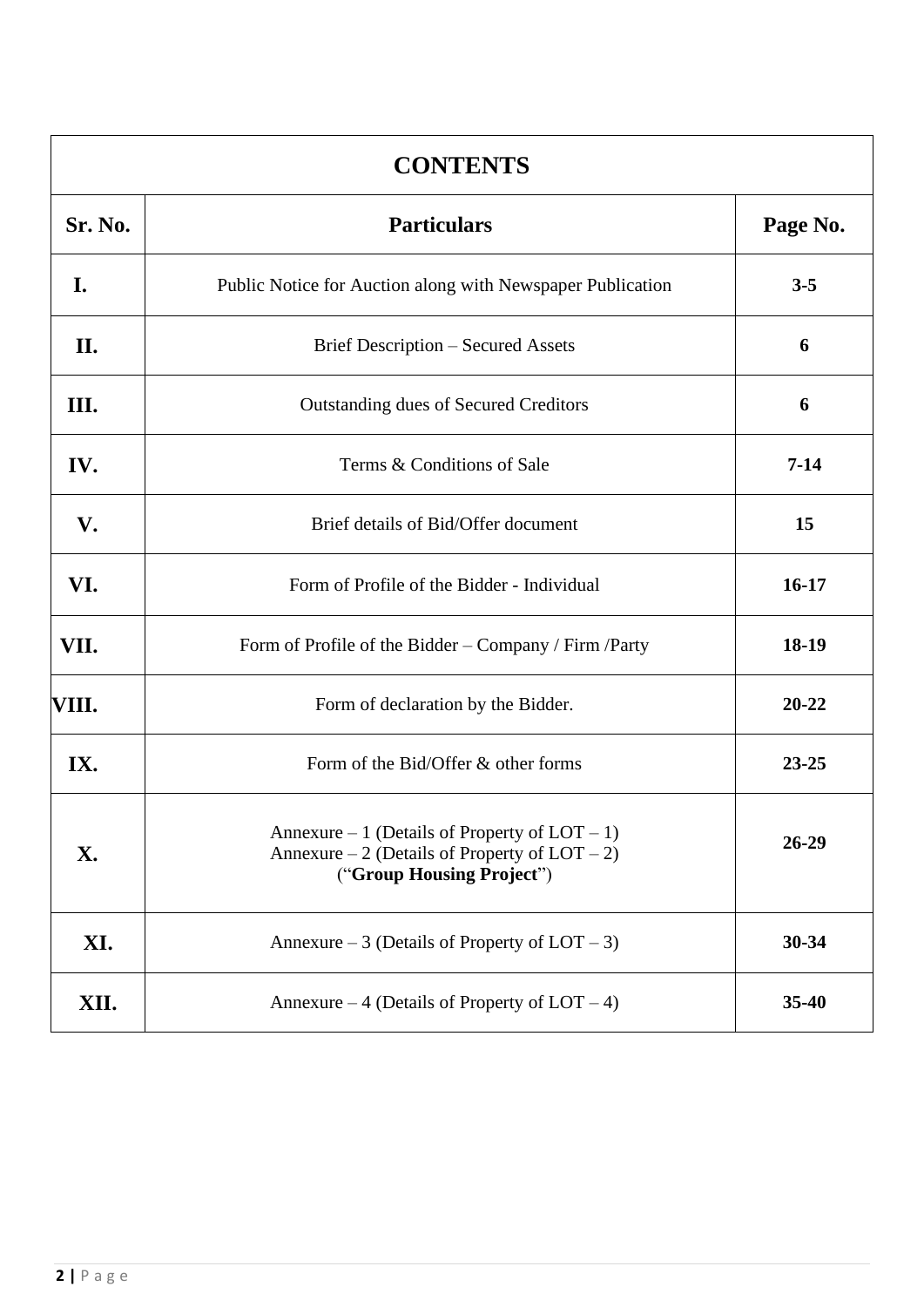The Public Notice for Sale published in the following newspaper on **May 19, 2022**:

- 1. Business Standard –English (Delhi)
- 2. Business Standard Hindi (Delhi)

|                                                                                                                                                                                                                                                                                                                                                                                                                                                                                                                                                                                                                                                                                                                                                                                                                                                                                                                                                                                                                                                                                                                                                                                                                                                                                                                                                                                                                                                                                                                                                                                                                                                                                                                                                                                                                                                                                                                          |                                                                              |                           |                         |                                                                     |                                                                                      |                                                                                                                                                    | <b>E-AUCTION SALE NOTICE FOR</b>                                  |                                         |                                                                                                                                                                                     |
|--------------------------------------------------------------------------------------------------------------------------------------------------------------------------------------------------------------------------------------------------------------------------------------------------------------------------------------------------------------------------------------------------------------------------------------------------------------------------------------------------------------------------------------------------------------------------------------------------------------------------------------------------------------------------------------------------------------------------------------------------------------------------------------------------------------------------------------------------------------------------------------------------------------------------------------------------------------------------------------------------------------------------------------------------------------------------------------------------------------------------------------------------------------------------------------------------------------------------------------------------------------------------------------------------------------------------------------------------------------------------------------------------------------------------------------------------------------------------------------------------------------------------------------------------------------------------------------------------------------------------------------------------------------------------------------------------------------------------------------------------------------------------------------------------------------------------------------------------------------------------------------------------------------------------|------------------------------------------------------------------------------|---------------------------|-------------------------|---------------------------------------------------------------------|--------------------------------------------------------------------------------------|----------------------------------------------------------------------------------------------------------------------------------------------------|-------------------------------------------------------------------|-----------------------------------------|-------------------------------------------------------------------------------------------------------------------------------------------------------------------------------------|
|                                                                                                                                                                                                                                                                                                                                                                                                                                                                                                                                                                                                                                                                                                                                                                                                                                                                                                                                                                                                                                                                                                                                                                                                                                                                                                                                                                                                                                                                                                                                                                                                                                                                                                                                                                                                                                                                                                                          |                                                                              |                           |                         | <b>SALE OF IMMOVEABLE</b>                                           |                                                                                      |                                                                                                                                                    |                                                                   |                                         |                                                                                                                                                                                     |
|                                                                                                                                                                                                                                                                                                                                                                                                                                                                                                                                                                                                                                                                                                                                                                                                                                                                                                                                                                                                                                                                                                                                                                                                                                                                                                                                                                                                                                                                                                                                                                                                                                                                                                                                                                                                                                                                                                                          |                                                                              |                           |                         |                                                                     |                                                                                      |                                                                                                                                                    |                                                                   |                                         |                                                                                                                                                                                     |
| <b>PROPERTIES</b><br>AXIS TRUSTEE<br><b>AXIS TRUSTEE SERVICES LIMITED,</b><br><b>ADDRESS:</b> Registered office at Axis House, Bombay Dyeing Mills<br>Compound, Pandurang Budhkar Marg, Worli, Mumbai - 400 025<br>CIN- U74999MH2008PLC182264<br>E-Auction Sale Notice for Sale of Immoveable Assets under the Securitisation and Reconstruction of Financial<br>Assets and Enforcement of Security Interest Act, 2002 read with proviso to Rule 8(5) read with proviso of Rule<br>9(1) of the Security Interest (Enforcement) Rules, 2002 to be held on 07.06.2022<br>Notice is hereby given to the public in general and in particular to the Borrower and Guarantors/Mortgagors that the<br>below described immoveable property/ies mortgaged / charged to Axis Trustee Services Limited as Bond Trustee<br>of the Bond Holders, namely, (i) Standard Chartered Bank (Singapore); (ii) DB International (Asia) Limited,<br>Singapore; and (iii) Deutsche Investments India Private Limited (hereinafter collectively referred to as Secured<br>Creditor), the constructive possession of which has been taken by the Authorized Officer of Axis Trustee Services<br>Limited - Bond Trustee for the Secured Creditors, will be sold on "As is where is", "As is what is", and<br>"Whatever there is" and "no recourse basis" on 07.06.2022, for recovery of Rs. 750,37,43,689/- as on<br>25.09.2020 plus applicable Interest, cost, charges (outstanding as on 16.05.2022: Rs. 965,00,21,115/-) due to the<br>Secured Creditors from the Borrower - IREO Private Limited (formerly Incredible Realcon Private Limited which<br>has been amalgamated with IREO Private Limited pursuant to order dated 07.08.2019 of the National Company<br>Law Tribunal, Special Bench, New Delhi) and its Guarantors as mentioned herein below. The Reserve Price and<br>the Earnest Money Deposit will be as detailed herein below. |                                                                              |                           |                         |                                                                     |                                                                                      |                                                                                                                                                    |                                                                   |                                         |                                                                                                                                                                                     |
|                                                                                                                                                                                                                                                                                                                                                                                                                                                                                                                                                                                                                                                                                                                                                                                                                                                                                                                                                                                                                                                                                                                                                                                                                                                                                                                                                                                                                                                                                                                                                                                                                                                                                                                                                                                                                                                                                                                          |                                                                              |                           |                         |                                                                     |                                                                                      | <b>SCHEDULE OF SALE OF SECURED ASSETS</b>                                                                                                          |                                                                   |                                         |                                                                                                                                                                                     |
| <b>Description of</b><br>secured assets &<br>Name of the<br>Guarantor/<br>Mortgagor                                                                                                                                                                                                                                                                                                                                                                                                                                                                                                                                                                                                                                                                                                                                                                                                                                                                                                                                                                                                                                                                                                                                                                                                                                                                                                                                                                                                                                                                                                                                                                                                                                                                                                                                                                                                                                      | <b>State of</b><br><b>Possessio</b><br>$\mathbf n$<br>(Physical<br>Symbolic) | Date of<br>Possessi<br>on | <b>Reserve</b><br>Price | <b>Earnest</b><br><b>Money</b><br><b>Deposit</b><br>(EMD)<br>Amount | <b>Last Date</b><br>and Time<br>of deposit<br>of EMD<br>& Bid<br><b>Documen</b><br>t | <b>Details of</b><br><b>Account in</b><br>which<br><b>EMD</b> is to<br>be<br>deposited<br>through<br><b>RTGS/NE</b><br>FT &<br><b>IFSC</b><br>Code | Date and<br>Time of<br><b>Inspection</b><br>of<br><b>Property</b> | <b>Bid</b><br><b>Increase</b><br>Amount | Name &<br>Contact<br>No. of<br><b>Authorise</b><br>d Officer /<br><b>Nodal</b><br><b>Officer</b>                                                                                    |
| $LOT-1$<br>Land<br>admeasuring 150<br><b>Kanal 14 Marla</b><br>or 18.8375 Acres<br>situated in the<br>revenue estate of<br>villages Ullahwas<br>and Behrampur,<br>Tehsil: Sohna,<br>District Gurgaon,<br>Haryana<br>(Details in<br>Annexure -1)                                                                                                                                                                                                                                                                                                                                                                                                                                                                                                                                                                                                                                                                                                                                                                                                                                                                                                                                                                                                                                                                                                                                                                                                                                                                                                                                                                                                                                                                                                                                                                                                                                                                          | <b>Symbolic</b>                                                              | 10.12.2<br>$\bf{0}$       | Rs. 416<br>crores       | Rs.<br>41.60 cr                                                     | 06.06.202<br>2 by 5<br><b>PM</b>                                                     | 1. Bank:<br><b>Standard</b><br><b>Chartered</b><br><b>Bank</b><br>2. Account<br>No:<br>531051104<br>39<br>3. IFSC:<br><b>SCBL0036</b><br>025       | 25.05.2022                                                        | Rs.<br>10,00,000                        | Mr.<br><b>Subhash</b><br><b>Kumar</b><br>Jha<br><b>Deputy</b><br>General<br>Manager,<br><b>Axis</b><br><b>Trustee</b><br><b>Services</b><br>Ltd.<br>Tel: +91-<br>$22 -$<br>62300451 |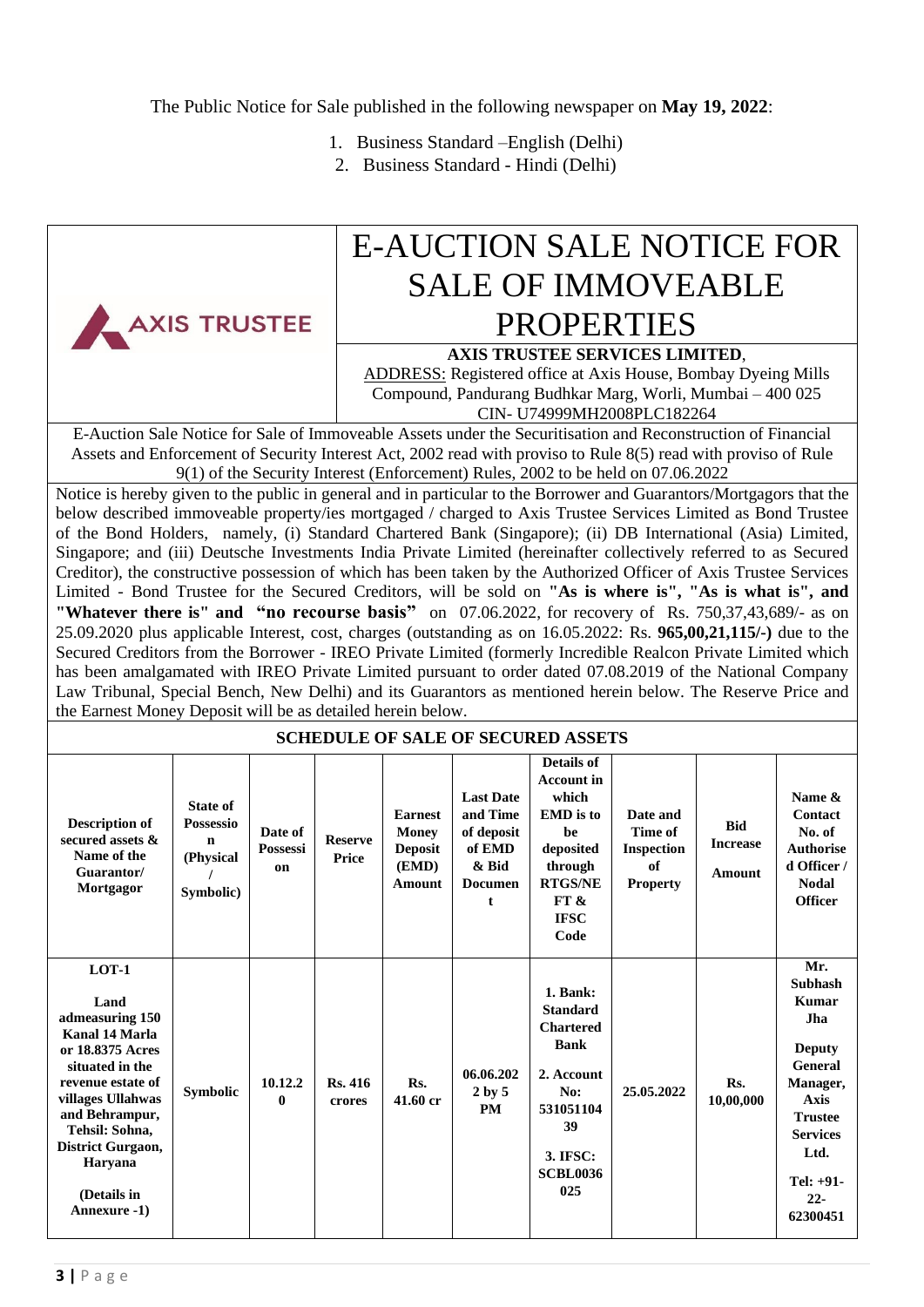|                                                                                                                                                                                                                                                                                                                   |          |                         |                         |                  |                                      |                                                                                                                                              |                                                                                  |                  | Fax:                                                                                                                                                                                                                      |
|-------------------------------------------------------------------------------------------------------------------------------------------------------------------------------------------------------------------------------------------------------------------------------------------------------------------|----------|-------------------------|-------------------------|------------------|--------------------------------------|----------------------------------------------------------------------------------------------------------------------------------------------|----------------------------------------------------------------------------------|------------------|---------------------------------------------------------------------------------------------------------------------------------------------------------------------------------------------------------------------------|
|                                                                                                                                                                                                                                                                                                                   |          |                         |                         |                  |                                      |                                                                                                                                              |                                                                                  |                  | $+91 - 22$<br>43253000                                                                                                                                                                                                    |
| $LOT-2$<br>Land<br>admeasuring<br>2.656 Acres<br>situated in the<br>revenue estate of<br><b>Village</b><br>Ullahawas,<br>Tehsil: Sohna,<br>District Gurgaon,<br>Haryana<br>(Details in<br>Annexure -2)                                                                                                            | Symbolic | 10.12.2<br>$\mathbf{0}$ | <b>Rs. 79</b><br>crores | Rs. 7.9<br>cr.   | 06.06.202<br>2 by 5<br><b>PM</b>     | 1. Bank:<br><b>Standard</b><br><b>Chartered</b><br><b>Bank</b><br>2. Account<br>No:<br>531051104<br>39<br>3. IFSC:<br><b>SCBL0036</b><br>025 | 25.05.2022                                                                       | Rs.<br>10,00,000 | Mr.<br>Subhash<br><b>Kumar</b><br>Jha<br><b>Deputy</b><br>General<br>Manager,<br><b>Axis</b><br><b>Trustee</b><br><b>Services</b><br>Ltd.<br>Tel: +91-<br>$22 -$<br>62300451<br>Fax:<br>$+91 - 22$<br>43253000            |
|                                                                                                                                                                                                                                                                                                                   |          |                         |                         |                  |                                      |                                                                                                                                              | It is clarified that Lot 1 and Lot 2 is referred to as ("Group Housing Project") |                  |                                                                                                                                                                                                                           |
| LOT-3<br>Land<br>admeasuring<br><b>17.13 Acres</b><br>(forming part of<br><b>License bearing</b><br>No. 63 of 2009<br>dated 03.11.2009)<br>situated in the<br>revenue estate of<br>village<br>Behrampur,<br>Ullahawas &<br>Ghata, Tehsil<br>Sohna, District<br>Gurgaon,<br>Haryana<br>(Details in<br>Annexure- 3) | Symbolic | 10.12.2<br>$\bf{0}$     | Rs. 257<br>crores       | Rs.<br>25.70 cr. | 06.06.202<br>2 by 5<br>PM            | 1. Bank:<br><b>Standard</b><br><b>Chartered</b><br><b>Bank</b><br>2. Account<br>No:<br>531051104<br>39<br>3. IFSC:<br><b>SCBL0036</b><br>025 | 25.05.2022                                                                       | Rs.<br>10,00,000 | Mr.<br><b>Subhash</b><br><b>Kumar</b><br>Jha<br><b>Deputy</b><br>General<br>Manager,<br><b>Axis</b><br><b>Trustee</b><br><b>Services</b><br>Ltd.<br>Tel: $+91-$<br>$22 -$<br>62300451<br>Fax:<br>$+91 - 22 -$<br>43253000 |
| $LOT-4$<br>Land<br>admeasuring<br>33.74 Acres<br>situated in the<br>revenue estate of<br><b>Village Ullahawas</b><br>& Behrampur,<br>Tehsil Sohna,<br>District Gurgaon,<br>Haryana<br>(Details in<br>Annexure-4)                                                                                                  | Symbolic | 10.12.2<br>$\bf{0}$     | Rs. 455<br>crores       | Rs.<br>45.50 cr. | 06.06.202<br>2 by 5<br>$\mathbf{PM}$ | 1. Bank:<br><b>Standard</b><br><b>Chartered</b><br><b>Bank</b><br>2. Account<br>No:<br>531051104<br>39<br>3. IFSC:<br><b>SCBL0036</b><br>025 | 25.05.2022                                                                       | Rs.<br>10,00,000 | Mr.<br>Subhash<br>Kumar<br>Jha<br><b>Deputy</b><br>General<br>Manager,<br><b>Axis</b><br><b>Trustee</b><br><b>Services</b><br>Ltd.<br>Tel: +91-<br>$22 -$<br>62300451<br>Fax:<br>$+91 - 22$                               |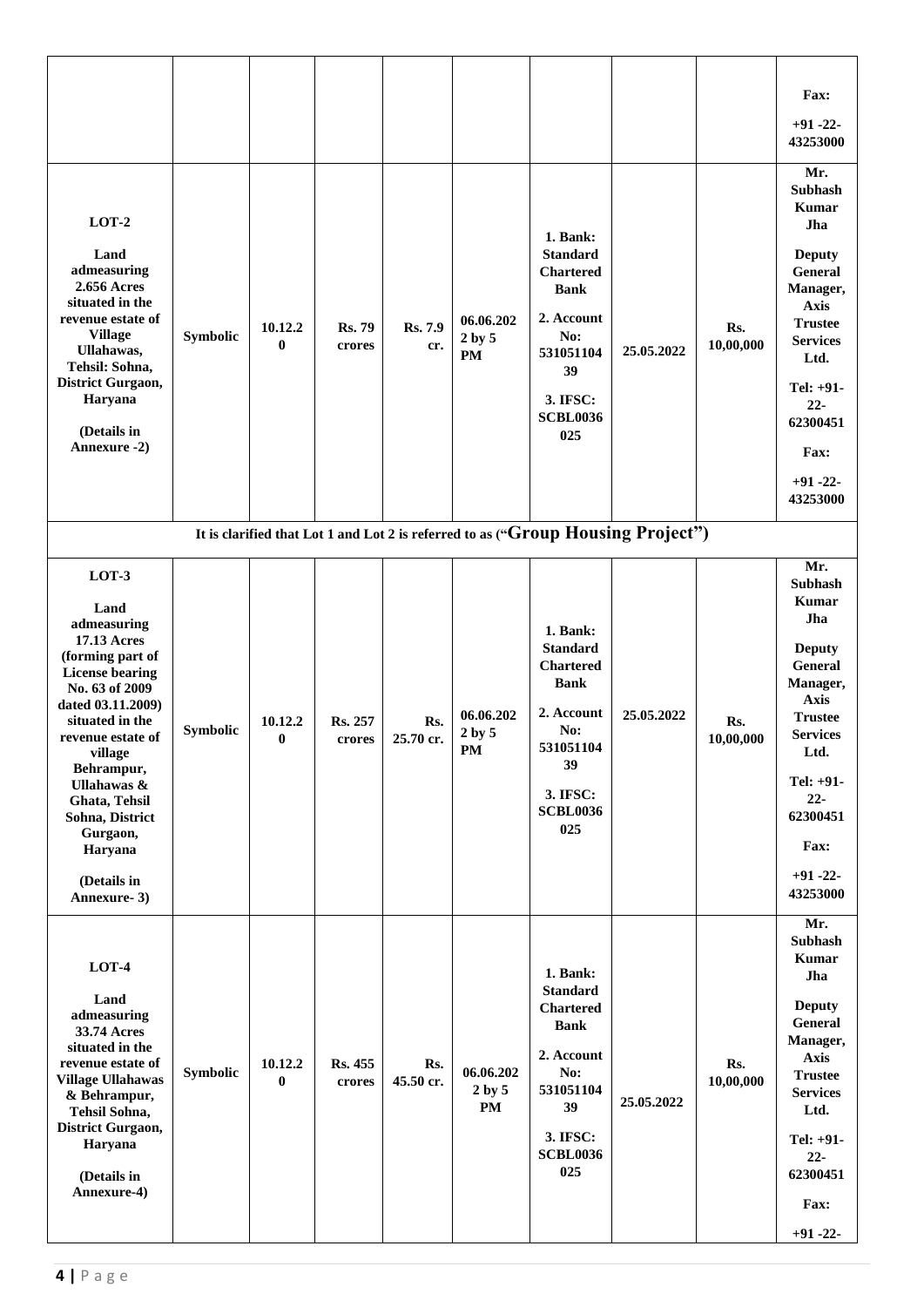| мн |
|----|

**BRIEF TERMS AND CONDITIONS OF E-AUCTION SALE: The sale shall be subject to the Rules and conditions prescribed in the Securitization and Reconstruction of Financial Assets and Enforcement of Security Interest Act, 2002 read with Security Interest (Enforcement) Rules 2002. (1) The sale of Secured Assets is on "As is where is basis", "As is what is basis", "Whatever there is basis" and "No recourse basis" for and on behalf of the Secured Creditors. (2) The sale is strictly subject to the terms and conditions given in the "Bid Document". Bid Document can be obtained from the office of the Axis Trustee Services Limited - Bond Trustee, on all working days or downloaded from Axis Trustee's website i.e., https://www.www.axistrustee.in and also at https://www.matexauctions.com (3) The sale would be on e-auction platform at website https://www.matexauctions.com through eauction service provider M/s MatexNet Pvt Ltd, contact Mr. K.P Santhosh (santhoshkp@matexnet.com) or Mob.:8939805544or Ph.:044 43437474,OR Mr. Vijay Kumar, Mob: 7305081260 (4) The Authorised Officer reserves the right to accept or reject any or all bids or to postpone / cancel the auction at any time without assigning any reason whatsoever and his decision in this regard shall be final. (5) The successful bidder will be required to deposit 25% of the amount of the sale price immediately on confirmation of the sale, inclusive of earnest money deposited to the Authorised Officer conducting the Sale. The balance amount of sale price is to be paid within 15 days of the confirmation of the sale or such extended period as may be agreed to by the Authorised Officer. In case of failure to deposit the balance amount within the prescribed period, the deposited amount shall be forfeited, including earnest money. (6) In case of default in depositing 25% of the amount of the sale price (including Earnest Money Deposited) immediately on confirmation of the sale OR default in depositing the balance amount of the purchase price within the prescribed period, the amount already deposited will be forfeited and secured assets will be resold. (7) All statutory dues / attendant charges / other dues including registration charges, stamp duty, taxes extra shall be borne by the purchaser. For further details and complete Terms & Conditions, please visit https://www.www.axistrustee.in and/or contact the Authorised Officer mentioned above against the properties**

**STATUTORY 15 DAYS' SALE NOTICE UNDER RULE 8(5) AND 9(1) READ ALONG WITH ITS PROVISO FOR CONDUCTING SALE OF SECURITY INTEREST (ENFORCEMENT) RULES, 2002**

**The Borrower and Guarantors/Mortgagors are hereby notified to pay the sum as mentioned above along with up to date interest and ancillary expenses before the date of e-auction failing which the property will be auctioned / sold and balance dues, if any, will be recovered with interest and all costs, charges and expenses.**

**Date: 18.05.2022**

**AUTHORISED OFFICER, AXIS TRUSTEE SERVICES LIMITED**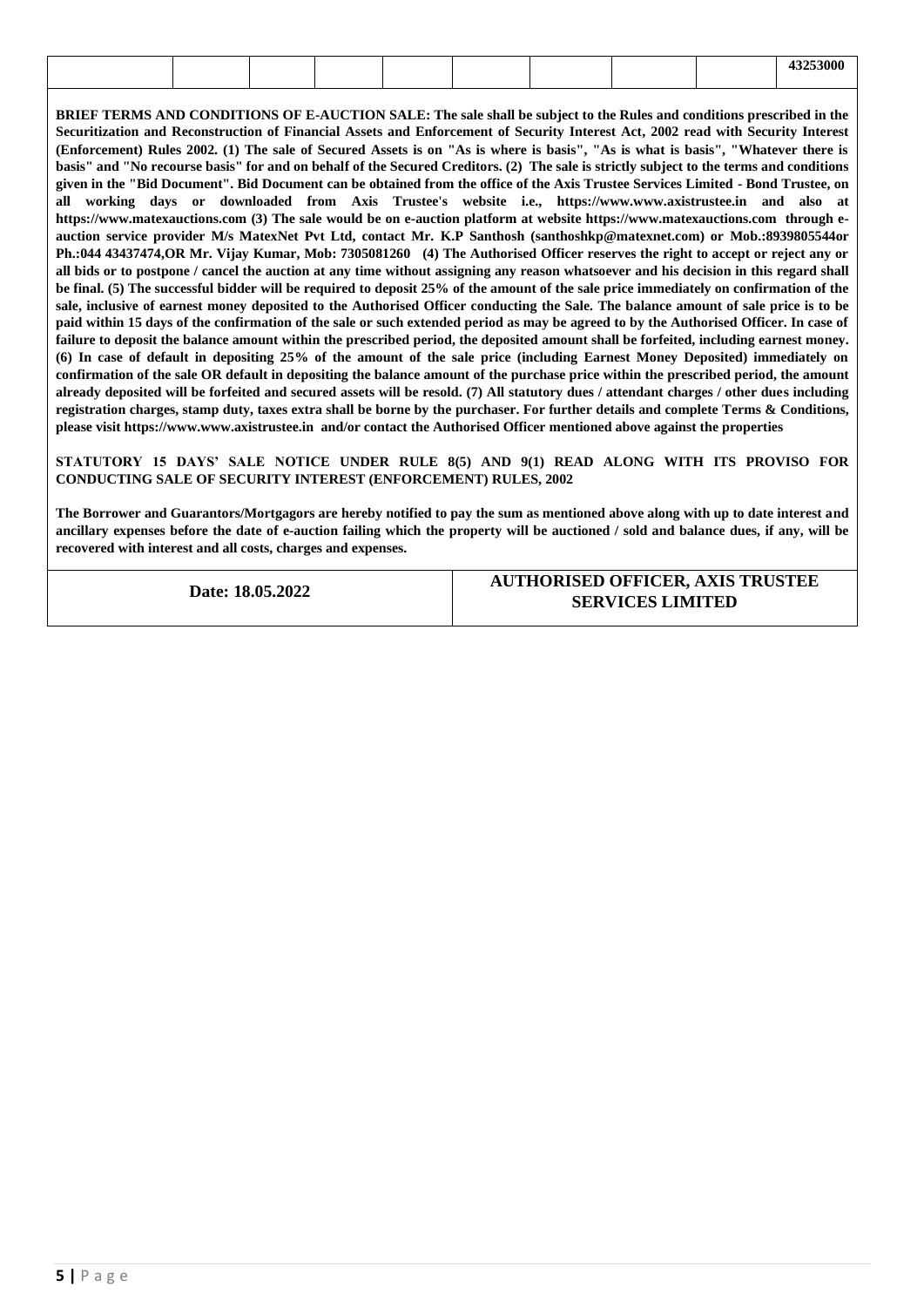| Sr. No. | Description of the secured assets                                                        |                                                                                                                                                                  |
|---------|------------------------------------------------------------------------------------------|------------------------------------------------------------------------------------------------------------------------------------------------------------------|
| 01.     | $LOT - 1$                                                                                |                                                                                                                                                                  |
|         | Survey / Door / Patta/ Khata No.<br>Haryana                                              | Land admeasuring 150 Kanal 14 Marla or 18.8375 Acres situated in the revenue<br>estate of Villages Ullahawas and Behrampur, Tehsil Sohna, District Gurgaon,      |
|         | Details mentioned in ANNEXURE - 1                                                        |                                                                                                                                                                  |
|         | $LOT - 2$                                                                                |                                                                                                                                                                  |
|         | Survey / Door / Patta/ Khata No.<br>Tehsil Sohna, District Gurgaon, Haryana              | Land admeasuring 2.656 Acres situated in the revenue estate of Village Ullahawas,                                                                                |
|         | <b>Details mentioned in ANNEXURE - 2</b>                                                 |                                                                                                                                                                  |
|         | "Group Housing Project"                                                                  |                                                                                                                                                                  |
| 02.     | $LOT -3$                                                                                 |                                                                                                                                                                  |
|         |                                                                                          |                                                                                                                                                                  |
|         | Survey / Door / Patta/ Khata No.<br>& Ghata, Tehsil Sohna, District Gurgaon, Haryana     | Land admeasuring 17.13 Acres (forming part of License bearing No.63 of 2009)<br>dated 03/11/2009) situated in the revenue estate of Village Behrampur, Ullahawas |
|         | <b>Details mentioned in ANNEXURE - 3</b>                                                 |                                                                                                                                                                  |
|         |                                                                                          |                                                                                                                                                                  |
| 03.     | $LOT - 4$                                                                                |                                                                                                                                                                  |
|         | Survey / Door / Patta/ Khata No.<br>& Behrampur, Tehsil Sohna, District Gurgaon, Haryana | Land admeasuring 33.74 Acres situated in the revenue estate of Village Ullahawas                                                                                 |
|         | <b>Details mentioned in ANNEXURE - 4</b>                                                 |                                                                                                                                                                  |
|         | "Plotted Development Project"                                                            |                                                                                                                                                                  |
|         |                                                                                          |                                                                                                                                                                  |

### **II. BRIEF DESCRIPTION OF SECURED ASSETS**

**LOT - 1 and LOT - 2 will not be sold individually/separately. LOT - 1 and LOT - 2 are part and parcel of one land called as Group Housing Project only and will only be sold together to any proposed bidder. Authorised officer can cancel/reject any bid submitted individually in this regard without assigning any reason whatsoever, as he deems fit**

### **III. OUTSTANDING DUES OF THE SECURED CREDITORS**

**IREO Pvt. Ltd. - as on September 25, 2020**

| <b>Nature of Assistance</b>         | <b>Total Dues</b> - Rs. $750,37,43,689/$ - plus applicable |
|-------------------------------------|------------------------------------------------------------|
| Senior Redeemable Listed and Rated  | Interest, cost, charges                                    |
| Non-Convertible Bonds subscribed    | Thereafter Rs. 965,00,21,115/- as on 16.05.2022            |
| by Bond Holders (Secured Creditors) |                                                            |

**TOTAL DUES as on September 25, 2020:Rs. 750,37,43,689/- (Rupees Seven Hundred Fifty Crore Thirty-Seven Lakh Forty Three Thousand Six Hundred Eighty Nine Only) plus Interest, default interest, cost, charges and expenses (i.e Rs. 965,00,21,115/- (Rupees Nine Hundred Sixty Five Crore Twenty One Thousand One Hundred And Fifteen Only) as on 16.05.2022)**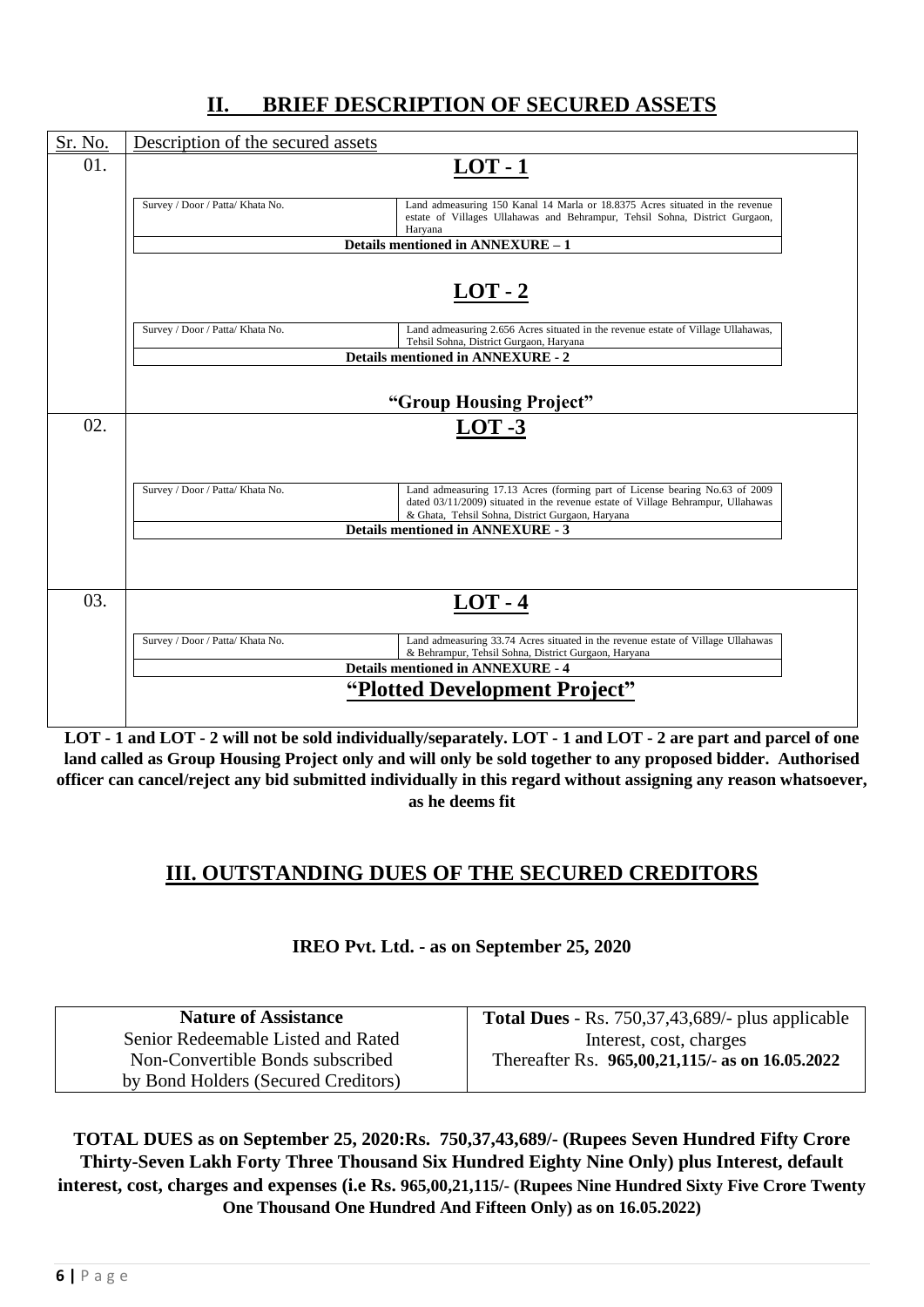### **IV. TERMS AND CONDITIONS OF SALE**

| 1. | The Authorised Officer (AO) exercising the powers under the Securitisation and              |                                                        |                                                                                                   |  |  |  |  |  |  |
|----|---------------------------------------------------------------------------------------------|--------------------------------------------------------|---------------------------------------------------------------------------------------------------|--|--|--|--|--|--|
|    | Reconstruction of Financial Assets and Enforcement of Security Interest Act, 2002 read with |                                                        |                                                                                                   |  |  |  |  |  |  |
|    | Security Interest (Enforcement) Rules, 2002 (hereinafter referred to as "the SARFAESI       |                                                        |                                                                                                   |  |  |  |  |  |  |
|    | Act") is selling the secured assets/properties mentioned at item No. II of the Bid Document |                                                        |                                                                                                   |  |  |  |  |  |  |
|    |                                                                                             |                                                        |                                                                                                   |  |  |  |  |  |  |
|    | (hereinafter referred to as the 'Secured Assets'), after taking symbolic possession of the  |                                                        |                                                                                                   |  |  |  |  |  |  |
|    | Secured Assets under the provisions of the SARFAESI Act 2002 and the same are being         |                                                        |                                                                                                   |  |  |  |  |  |  |
|    | sold on "As is where is", "As is what is", and "Whatever there is" and "no recourse basis". |                                                        |                                                                                                   |  |  |  |  |  |  |
| 2. | <b>Issue of Tender/ Offer / Bid Document</b>                                                |                                                        |                                                                                                   |  |  |  |  |  |  |
|    |                                                                                             |                                                        | The Tender/Bid Document along with Offer Form can be obtained from Shri Subhash                   |  |  |  |  |  |  |
|    |                                                                                             |                                                        | Kumar Jha, Deputy General Manager, Axis Trustee Services Ltd., Axis Bank Limited, 2 <sup>nd</sup> |  |  |  |  |  |  |
|    |                                                                                             |                                                        | Floor, Plot No. 25, Pusa Road, Karol Bagh, New Delhi – 110005 from May 18, 2022 to June           |  |  |  |  |  |  |
|    |                                                                                             |                                                        | 05, 2022 from 11 a.m. to 5 p.m. The bid document can also be downloaded from Axis                 |  |  |  |  |  |  |
|    |                                                                                             |                                                        | Trustee Services Ltd.'s website (https://www.www.axistrustee.in) and also at e-auction            |  |  |  |  |  |  |
|    |                                                                                             |                                                        |                                                                                                   |  |  |  |  |  |  |
|    | service provider (https://www.matexauctions.com) - contact Mr. K.P                          |                                                        | Santhosh                                                                                          |  |  |  |  |  |  |
|    | $(santhoshkp@matexact.com)$ or Mob.:8939805544or Ph.:044 43437474,OR Mr. Vijay              |                                                        |                                                                                                   |  |  |  |  |  |  |
|    | Kumar, Mob: 7305081260                                                                      |                                                        |                                                                                                   |  |  |  |  |  |  |
| 3. | <b>Reserve Price</b>                                                                        |                                                        |                                                                                                   |  |  |  |  |  |  |
|    | Lot No<br>$Lot - 1$                                                                         | <b>Reserve Price in Rupees</b>                         | <b>EMD</b> in Rupees                                                                              |  |  |  |  |  |  |
|    | $Lot - 2$                                                                                   | Rs. 495 crores                                         | Rs. 49.50 cr                                                                                      |  |  |  |  |  |  |
|    | <b>Group Housing Project</b>                                                                |                                                        |                                                                                                   |  |  |  |  |  |  |
|    | $Lot - 3$                                                                                   | Rs. 257 crores                                         | Rs. 25.70 cr.                                                                                     |  |  |  |  |  |  |
|    | $Lot - 4$                                                                                   | Rs. 455 crores                                         | Rs. 45.50 cr.                                                                                     |  |  |  |  |  |  |
|    | <b>Plotted Development Project</b>                                                          |                                                        |                                                                                                   |  |  |  |  |  |  |
| 4. | (i)                                                                                         |                                                        | The sale of Secured Asset is on "As is where is basis", "As is what is basis",                    |  |  |  |  |  |  |
|    |                                                                                             | whatever there is basis" and 'without recourse basis". |                                                                                                   |  |  |  |  |  |  |
|    | (ii)                                                                                        |                                                        | To the best of knowledge and information of the Authorised Officer, no other encumbrance          |  |  |  |  |  |  |
|    |                                                                                             |                                                        | exists on the Secured Assets. However, the intending bidders should make their own                |  |  |  |  |  |  |
|    |                                                                                             |                                                        | independent enquiries regarding the other encumbrances, title of property/ies put on auction      |  |  |  |  |  |  |
|    |                                                                                             |                                                        | and claims/rights/dues affecting the property, prior to submitting their bid. The auction         |  |  |  |  |  |  |
|    |                                                                                             |                                                        | advertisement does not constitute and will not be deemed to constitute any commitment or          |  |  |  |  |  |  |
|    |                                                                                             |                                                        |                                                                                                   |  |  |  |  |  |  |
|    | any representation of the Authorised Officer and/or the Secured Creditors. The Secured      |                                                        |                                                                                                   |  |  |  |  |  |  |
|    |                                                                                             |                                                        | Assets are being sold with all the existing and future encumbrances whether known or              |  |  |  |  |  |  |
|    |                                                                                             |                                                        | unknown to the Authorised Officer and/or the Secured Creditors. The Authorised                    |  |  |  |  |  |  |
|    |                                                                                             |                                                        | Officer/Secured Creditors shall not be responsible in any way for any third-party                 |  |  |  |  |  |  |
|    | claims/rights/dues.                                                                         |                                                        |                                                                                                   |  |  |  |  |  |  |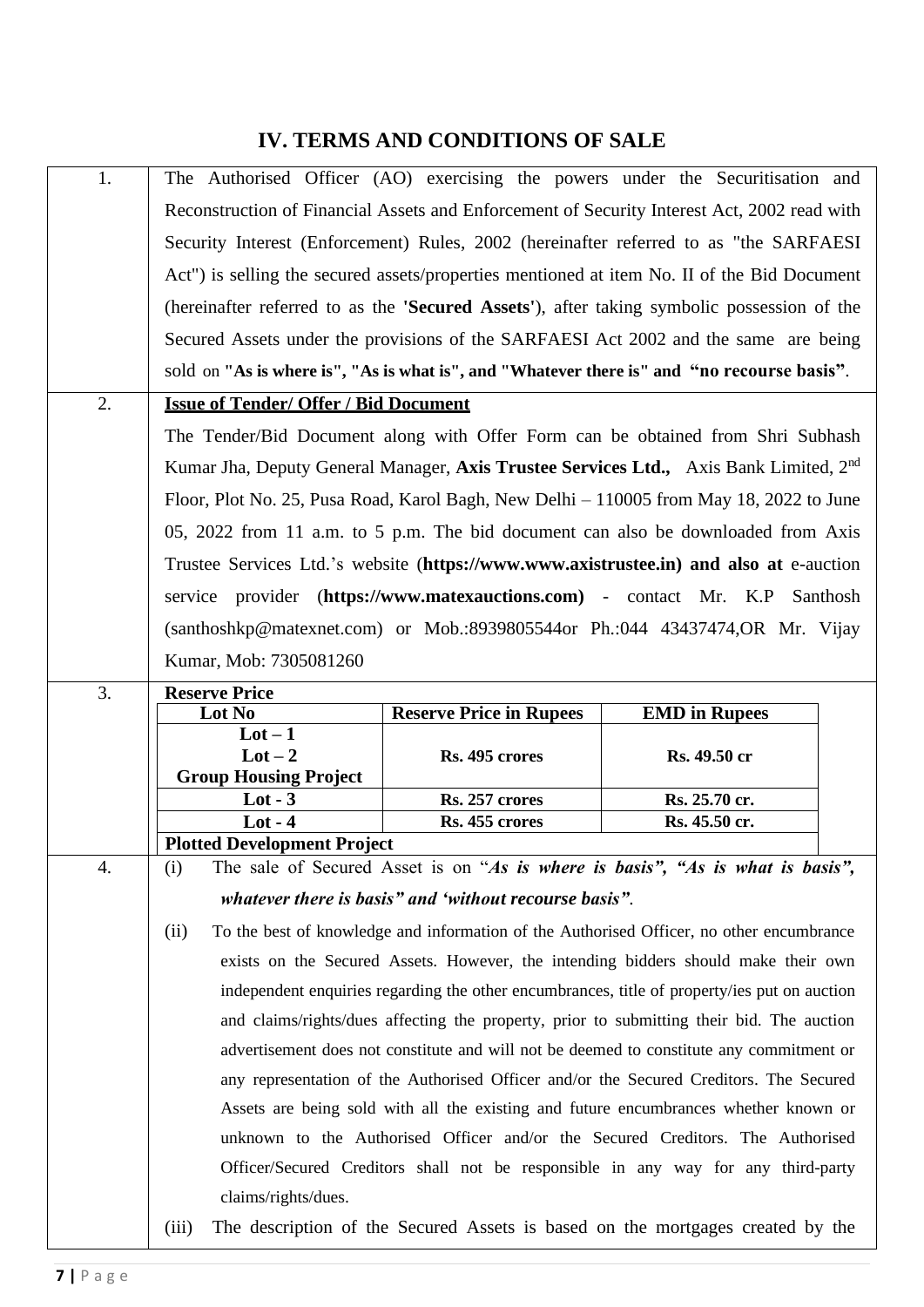Borrower / Guarantors/ Mortgagors with the secured creditors from time to time and the representations made by them. The AO does not take or assume any responsibility for any shortfall in the secured assets or for procuring any permission, from any authority etc. or for the dues of any authority established by law. It is expressly made clear that the AO/secured creditors do not take or assume any responsibility for any claim, dues, statutory or otherwise, in relation to the Secured Assets, including such dues that may affect transfer of the assets in the name of the purchaser/s and such dues, if any, will have to be borne/paid by the purchaser/s. All statutory liabilities / taxes / maintenance fee / electricity / water charges etc., outstanding as on date and yet to fall due would be ascertained by the bidder(s) and would be borne by the successful bidder/s.

- (iv) The bidder shall specify the choice of the property for which offer is submitted from the list of the secured assets mentioned above. LOT - 1 and LOT - 2 will not be sold individually/separately. LOT - 1 and LOT - 2 are part and parcel of one land only called as the Group Housing Project and will only be sold together to any proposed bidder. Authorised officer can cancel/reject any bid submitted individually in this regard without assigning any reason whatsoever, as he deems fit
- (v) The minimum offer/bid amount cannot be less than the Reserve Price mentioned in the auction notice published in the newspapers.
- (vi) The interested bidders may give offers either for one or more than one property. In case any bidder bids for more than one property, separate EMD amount will be payable for each property.
- (vii) The bids submitted without EMD amount shall be summarily rejected. The property shall not be sold below the reserve price.
- (viii) The auction is by way of inter-se bidding amongst the bidders and the bidders shall increase the bid amount in the multiple of the Bid Increase Amount mentioned against each property under column "Bid Increase Amount" in Auction Notice. The inter-se bidding amongst the bidders shall commence online exactly on the date & time specified in the Auction notice.
- (ix) The EMD of unsuccessful bidders will be refunded to their respective bank accounts as per bank details shared by the bidders. The bidders will not be entitled to claim any interest, costs, expenses, and any other charges (if any).
- (x) The AO is not bound to accept the highest offer and the AO shall have absolute right to accept or reject any or all offer(s) or adjourn/postpone/cancel the auction without assigning any reason thereof. The sale is subject to confirmation by the secured creditors.

#### 5. **Inspection of assets**

The interested parties may inspect the asset at their own cost between 11.00 am to 3:00 p.m. on the assigned date viz. May 25, 2022, in the presence of a representative of the AO available at the site to facilitate the inspection.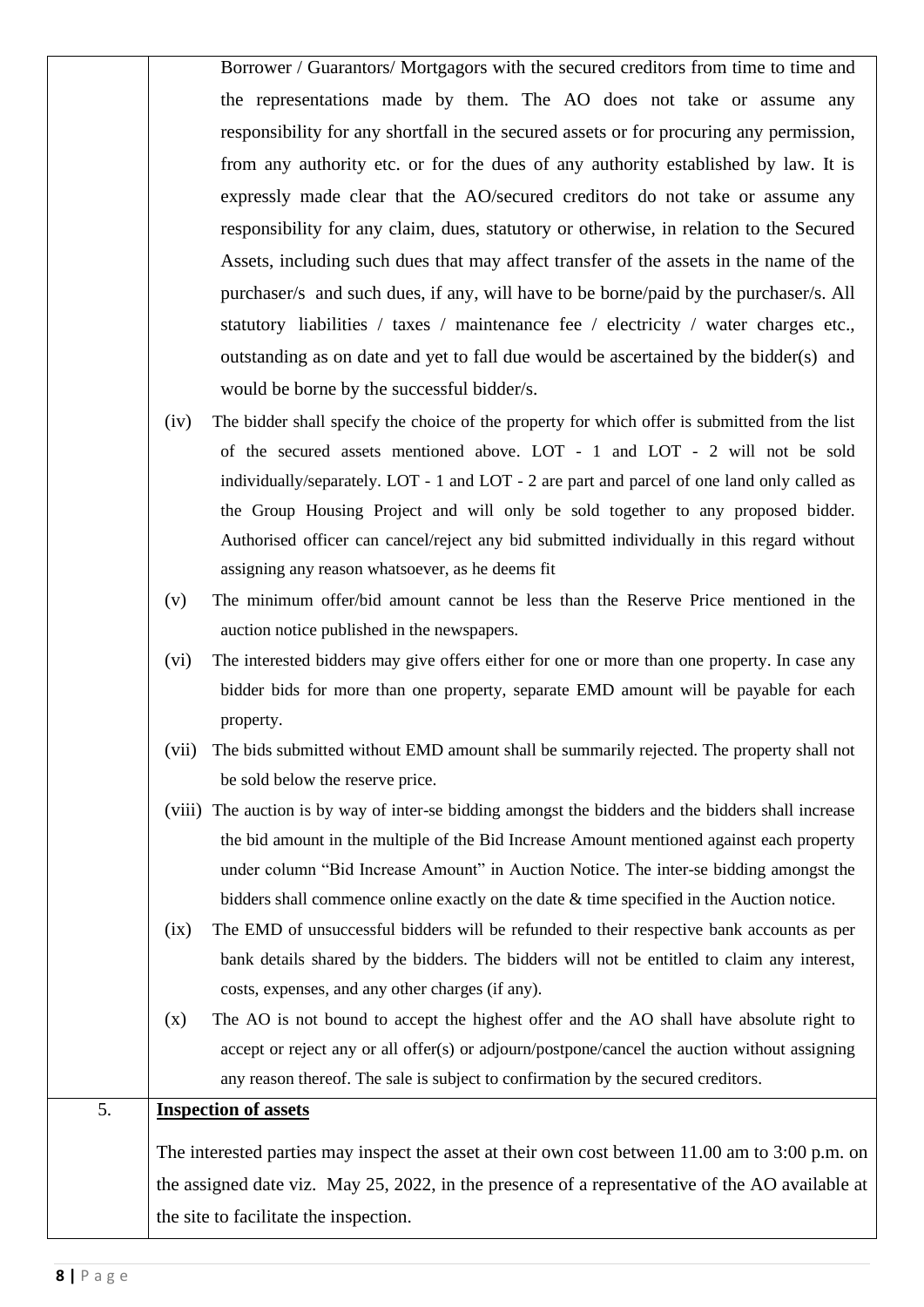| 6.  | <b>Due Diligence by the Bidders</b>                                                                |
|-----|----------------------------------------------------------------------------------------------------|
|     | The interested parties may carry out their own comprehensive due diligence in respect of the       |
|     | Secured Assets including any dues relating to the Secured Assets. A bidder shall be deemed         |
|     | to have full knowledge of the condition of the asset, relevant documents, information, etc.        |
|     | whether the bidder inspects or visits or verifies or not.                                          |
| 7.  | The bidders shall be deemed to have inspected and approved the Secured Assets to their             |
|     | entire satisfaction and for the purpose, the Bidders may, in their own interest and at their own   |
|     | cost, verify the area of the Secured Assets and any other relevant information in respect of       |
|     | the Secured Assets before submitting the Bids. It shall be presumed that the bidder has            |
|     | satisfied himself/herself/itself/themselves about the details, descriptions, particulars,          |
|     | quantities, qualities, specifications, areas, measurements, boundaries and abuttals of the         |
|     | Secured Assets and that the bidder concurs or otherwise admits the identity of the Secured         |
|     | Assets purchased by him/her/it/them notwithstanding any discrepancy or variation, by               |
|     | comparison of the description in the particulars of the asset/property and its condition.          |
| 8.  | The Bidders shall not be entitled to receive re-imbursement of any expenses which may have         |
|     | been incurred in preparation of the Bid/Offer for submission and/or for carrying out the           |
|     | inspection, due diligence, search of titles to the asset and matters incidental thereto or for any |
|     | other purpose in connection with purchase of the Secured Assets under reference.                   |
|     |                                                                                                    |
| 9.  | <b>Submission of Bid/Offer</b>                                                                     |
|     | The Bidder shall complete in all respects the Offer form(s) annexed to the Bid Document and        |
|     | furnish the information called for therein and shall sign and mention the date on each of          |
|     | the documents in the space provided therein for the purpose. The Bidder shall sign each            |
|     | page of the Bid/Offer. Offers received for sale and / or accepted are not transferable.            |
|     | The Format for submission of Profile of the bidder are given in Chapter VI & VII                   |
|     | respectively of the Bid Document.                                                                  |
|     | The format Chapter VI is for Individuals and the format Chapter VII is for                         |
|     | Company / Proprietorship / Partnership firms.                                                      |
|     | Bidders may fill in only the form relevant to them.                                                |
| 10. | The Bid/Offer shall be signed by a person or persons duly authorized by the Bidder with the        |
|     | signature duly attested.                                                                           |
| 11. | The Bid/Offer shall contain the full address, Telephone No., Mobile No., Fax No. and               |
|     | e-mail-ID of the Bidder for serving notices required to be given to the Bidder in connection       |
|     | with the Offer.                                                                                    |
| 12. | The Bid/Offer form shall not be detached one from the other and no alteration or mutilation        |
|     | (other than filling in all the blank spaces) shall be made in any of the documents attached        |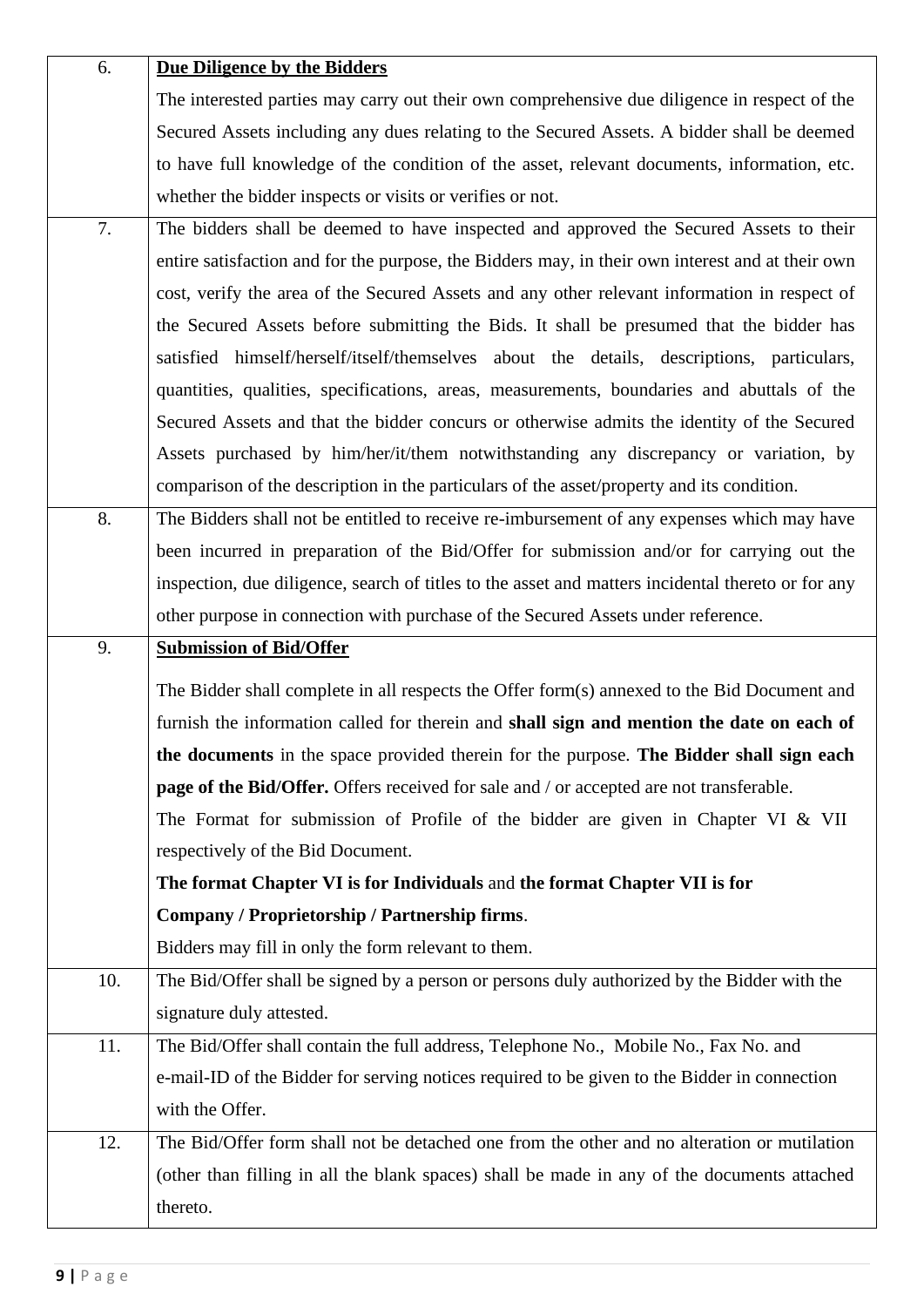| 13. | The conditional bids may be treated as invalid. Please note that after submission of the bid/s,  |
|-----|--------------------------------------------------------------------------------------------------|
|     | no correspondence regarding any change in the bid shall be entertained.                          |
|     |                                                                                                  |
| 14. | <b>Last date for submission of Tender/Offer /Bid Document</b>                                    |
|     | The interested parties may submit Tender / Offer / Bid Document duly filled and signed           |
|     | along with the required documents to the AO, Shri Subhash Kumar Jha, Deputy General              |
|     | Manager, Axis Trustee Services Ltd., Axis Bank Limited, 2 <sup>nd</sup> Floor, Plot No. 25, Pusa |
|     | Road, Karol Bagh, New Delhi - 110005, not later than 5.00 pm on June 06, 2022, in a              |
|     | sealed cover with one sealed cover containing a Bank Guarantee drawn in favour of                |
|     | "Standard Chartered Bank" payable at Delhi issued by any Nationalised/Scheduled Bank             |
|     | as Earnest Money Deposit (EMD) of respective amount according to the particulars of              |
|     | assets as mentioned above in Point 3, which shall be superscripted "EMD for IREO Pvt.            |
|     | Ltd." and the other sealed cover containing the Bid/Tender Document superscripted                |
|     | "Bid/Tender Document – IREO Pvt. Ltd.". Interested parties can participate in the e-             |
|     | auction for one or multiple property/Lot, as they desire.                                        |
|     | For each Lot of secured assets, separate EMD and separate Tender document/Bid                    |
|     | document/Bid Offer is to be submitted by the interested bidder/s in full compliance of the       |
|     | above formalities. However, LOT 1 and LOT 2 are part and parcel of one land only and will        |
|     | only be sold together to any proposed bidder called as the Group Housing Project. Authorised     |
|     | officer can cancel/reject any bid submitted individually in this regard without assigning any    |
|     | reason whatsoever, as he deems fit.                                                              |
|     |                                                                                                  |
|     | <b>Remittance of EMD by way of RTGS</b>                                                          |
|     | Bidder who prefer to submit the EMD by way of RTGS, may remit the EMD amount in                  |
|     | favour of Standard Chartered Bank, Account No. 53105110439, IFSC Code: SCBL0036025               |
|     | Such bidders must indicate RTGS/UTR No., Amount remitted and date in the                         |
|     | appropriate space in the Bid Forms.                                                              |
|     |                                                                                                  |
|     | <b>Remittance of EMD by way of Bid/Bank Guarantee</b>                                            |
|     | Alternatively, bidders who prefer to submit the EMD by way of Bank guarantee can                 |
|     | submit a Bank Guarantee in favour of "Standard Chartered Bank" payable at Delhi issued           |
|     | by any Nationalised/ Scheduled Bank as Earnest Money Deposit (EMD) of respective                 |
|     | amount according to the particulars of assets as mentioned above in Point 3.                     |
|     |                                                                                                  |
| 15. | The bidders/representative of whose Tender/ Offer /Bid Document is complete in every             |
|     | respect <b>and</b> whose Demand Draft/Pay Order/ Banker's cheque for EMD is found to be in       |
|     |                                                                                                  |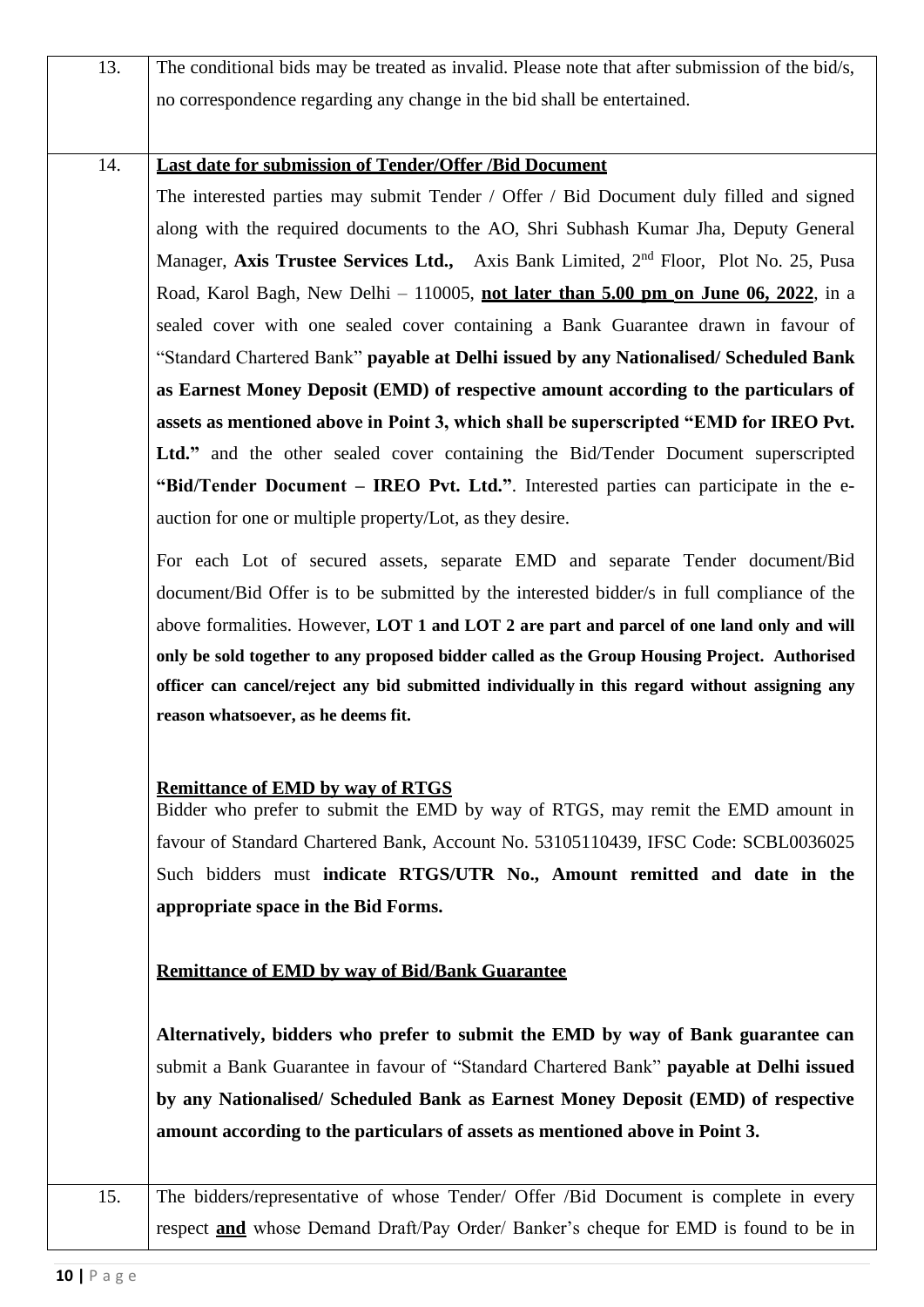|     | order and /or remittance by way of RTGS proceeds is credited into the account indicated,                                                                                                                                                                                  |
|-----|---------------------------------------------------------------------------------------------------------------------------------------------------------------------------------------------------------------------------------------------------------------------------|
|     | well before the cut-off time will be permitted to participate in the e-auction process. AO does                                                                                                                                                                           |
|     | not take any responsibility and will not entertain any complaint for any delay in transfer of                                                                                                                                                                             |
|     | funds by way of electronic mode. Form of Tender /Offer/ Bid, if found incomplete in any                                                                                                                                                                                   |
|     | respect, shall be liable for outright rejection. Bidders, whose forms are found to be in order                                                                                                                                                                            |
|     | together with the EMD submitted by them, will be intimated by e-mail and contact number                                                                                                                                                                                   |
|     | provided.                                                                                                                                                                                                                                                                 |
| 16. | <b>Registration with E-Auction Service Provider</b>                                                                                                                                                                                                                       |
|     | Axis Trustee Services Ltd. has appointed M/s MatexNet Pvt Ltd as e-Auction Support<br>a.<br>Provider (e-ASP) for said sale.                                                                                                                                               |
|     | b. For e-auction support please contact Mr. K.P Santhosh (santhoshkp@matexnet.com) or<br>Mob.:+91 8939805544 or Ph.:044 43437474 , OR Mr. Vijay Kumar, Mob: +91 7305081260.<br>After the scrutiny of the bids and confirmation of the receipt of EMD as advised, AO<br>C. |
|     | would forward names and other details of eligible bidders to M/s MatexNet Pvt Ltd for                                                                                                                                                                                     |
|     | initiating further process related to auction.                                                                                                                                                                                                                            |
|     | d. Eligible bidders are required to be in touch with the M/s MatexNet Pvt Ltd (E auction                                                                                                                                                                                  |
|     | service Provider) and submit following documents to Mr. K.P Santhosh                                                                                                                                                                                                      |
|     | (santhoshkp@matexnet.com) or Mob.:8939805544or Ph.:044 43437474) :-                                                                                                                                                                                                       |
|     | a. Details of EMD i.e. details of RTGS sent to A.O. or DD/PO/Banker's cheques<br>Self-Attested copy of Pan Card<br>b.<br>Self-Attested valid Residential Proof (Voter Id card, Passport copy, Ration card,<br>c.                                                          |
|     | telephone bill, AADHAAR card, electricity bill - any one)<br>d. Self-Attested valid e mail id and contact details (with alternate mobile/land line<br>phone numbers)                                                                                                      |
|     | After registration and satisfaction of KYC and other norms, M/s MatexNet Pvt Ltd (E)<br>e.                                                                                                                                                                                |
|     | auction service Provider) would provide user id and password to the eligible bidders.                                                                                                                                                                                     |
|     | After receiving the user-id / password from M/s MatexNet Pvt Ltd (E auction service<br>f.                                                                                                                                                                                 |
|     | Provider), the bidders may request for training for e-Auction.                                                                                                                                                                                                            |
|     | After completion of e-Auction process, M/s MatexNet Pvt Ltd (E auction service<br>g.                                                                                                                                                                                      |
|     | Provider) would submit list of the bidders along with its bid amount to AO/Secured                                                                                                                                                                                        |
|     | Creditors.                                                                                                                                                                                                                                                                |
|     | Thereafter, AO would intimate the bidders accordingly.<br>h.                                                                                                                                                                                                              |
|     | AO will declare its Opening Price (OP), which shall be visible to all the Bidders during the<br>i.                                                                                                                                                                        |
|     | start of the e-Auction. Please note that the start price of each LOT of property in online                                                                                                                                                                                |
|     | e-Auction is open to all the participating bidders. Any bidder can start bidding, in the online                                                                                                                                                                           |
|     | e-auction, from the start price itself. Hence, the first online bid that comes in the system                                                                                                                                                                              |
|     | during the online e-auction can be equal to the auction's start price, or higher start price by                                                                                                                                                                           |
|     | multiples of Bid Increase Amount. The second online bid and onwards will have to higher                                                                                                                                                                                   |
|     | than the H1 bid amount by one Bid Increase Amount or higher than the H1 rate by multiples                                                                                                                                                                                 |
|     |                                                                                                                                                                                                                                                                           |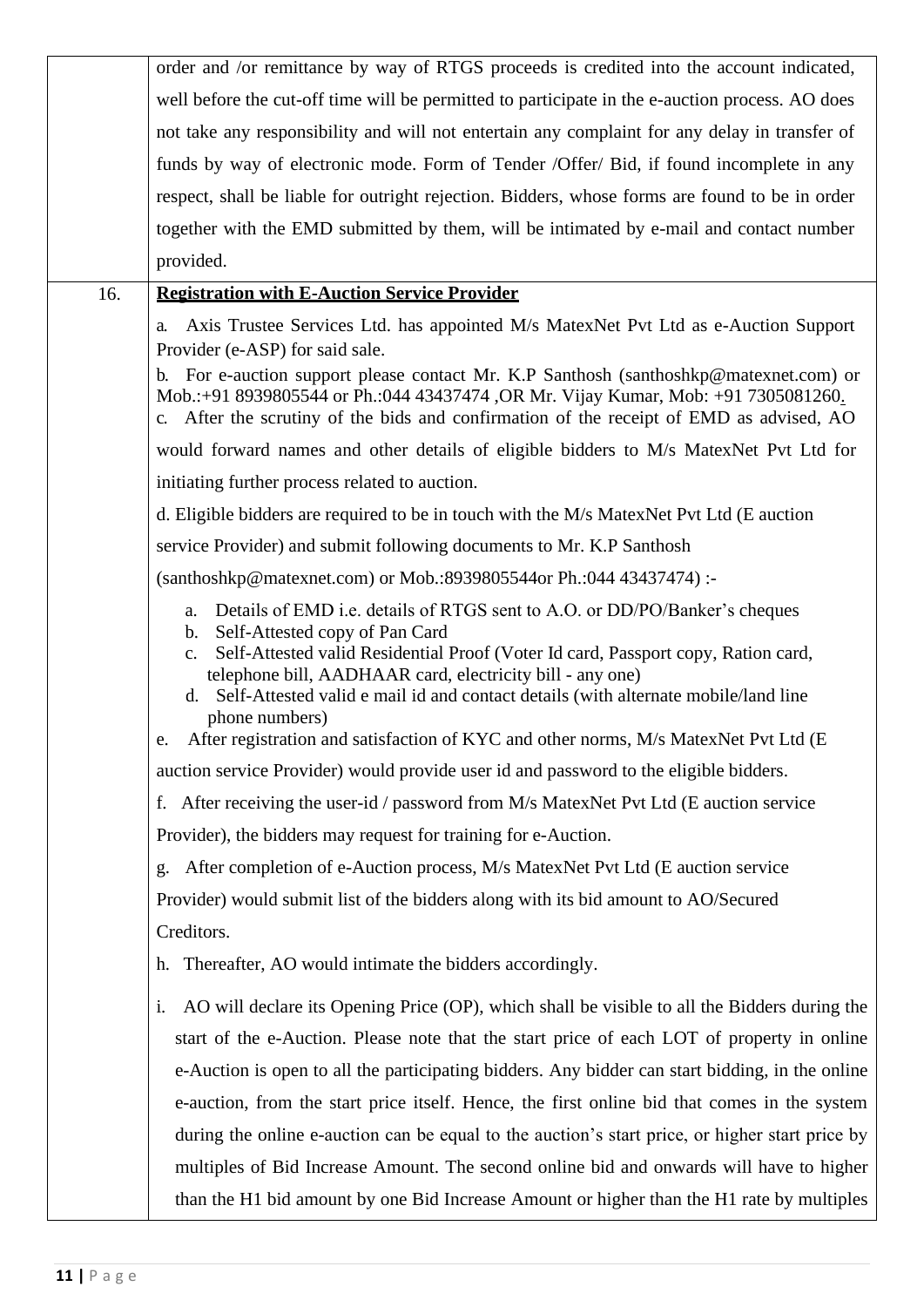|     |                       | of the Bid Increase Amount.    |                                                                          |                                                                                                                                                                                         |
|-----|-----------------------|--------------------------------|--------------------------------------------------------------------------|-----------------------------------------------------------------------------------------------------------------------------------------------------------------------------------------|
|     |                       |                                | error / network error etc. at the time of e-Auction.                     | i. Secured Creditors /AO/ M/s MatexNet Pvt Ltd (E auction service Provider) will not be held<br>responsible for any error occurred due to power failure / computer hardware or software |
|     |                       |                                |                                                                          | After receiving the user id / password, in case any bidders feel the need for training / $e$ –                                                                                          |
|     | auction               | support,                       | bidders<br>please<br>such<br>may                                         | K.P<br>Santhosh<br>contact<br>Mr.                                                                                                                                                       |
|     |                       |                                |                                                                          | (santhoshkp@matexnet.com) or Mob.:8939805544or Ph.:044 43437474,OR Mr. Vijay                                                                                                            |
|     |                       | Kumar, Mob: 7305081260         |                                                                          |                                                                                                                                                                                         |
|     |                       |                                | (santhoshkp@matexnet.com) or Mob.:8939805544or Ph.:044 43437474          | For queries during the live auction: Auction Room Ph. No.: Mr. K.P Santhosh                                                                                                             |
| 17. |                       |                                | <u>The e- auction day: June 7, 2022 from 2 p.m. to 4.30 p.m.</u>         |                                                                                                                                                                                         |
|     |                       |                                |                                                                          | The e-auction would be held from 2.00 p.m. to 4:30 p.m. on <b>June 07, 2022</b> . The auction                                                                                           |
|     |                       |                                |                                                                          | would be held with unlimited extensions of 5 minutes each, beyond 4.30 p.m., if required,                                                                                               |
|     |                       |                                |                                                                          | on e-auction platform at website: https://www.matexauctions.com In case no further valid                                                                                                |
|     |                       |                                |                                                                          | bids are received during the extended period, the last highest bid received would be treated                                                                                            |
|     |                       |                                | as the successful bid and auction would be treated as closed/terminated. |                                                                                                                                                                                         |
|     |                       | <b>Increase in Bid Amount:</b> |                                                                          |                                                                                                                                                                                         |
|     |                       |                                |                                                                          | It may be noted that increase in bid amount Lot wise, if any, during the e-auction period shall                                                                                         |
|     |                       | be made as under               |                                                                          |                                                                                                                                                                                         |
|     |                       |                                |                                                                          |                                                                                                                                                                                         |
|     | Sr.<br>N <sub>0</sub> | Particulars                    | Asset Type                                                               | Multiples/ Increase in Bid<br>Amount (Rs)                                                                                                                                               |
|     | 1                     | $LOT - 1$                      | Immovable Property as described in                                       | Rs. 10,000,00/- (Rs. Ten Lakh)                                                                                                                                                          |
|     |                       | And                            | Annexure $-1$                                                            |                                                                                                                                                                                         |
|     |                       | $LOT-2$                        | And                                                                      |                                                                                                                                                                                         |
|     |                       | Group                          | Immovable Property as described in                                       |                                                                                                                                                                                         |
|     |                       | Housing                        | Annexure $-2$                                                            |                                                                                                                                                                                         |
|     |                       | Project                        |                                                                          |                                                                                                                                                                                         |
|     | 2                     | $LOT - 3$                      | Immovable Property as described in<br>Annexure $-3$                      | Rs. 10,000,00/- (Rs. Ten Lakh)                                                                                                                                                          |
|     | 3                     | $LOT - 4$                      | Immovable Property as described in<br>Annexure $-4$                      | Rs. 10,000,00/- (Rs. Ten Lakh)                                                                                                                                                          |
|     |                       |                                | Increase in bid amount below the above said multiples will be rejected.  |                                                                                                                                                                                         |
|     |                       |                                |                                                                          | First bid should be of at least equal to Reserve Price or increment(s) over the Reserve Price                                                                                           |
|     |                       |                                | in multiples as above for each LOT.                                      |                                                                                                                                                                                         |
| 18. |                       |                                |                                                                          | AO reserves the right to retain the EMD of top three bidders up to three months from the date                                                                                           |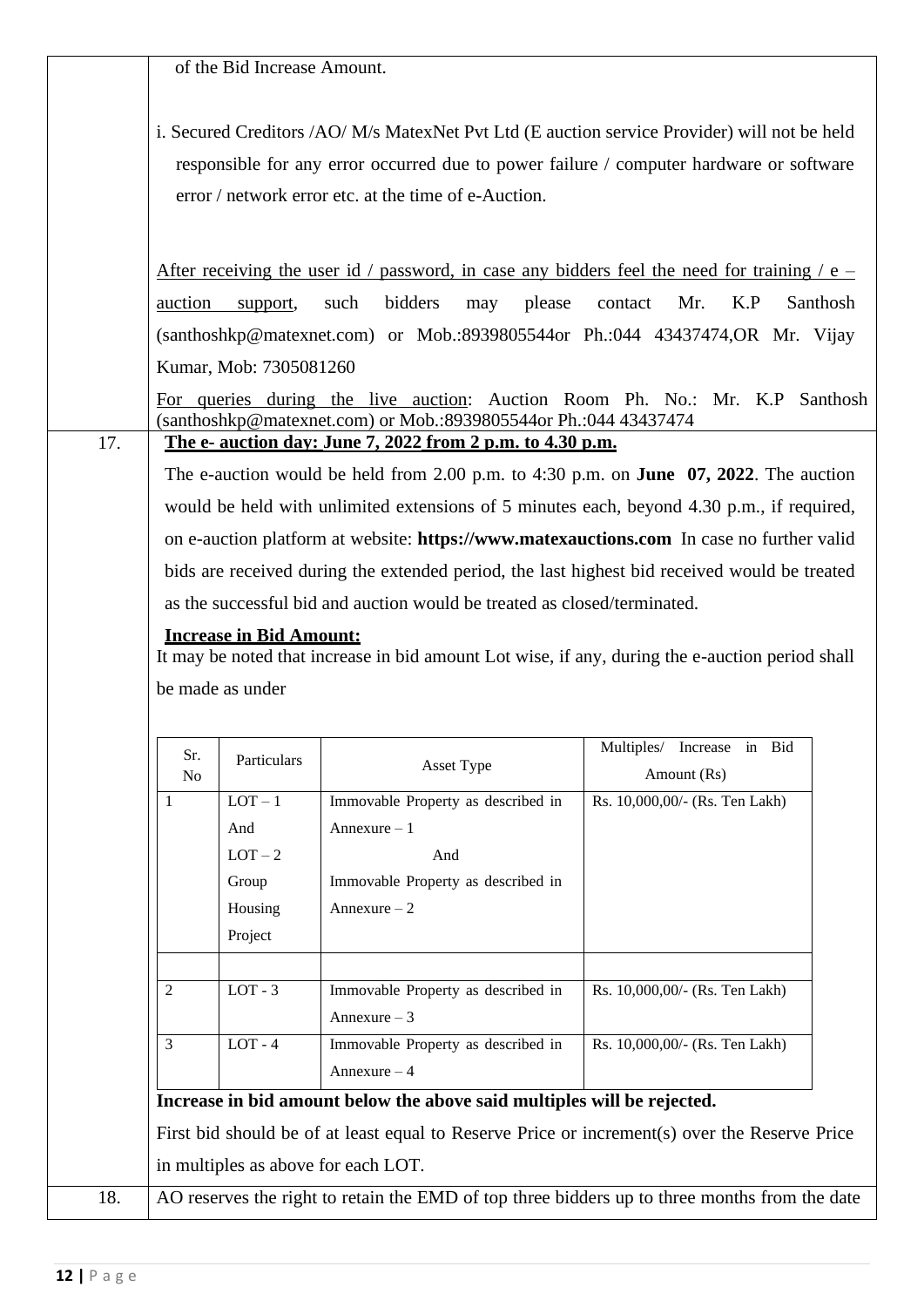|     | of e-auction and the amount of EMD will not carry any interest. The Bids so retained will            |
|-----|------------------------------------------------------------------------------------------------------|
|     | be valid for two months from the date of e-auction or till further extension of time as may be       |
|     | approved by the AO. The EMD of other bidders will be returned within 7 days from the date            |
|     | of e-auction.                                                                                        |
| 19. | <b>Payment of Sale Price</b>                                                                         |
|     | The successful bidder would be informed in writing about the acceptance of his/her/its               |
|     | bid/offer by the AO and will be required to deposit 25% of the sale price (less the amount of        |
|     | EMD) immediately i.e. on the same day or not later than next working day from the date of            |
|     | intimating acceptance of his/her/its bid, by way of RTGS in favour of Bank: Standard                 |
|     | Chartered Bank, Account No: 53105110439, IFSC: SCBL003602.                                           |
|     | The balance amount of the sale price shall have to be paid within 15 days of the date of             |
|     | intimating acceptance of bid by way of RTGS in favour of Bank: Standard Chartered Bank,              |
|     | Account No: 53105110439, IFSC: SCBL003602 or such extended period as may be agreed                   |
|     | upon in writing between the successful bidder and the AO, in any case not extending beyond           |
|     | three months. The TDS may be deducted by the successful bidder, only if any applicable,              |
|     | while making the full payment.                                                                       |
| 20. | In case the successful bidder fails to deposit 25% of the sale price, the AO shall forfeit the       |
|     | EMD and if the successful bidder backs out after paying 25% of the sale price, then AO               |
|     | shall forfeit the 25% of the sale consideration so deposited including the EMD.                      |
| 21. | The defaulting successful bidder shall forfeit all claims to the assets or to any part of the sum    |
|     | for which it may be subsequently sold.                                                               |
| 22. | In the event of the successful bidder failing to pay the consideration amount within the time        |
|     | schedule stipulated, the AO reserves the right to resell the assets to the second/third highest      |
|     | bidder in the above manner, who shall then be treated as the successful bidder.                      |
| 23. | On confirmation of sale and if the terms of payment have been complied with, the AO                  |
|     | exercising the power of sale shall issue Certificate of Sale of immovable assets in favour of        |
|     | the purchaser as per the format provided in the Security Interest (Enforcement) Rules, 2002.         |
| 24. | The successful Bidder shall, after making full payment of sale price within 15 days of               |
|     | acceptance of bid/offer or such extended period as may be granted by the AO, in any case not         |
|     | extending beyond three months at his sole and absolute discretion, arrange to take possession        |
|     | of the Secured Assets immediately thereafter. It is explicitly stated that once the Sale             |
|     | Certificate is issued by the AO, the AO shall not be held responsible for security and safe          |
|     | keeping of the Secured Assets.                                                                       |
| 25. | The purchaser will be required to bear all the necessary expenses like stamp duty, registration      |
|     | expenses, tax, liability etc. for transfer of assets in his/her/its name. It is expressly stipulated |
|     | that there are no implied obligations on the part of the AO or the secured creditors and it shall    |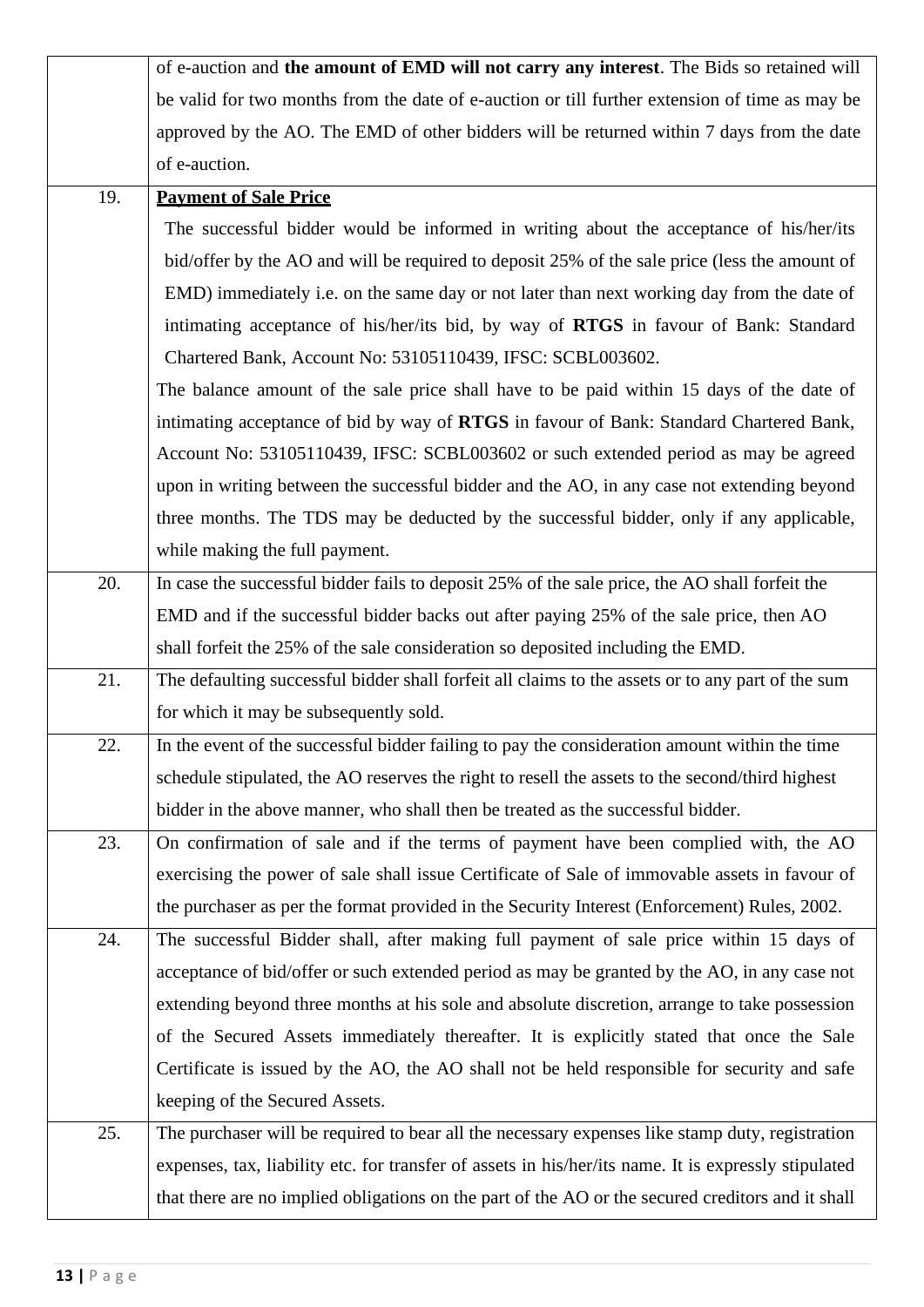|     | be solely the obligation of the successful Bidder, at his/her/its cost, to do all acts, things and  |
|-----|-----------------------------------------------------------------------------------------------------|
|     | deeds whatsoever for the completion of the sale including payment of all statutory liabilities /    |
|     | municipal cess / tax / maintenance charges of housing society/association / electricity / water     |
|     | charges etc. outstanding as on date and yet to fall due, which would be ascertained by the          |
|     | bidder(s) and would be borne by the successful bidder to get the assets transferred in his/her/     |
|     | its name. Secured Creditors do not take any responsibility to provide information on the            |
|     | same.                                                                                               |
| 26. | The submission of the Bid/Offer means and implies that the Bidder/Offeror has                       |
|     | unconditionally and irrevocably agreed to and accepted all the above terms and conditions of        |
|     | the Bid/Offer laid down herein.                                                                     |
| 27. | The time hereinabove fixed for the observance and performance by the bidder of any of the           |
|     | obligations to be observed by him/her/it under these conditions is and shall be deemed to be of     |
|     | the essence.                                                                                        |
| 28. | <b>General Terms and Conditions</b>                                                                 |
|     | The AO shall be at liberty to amend/modify/delete/drop any of the above conditions as may be        |
|     | deemed necessary in the light of the facts and circumstances without assigning any reason or        |
|     | giving any prior public notice. The AO reserves the right to declare additional terms and           |
|     | conditions, if any, on the spot opening of the tenders or at the time of sale.                      |
|     |                                                                                                     |
|     |                                                                                                     |
| 29. | The entire procedure of e-auction, the sequence of inter-se bidding etc. shall be at the sole       |
|     | and absolute discretion of the AO and the intending bidders shall have no right                     |
|     | whatsoever to object to the same.                                                                   |
| 30. | The AO reserves the right and liberty to accept/reject any or all the Bids/Offers and also          |
|     | reserves the right to cancel the entire sale process without assigning any reasons. In case all     |
|     | the bids are rejected or the successful bidder fails to make payments as required in the Bid        |
|     | Document or withdraws his/her bid, the AO, at his sole and absolute discretion, reserves the        |
|     | right to go for re-bidding or sell the assets by any of the modes as prescribed in the              |
|     | SARFAESI Act including sale by negotiation with any of the bidders and/or other parties by          |
|     | private treaty and the Bidders shall have no right to object to the same.                           |
| 31. | In case any dispute arises as to the validity of the bid $(s)$ , amount of bid, EMD or as to the    |
|     | eligibility of the bidder, authority of the person representing the bidder, the interpretation and  |
|     | decision of AO/secured creditors shall be final. In such an eventuality, AO/Secured creditors       |
|     | shall in his/its/their sole discretion be entitled to call of the sale and put the property to sale |
|     | once again on any date and at such time as may be decided by AO/secured creditors. For any          |
|     | kind of dispute, bidders are required to contact the AO only. In case all the bids are rejected,    |
|     | AO can negotiate with any of the bidders or other parties for sale of the properties by way of      |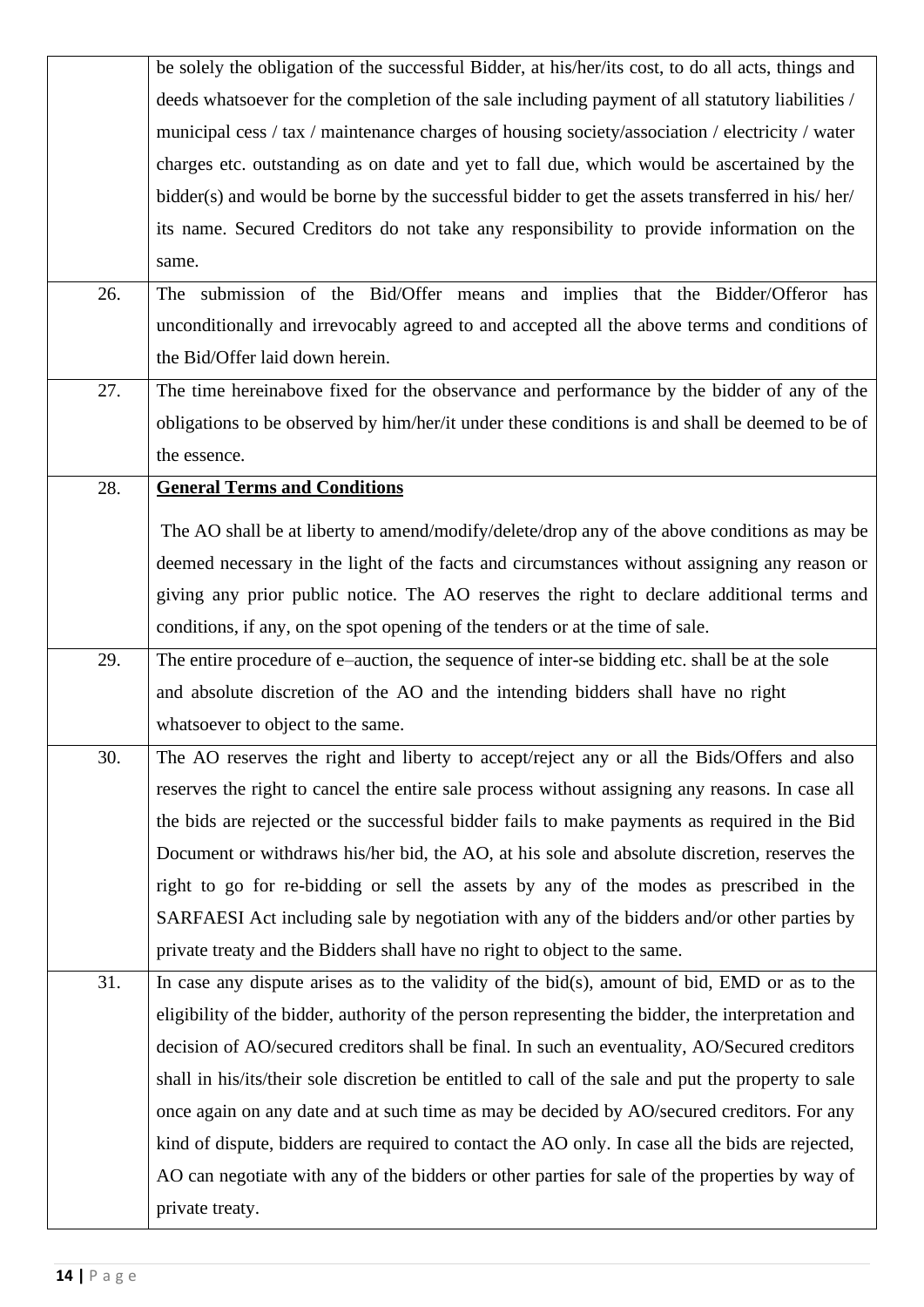| 32. | In the event the said sale in favour of the bidder is not confirmed by AO, otherwise than on       |
|-----|----------------------------------------------------------------------------------------------------|
|     | account of the wilful default of the bidder or if the sale is set aside by an order of the         |
|     | Court/Tribunal, then in that event the sale shall be void and the bidder shall, in that event be   |
|     | entitled only to receive back his/her Earnest Money Deposit (EMD) or purchase money as             |
|     | the case may be, but without interest, and the bidder shall not be entitled to be paid any costs,  |
|     | charges and expenses of and incidental to the said sale and investigation of title or any other    |
|     | costs incurred by the bidder.                                                                      |
| 33. | Notwithstanding anything stated elsewhere in this Tender Document, the AO reserves the right       |
|     | to call off the sale process at any point of time without assigning any reasons.                   |
| 34. | If the dues of the secured creditors together with all costs, charges and expenses or part thereof |
|     | as may be acceptable to secured creditors are tendered by or on behalf of the                      |
|     | borrower/guarantors/mortgagors at any time on or before the date fixed for sale, the sale of       |
|     | assets may be cancelled.                                                                           |
| 35. | <b>Jurisdiction</b>                                                                                |
|     | All disputes arising amongst the parties shall be adjudicated according to Indian Law and the      |
|     | Courts in Delhi alone shall have jurisdiction to entertain /adjudicate such disputes.              |

**\*\*\*\*\*\*\*\*\*\*\*\***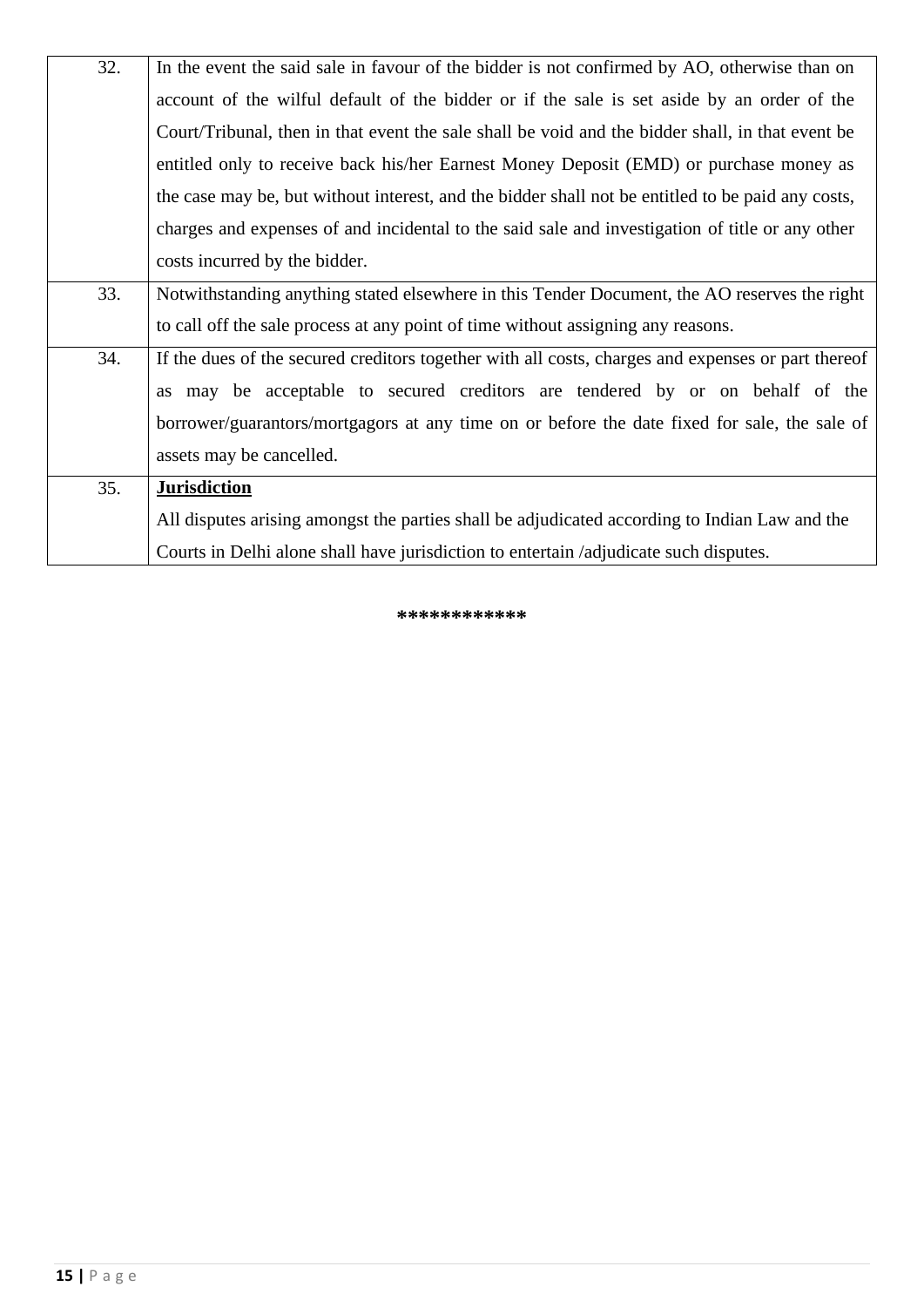### **V. BRIEF DETAILS OF TENDER/OFFER DOCUMENT**

### **TENDER/OFFER FORM FOR PURCHASE OF SECURED ASSETS IN THE MATTER OF IREO PVT. LTD.**

| 1.               | of<br><b>Issue</b><br><b>Bid/Offer Document</b>                                                               | $\ddot{\cdot}$ | The Tender/Offer Document can be obtained from Shri<br>Subhash Kumar Jha, Deputy General Manager, Axis Trustee<br>Services Ltd., Axis Bank Limited, 2 <sup>nd</sup> Floor, Plot No. 25,<br>Pusa Road, Karol Bagh, New Delhi - 110005 from May 18,<br>June 05, 2022 from 11 a.m. to 5 p.m. The<br>2022 to |
|------------------|---------------------------------------------------------------------------------------------------------------|----------------|----------------------------------------------------------------------------------------------------------------------------------------------------------------------------------------------------------------------------------------------------------------------------------------------------------|
|                  |                                                                                                               |                | Tender/Offer/Document can also be downloaded from Axis<br><b>Services</b><br>Trustee<br>Ltd.<br>website<br>(www.<br>https://www.www.axistrustee.in) and<br>https://www.matexauctions.com (E auction service<br>Provider)                                                                                 |
| 2.               | <b>Cost of the</b><br><b>Tender/Offer</b><br><b>Document</b>                                                  | $\ddot{\cdot}$ | Free                                                                                                                                                                                                                                                                                                     |
| 3.               | Date and<br>Last<br>time for submission<br><b>Tender</b><br><b>of</b><br><b>Document together</b><br>with EMD | $\ddot{\cdot}$ | June 06, 2022 up to 5.00 p.m.                                                                                                                                                                                                                                                                            |
| $\overline{4}$ . | Place, Date and time<br>of E-Auction                                                                          | :              | Place : e-auction platform at website:<br>https://www.matexauctions.com Date: June 07, 2022 from 2<br>p.m. to 4.30 p.m.<br>With unlimited extensions of 5 minutes each, if required for<br>each LOT. (LOT1 and LOT2 to be bid together)                                                                  |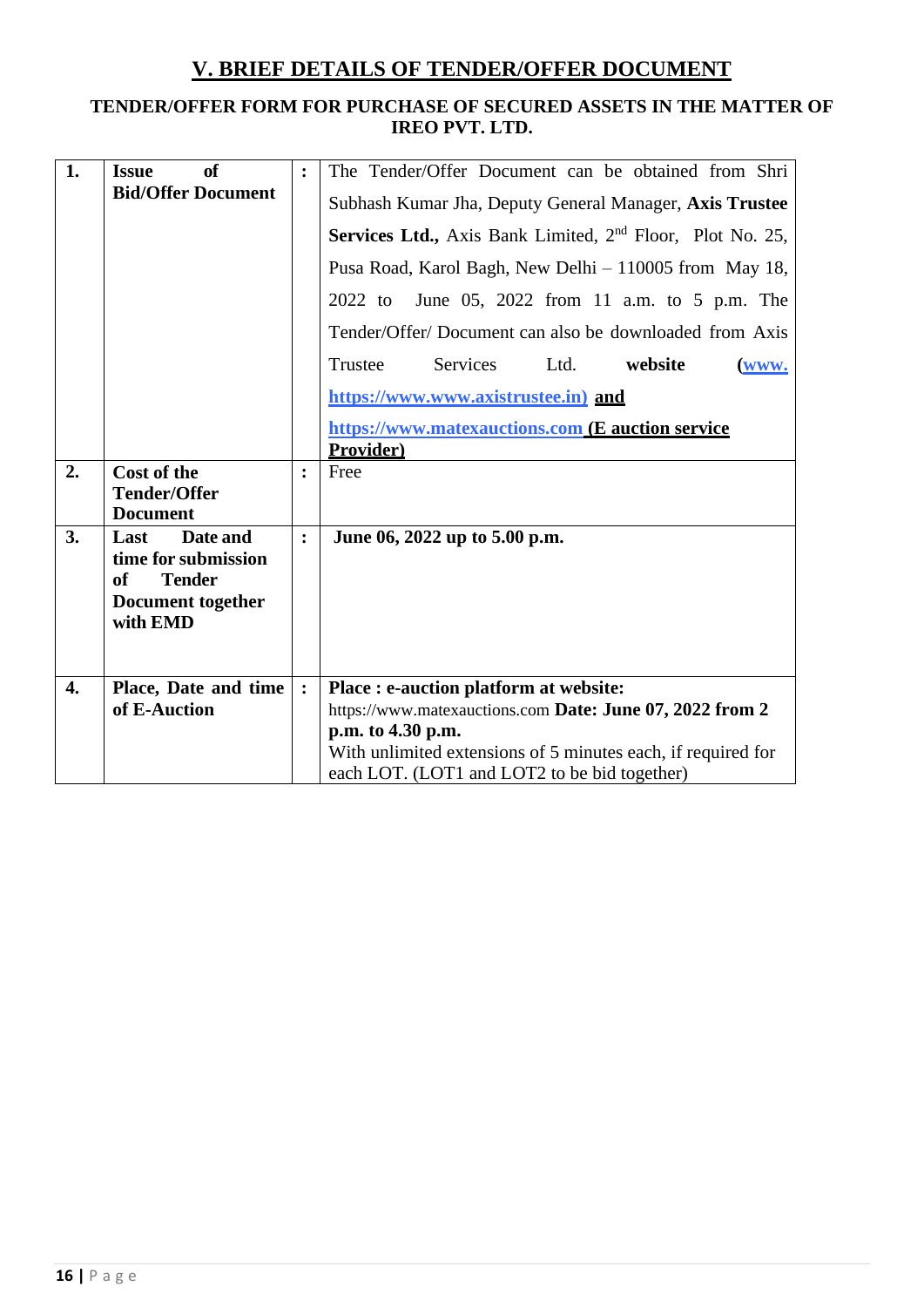#### **VI. FORMAT FOR SUBMISSION OF PROFILE OF THE BIDDER- INDIVIDUAL**

**For purchase of secured assets/ properties in the matter of IREO Pvt. Ltd. located at Gurgaon (Haryana) being sold in 4 LOTS and described in Annexure 1, Annexure 2, Annexure 3 and Annexure 4 for each LOT respectively.** 

**Tick the assets bid for**

| LOT-1 and LOT-2 Group Housing Project |  |
|---------------------------------------|--|
| $LOT-3$                               |  |
| $LOT-4$                               |  |

| 1. | a) Full Name of the                                             |                |                                                                                  |
|----|-----------------------------------------------------------------|----------------|----------------------------------------------------------------------------------|
|    | Bidder/Offerer                                                  |                |                                                                                  |
|    | (in Block letters)                                              |                |                                                                                  |
|    | <b>b</b> ) Complete Postal Address with PIN                     |                |                                                                                  |
|    | Code, Telephone Nos.; Fax Nos.;                                 |                |                                                                                  |
|    | Website, etc.                                                   |                |                                                                                  |
|    | c) Mobile Nos.                                                  |                |                                                                                  |
|    | $d$ ) E-mail ID                                                 |                |                                                                                  |
| 2. | Brief particulars of business (if                               |                |                                                                                  |
|    | any)                                                            |                |                                                                                  |
| 3. | if<br>Relationship,<br>the<br>any,                              |                |                                                                                  |
|    | Bidder/Offerer has with<br>any                                  |                |                                                                                  |
|    | employee of Axis Trustee Services Ltd/                          |                |                                                                                  |
| 4. | Secured Creditors.                                              |                |                                                                                  |
|    | Name and particulars of the                                     |                |                                                                                  |
|    | Company/Firm/Person in whose name the<br>Secured Asset/property |                |                                                                                  |
|    | is to be purchased                                              |                |                                                                                  |
| 5. | <b>Details of Tender Document</b>                               |                |                                                                                  |
|    | $i)$ Form No.                                                   |                |                                                                                  |
| 6. | <b>Details of Earnest Money</b>                                 |                |                                                                                  |
|    | Deposit                                                         |                |                                                                                  |
|    | i) Demand Draft No. / Pay Order                                 |                |                                                                                  |
|    | No.                                                             |                |                                                                                  |
|    | <i>ii</i> ) Date of Demand Draft /                              |                |                                                                                  |
|    | Pay Order                                                       |                |                                                                                  |
|    | <i>iii</i> ) Name of the issuing                                |                |                                                                                  |
|    | <b>Bank and Branch</b>                                          |                |                                                                                  |
|    |                                                                 |                | Bidders who prefer to submit the EMD by way of RTGS, must indicate RTGS UTR No., |
|    | amount remitted and date                                        |                |                                                                                  |
|    | RTGS UTR NO.                                                    | $\ddot{\cdot}$ |                                                                                  |
|    | Amount remitted                                                 | $\bullet$      |                                                                                  |
|    | Date                                                            |                |                                                                                  |
| 7. | <b>Income Tax Permanent Account</b>                             |                |                                                                                  |
|    | Number(s) $(PAN)$ of<br><b>Bidder</b>                           |                |                                                                                  |
|    | /Offerer                                                        |                |                                                                                  |
|    | <b>Details of Offer</b>                                         |                |                                                                                  |
|    |                                                                 |                |                                                                                  |

#### *(To be filled and submitted by the Bidder/Offerer)*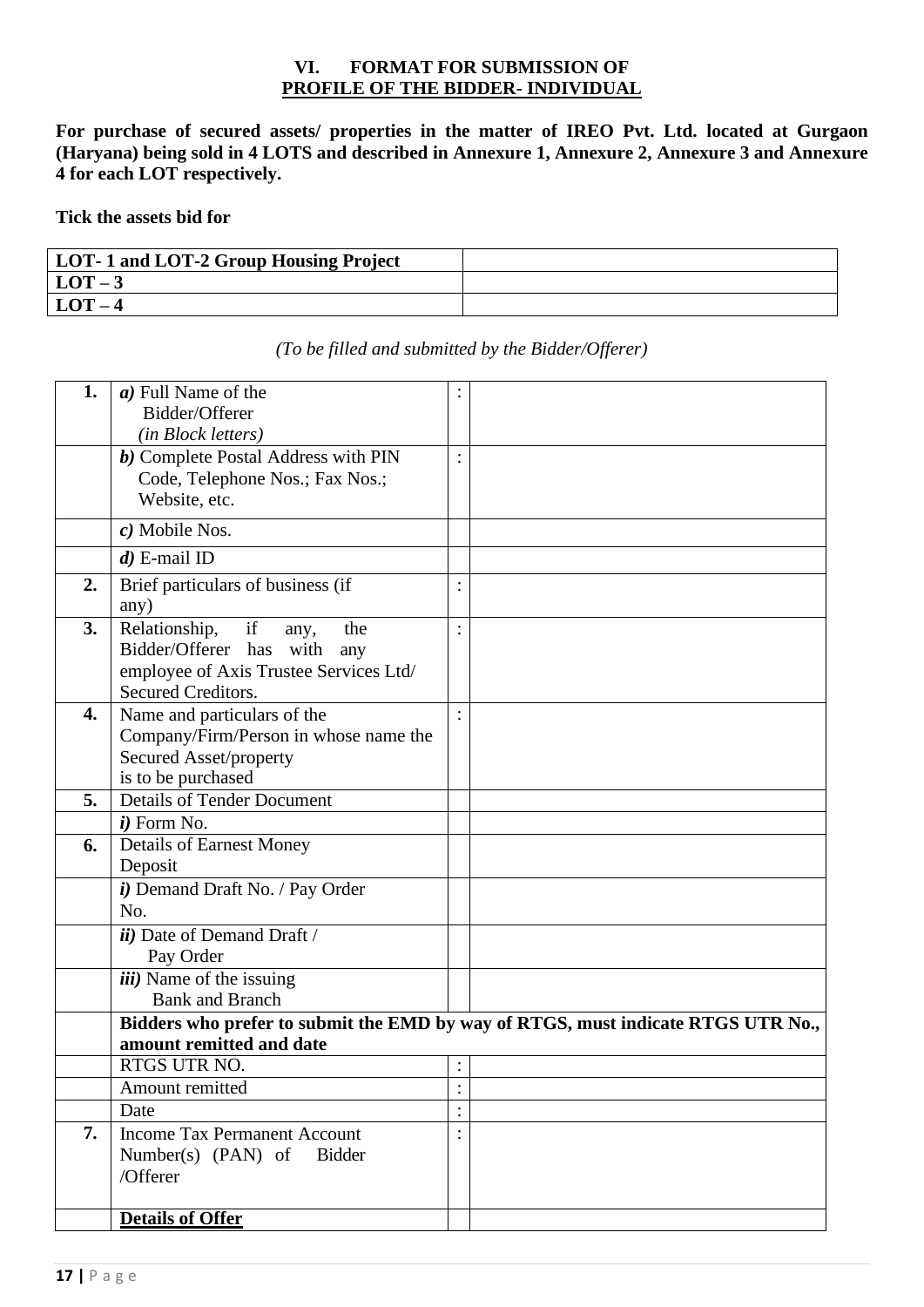| Bank account details (In case of refund) | <b>Account Name:</b>   |
|------------------------------------------|------------------------|
|                                          | <b>Account Number:</b> |
|                                          | <b>IFSC</b> Code:      |
|                                          | Bank Name & Branch:    |

\* Each and every information and documents to be submitted is mandatory.

I/We have read and understood the detailed terms and conditions of the sale and have also read, perused and understood all the relevant papers and have carried out my/our own due diligence. In case any information is found to be incorrect/ incomplete, I/We shall not hold the Authorised Officer or secured creditors responsible for the same and shall not have any claim whatsoever against either of them.

Signature of the duly authorised official of the Bidder/Offerer

Name and Designation of the Authorised Signatory

Place:

Date: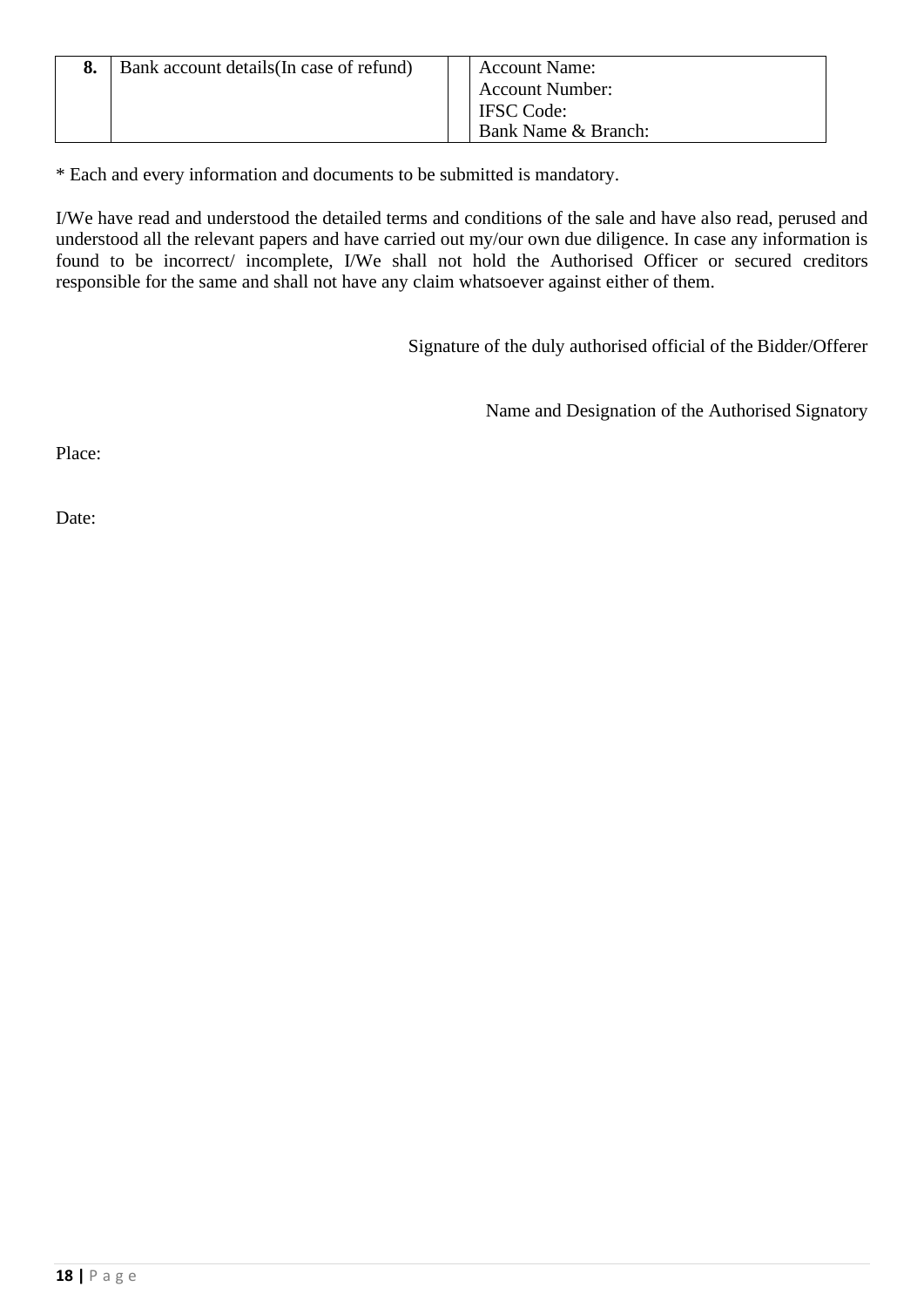### **VII. FORMAT FOR SUBMISSION OF PROFILE OF THE BIDDER COMPANY/ PARTNERSHIP/ PROPRIETORSHIP**

**For purchase of secured assets/ properties in the matter of IREO Pvt. Ltd. located at Gurgaon (Haryana) being sold in 4 LOTS and described in detail in Annexure 1, Annexure 2, Annexure 3 and Annexure 4 for each LOT respectively.** 

**Tick the assets bid for**

| LOT-1 and LOT-2 Group Housing Project |  |
|---------------------------------------|--|
| $LOT - 3$                             |  |
| $LOT - 4$                             |  |

| 1. | a) Name of the Company/Firm/Party              |                |
|----|------------------------------------------------|----------------|
|    | (in Block letters)                             |                |
|    | <b><i>b</i></b> ) Complete Registered Address  |                |
|    | c) Complete Correspondence Address with PIN    |                |
|    | Code, Telephone Nos. Fax                       |                |
|    | Nos. Website, etc.                             |                |
| 2. | Date of Incorporation                          |                |
| 3. | Constitution (Private/Public/Joint)            |                |
| 4. | Name of Chairman                               |                |
| 5. | Name of Managing Director / Partners           |                |
| 6. | <b>Board of Directors</b>                      | a)             |
|    |                                                | b)             |
|    |                                                | $\mathbf{c})$  |
|    |                                                | $\rm d$        |
|    |                                                | e)             |
|    |                                                | f              |
| 7. | Income tax PAN No.                             |                |
|    | (attested copy of PAN card of the              |                |
|    | company to be attached)                        |                |
| 8. | Date of Last Income Tax Return (Enclose copy   |                |
|    | of last 3 years' Income                        |                |
|    | Tax clearance certificate)                     |                |
| 9  | a) Full Name of the Authorised Person to carry |                |
|    | out e- auction on behalf of the company/firm   |                |
|    | /party (in Block letters) (Original Authority  |                |
|    | be attached<br><b>letter</b><br>to             |                |
|    | to carry out the e-auction process)            |                |
|    |                                                |                |
|    | b) Complete Postal Address of the Authorised   | $\ddot{\cdot}$ |
|    | person with                                    |                |
|    | PIN Code, Telephone Nos.; Fax                  |                |
|    | Nos.; Website, etc.                            |                |
|    | $\overline{c}$ ) Mobile Nos.                   |                |
|    | $d$ ) E-mail ID                                |                |
| 10 | Designation of the Authorised Person           |                |
| 11 | Relationship, if any, the Bidder/Offerer       | $\ddot{\cdot}$ |
|    | has with any employee of Axis Trustee          |                |
|    | Services Ltd. / secured creditors              |                |

#### *(To be filled and submitted by the Bidder/Offerer)*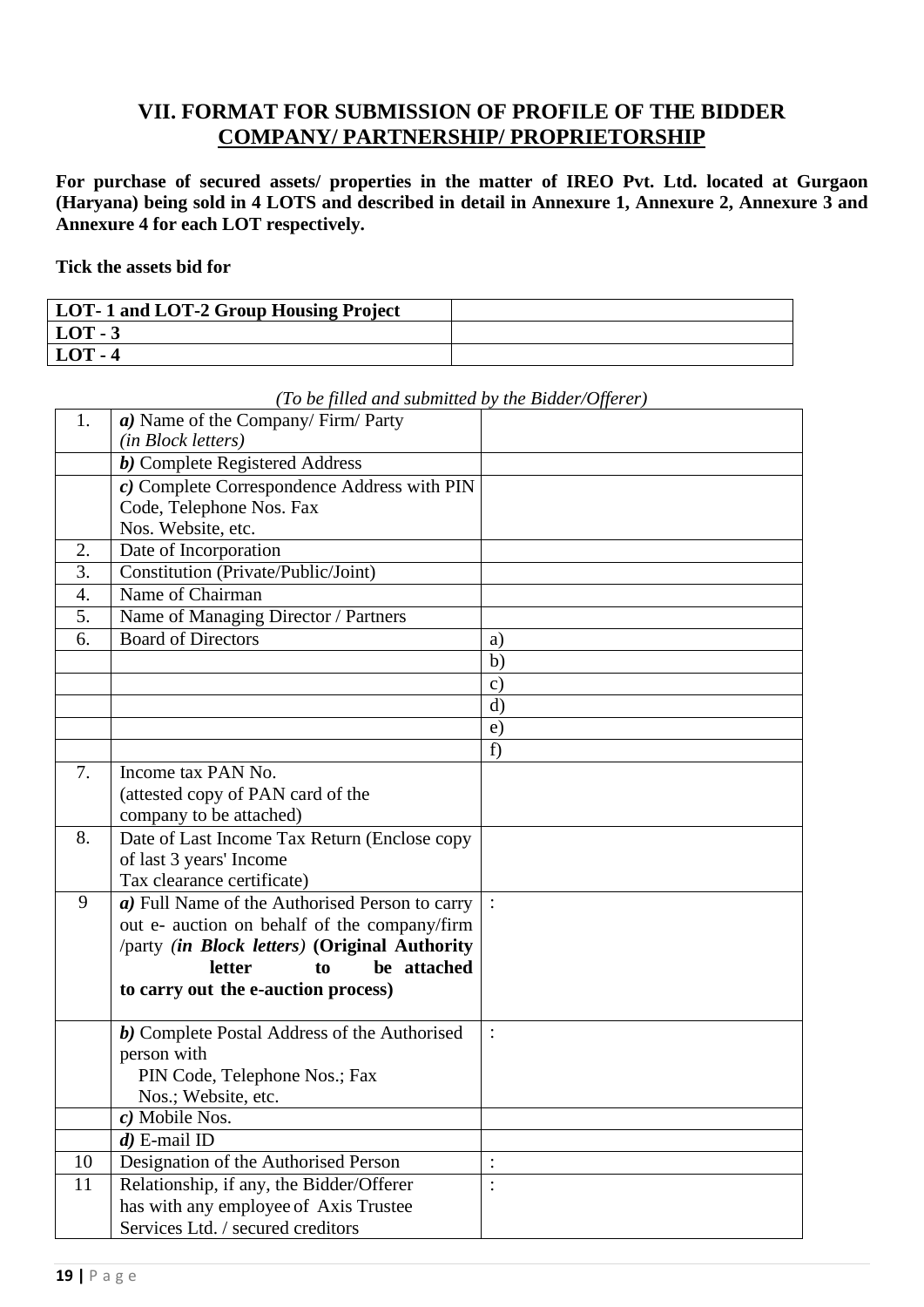| 12 | <b>Details of Tender Document</b>                                     |                      |
|----|-----------------------------------------------------------------------|----------------------|
|    | $i)$ Form No.                                                         |                      |
| 13 | <b>Details of Earnest Money</b>                                       |                      |
|    | Deposit (EMD)                                                         |                      |
|    | ii) Demand Draft No. /                                                |                      |
|    | Pay Order No.                                                         |                      |
|    | iii) Date of Demand Draft /                                           |                      |
|    | Pay Order                                                             |                      |
|    | iv) Name of the issuing                                               |                      |
|    | <b>Bank and Branch</b>                                                |                      |
|    | Bidders who prefers to submit the EMD by way RTGS, must indicate RTGS |                      |
|    | UTR No., Amount remitted and date.                                    |                      |
|    | RTGS UTR No.                                                          |                      |
|    | <b>Amount Remitted</b>                                                |                      |
|    | Date                                                                  |                      |
|    | Details of offer                                                      |                      |
| 14 | Income Tax Permanent Account Number(s)                                | $\ddot{\cdot}$       |
|    | (PAN) of the Authorised                                               |                      |
|    | person                                                                |                      |
| 15 | Bank Account details (In case of refund)                              | <b>Account Name:</b> |
|    |                                                                       | Account              |
|    |                                                                       | Number: Bank         |
|    |                                                                       | Name & Branch:       |
|    |                                                                       | <b>IFSC</b> Code:    |

\* Each and every information and documents to be submitted is mandatory.

I/We have read and understood the detailed terms and conditions of the sale and have also read, perused and understood all the relevant papers and have carried out my/our own due diligence. In case any information is found to be incorrect/ incomplete, I/We shall not hold the Authorised Officer or secured lenders responsible for the same and shall not have any claim whatsoever against either of them.

Signature:

Name of the Authorised Person:

Designation:

Company Seal

All authorizations should be annexed to this form.

\*\*\*\*\*\*\*\*\*\*\*\*\*\*\*\*\*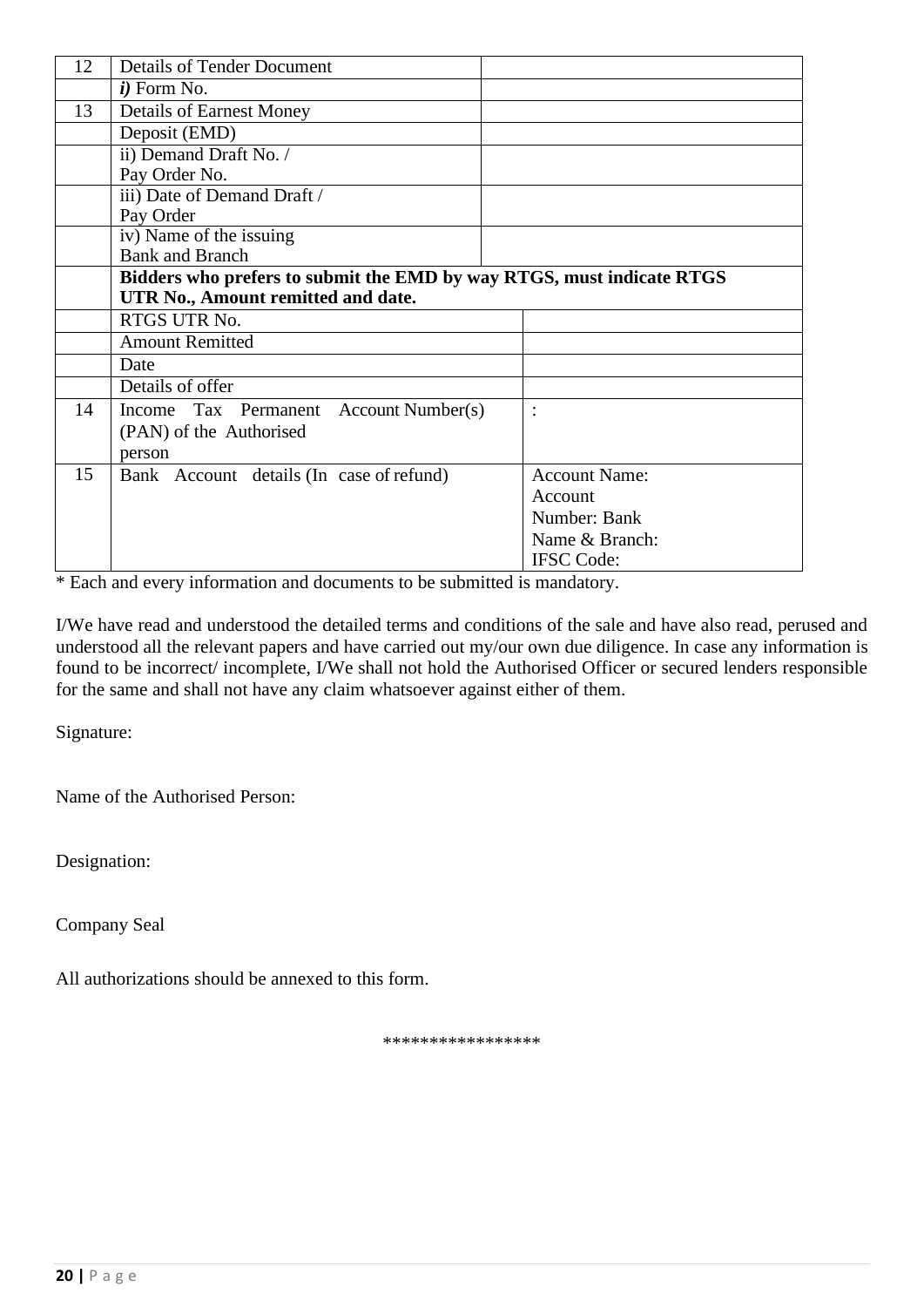#### **VIII. FORM OF DECLARATION BY THE BIDDER**

*(Note: This forms part of the Bid/Offer)*

To, Shri \_\_\_\_\_\_\_\_\_\_, Authorised Officer, **Axis Trustee Services Ltd.,**  Axis Bank Limited, 2nd Floor, Plot No. 25, Pusa Road, Karol Bagh, New Delhi – 110005

Sir,

#### **Sale of Secured Assets / Properties in the matter of IREO Pvt. Ltd.**

**For purchase of secured assets/ properties in the matter of IREO Pvt. Ltd. located at Gurgaon (Haryana) being sold in 4 LOTS and described in detail in Annexure 1, Annexure 2, Annexure 3 and Annexure 4 for each LOT respectively.** 

**Tick the assets bid for**

| LOT-1 and LOT-2 Group Housing Project |  |
|---------------------------------------|--|
| $LOT - 3$                             |  |
| $LOT - 4$                             |  |

- **1.** Having fully examined and understood the terms and conditions of the Tender Document and condition and status of the Secured Asset/property, I/We offer to purchase the said Secured Asset strictly in conformity with the terms and conditions of this Tender/Offer Document.
- **2.** I/We understand that if my/our Bid/Offer is accepted, I/We shall be responsible for the due observance and performance of the terms and conditions of the Tender/Offer and acquire the Secured Asset/property. Should I/We fail to execute and perform the terms and conditions when called upon to do so, the Earnest Money Deposit (EMD) shall be forfeited. I/We further understand that if my/our Bid/Offer is accepted, should I/we fail to deposit the balance amount of 75% of the sale consideration (after having paid 25% of the sale consideration) by the stipulated date, the said amount of 25% of the sale consideration (including Earnest Money Deposit) or any further amount/s paid by me/us shall also be forfeited, as laid down in the terms and conditions of the Bid Document.

I/We further understand that if my/our Bid/Offer is accepted, after making full payment of the sale price within 15 days of acceptance of bid/offer or such extended period as may be granted by the AO, in any case not extended beyond three months at his/her sole and absolute discretion, I/we shall arrange to take possession of the secured assets within a maximum of 30 days.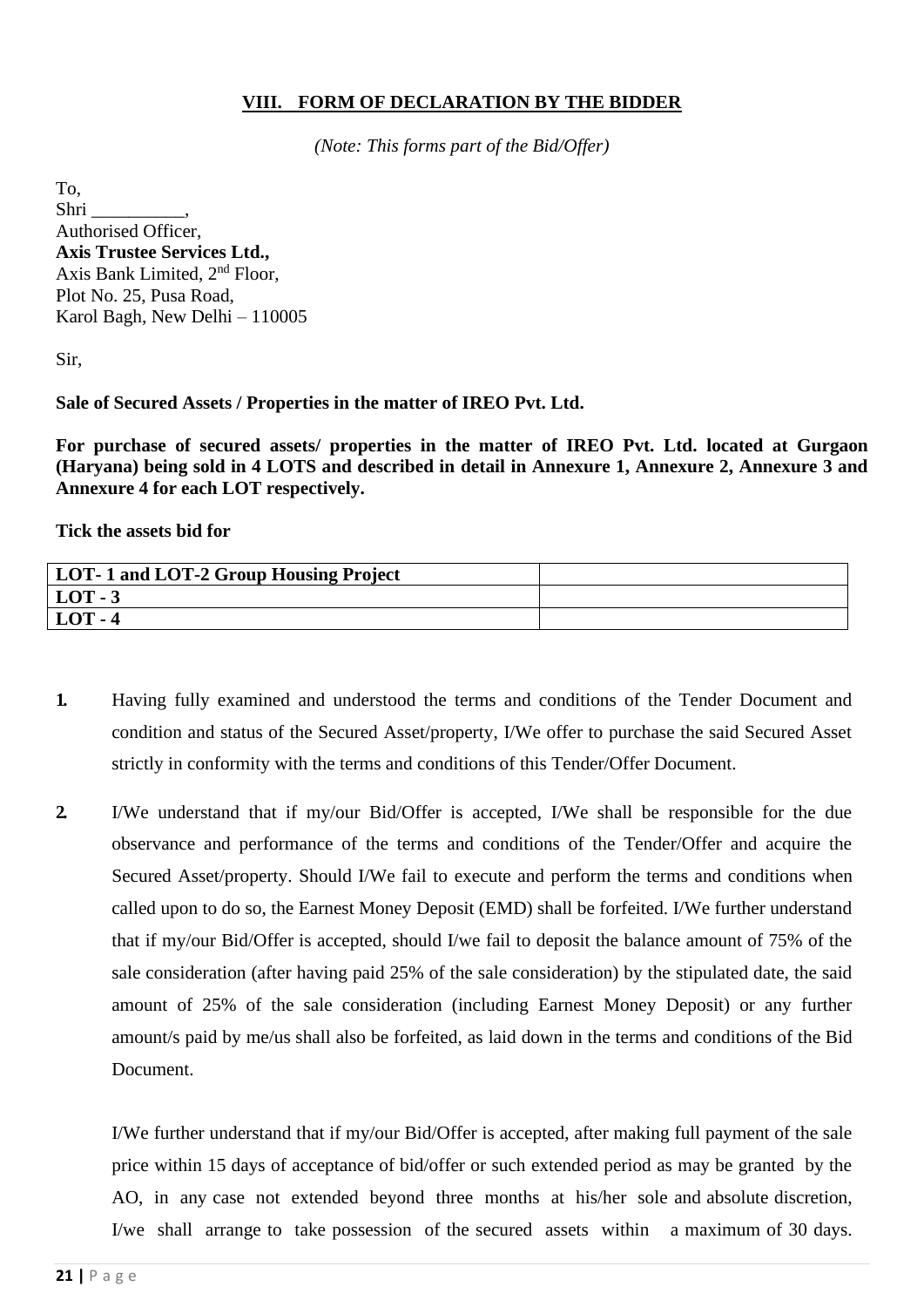I/We understand that once the Sale Certificate is issued by the AO, the AO shall not be held responsible for security and safe keeping of the secured assets. We further understand that in the event I/We fail to take possession of the Secured Assets as stated above, the AO reserves the right to revoke the sale confirmed in my/our favour and forfeit the entire amount paid by the successful bidder and go for re-bidding or sell the Secured Assets by any of the modes as prescribed in the SARFAESI Act including sale by negotiation with any of the bidders and/or other parties by private treaty. In such an event, I/We shall have no claims on the Secured Assets or to any amount /s for which it may be subsequently sold

- **3.** I/We clearly understand and accept that the AO or the secured lenders do not take or assume any responsibility for procuring any permission or payment of any dues, statutory or otherwise, in respect of the Secured Assets/Properties including such dues that may affect transfer of the assets in the name of the purchaser and such dues, if any, will have to be borne/paid by me/us in case my/our Bid/offer is accepted.
- **4.** I/We understand that you are not bound to accept the highest or any Bid/Offer you may receive. Further, I/we will not raise any objection in case the Authorised Officer goes for re- bidding or sell the assets by any of the modes as prescribed in the SARFAESI Act including sale by negotiation with any of the bidders and/or other parties by private treaty.
- **5.** I/We understand that time is the essence for completing the acquisition formalities of the Secured Asset/property and I/we agree and undertake to abide by it.
- **6.** I/We also enclose a Bank Guarantee of value Rs. \_\_\_\_\_\_\_\_\_\_\_( Lot Wise as applicable) towards Earnest Money Deposit (EMD) in favour of "Standard Chartered Bank" Or

I/ We have remitted amount Rs. \_\_\_\_\_\_\_\_(Lot Wise as applicable) towards Earnest Money Deposit (EMD) to \_\_\_\_\_\_\_ Bank Ltd by way of RTGS amount in favour of Standard Chartered Bank, with Account No: 53105110439 and IFSC: SCBL0036025

- **7.** We understand that the EMD will not carry any interest.
- **8.** We understand that the Bid/Offer should be unconditional and Bid/Offer having conditions contrary to the terms and conditions of the Tender/Offer document can be summarily rejected.

Place:

Dated: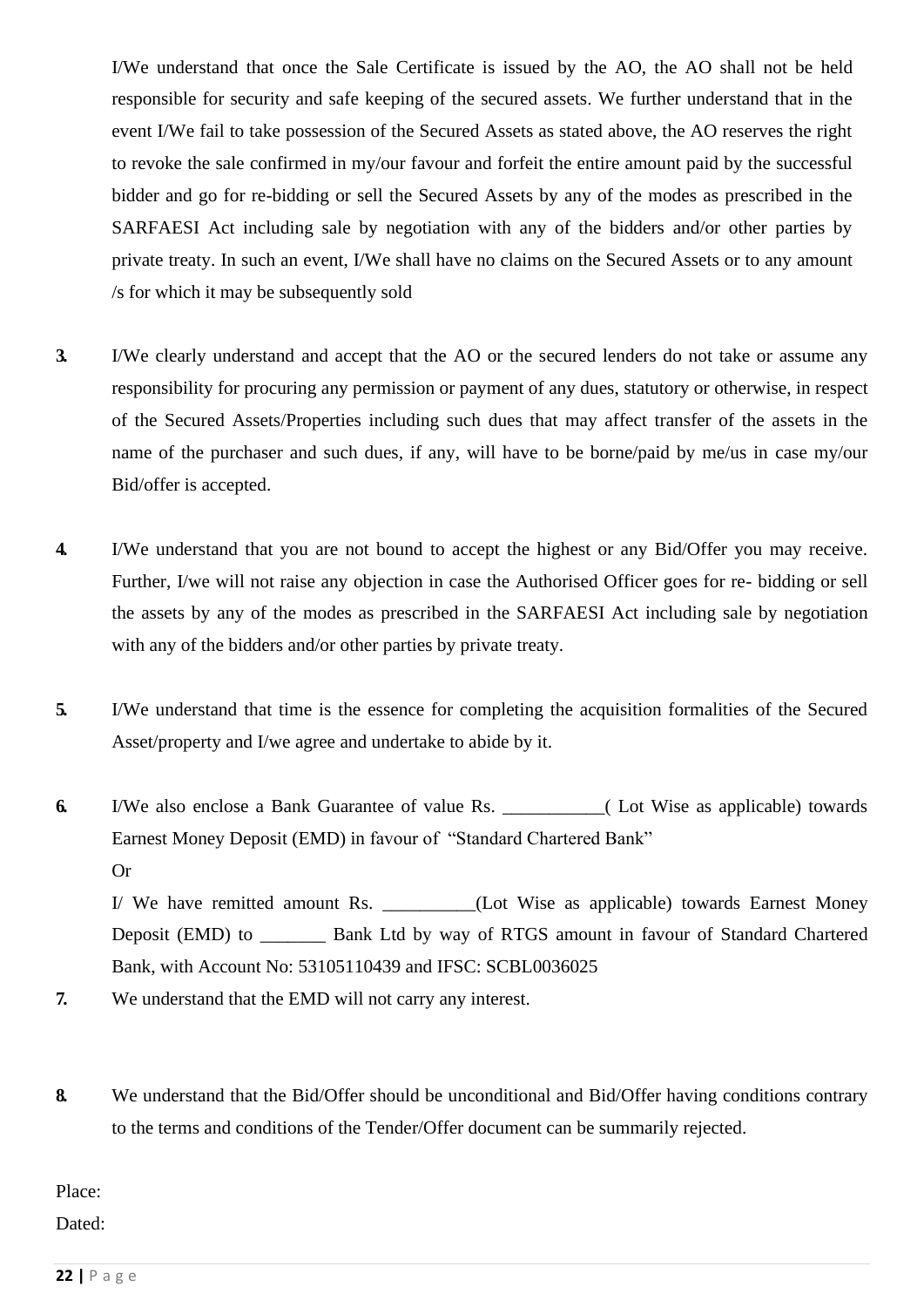(Name and address of the Bidder/Offerer) (IN BLOCK CAPITALS)

WITNESS:

Signature:

Name & Address:

Occupation: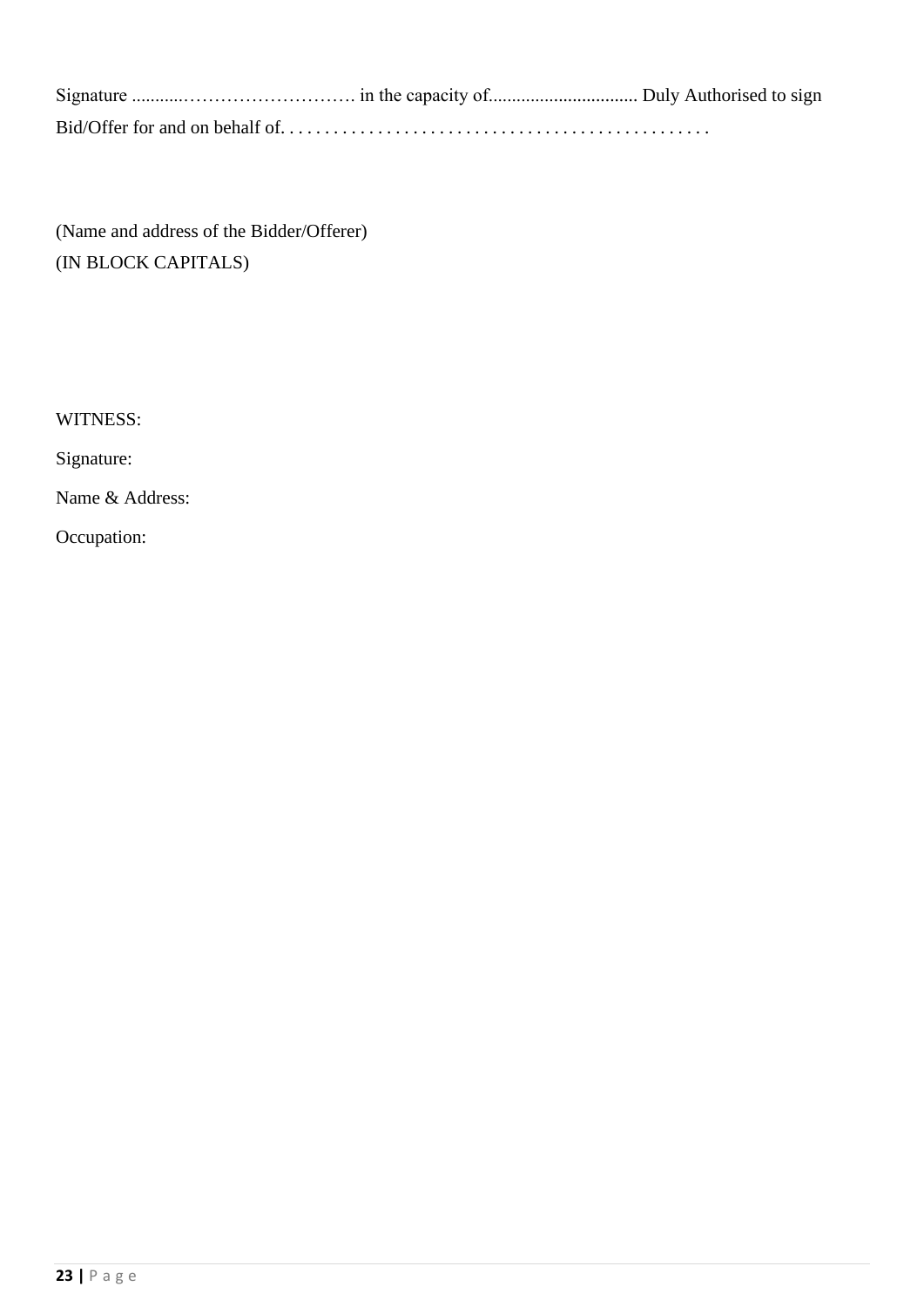#### **IX- BID OFFER FORM**

(*Read carefully the terms and conditions of sale before filling-up and submitting the bid)*

| 1.  | Name(s) of Bidder (in Capital)                             |                      |
|-----|------------------------------------------------------------|----------------------|
| 2.  | Father's/Husband's Name                                    |                      |
| 3.  | Postal Address of Bidder(s)                                |                      |
| 4.  | Phone/Cell Number and<br>ID                                | :E-mail              |
| 5.  | Bank Account details to which EMD<br>amount to be returned |                      |
|     | i) Bank $A/c$ . No.                                        |                      |
|     | ii) IFSC Code No.                                          |                      |
|     | iii) Branch Name                                           |                      |
| 6.  | Date of submission of bid                                  |                      |
| 7.  | <b>PAN Number</b>                                          |                      |
| 8.  | Property Item No./ LOT No.                                 |                      |
| 9.  | Whether EMD remitted                                       | : Yes/No.            |
| 10. | EMD remittance details*                                    | : Date of remittance |
|     |                                                            | Name of Bank         |
|     |                                                            | : Branch             |
|     |                                                            | : A/c. No.           |
|     |                                                            | : IFSC Code No.      |
| 12. | Bid Amount quoted/Offered                                  |                      |
|     |                                                            |                      |

I/We declare that I/We have read and understood all the above terms and conditions of auction sale and the auction notice published in the daily newspaper which are also available in the website **https://www.matexauctions.com** and shall abide by them. I/We also undertake to improve my/our bid by one bid incremental value notified in the sale notice if I/We am/are the sole bidder.

..............................................................

(Name & Signature of the Bidder(s))

**\*Mandatory: Bidders are advised to preserve the EMD Remittance Challan.**

**Note: This document is required to be duly filled in and signed by the bidder and thereafter uploaded in the website https://www.matexauctions.com during the time of submission of the bid.**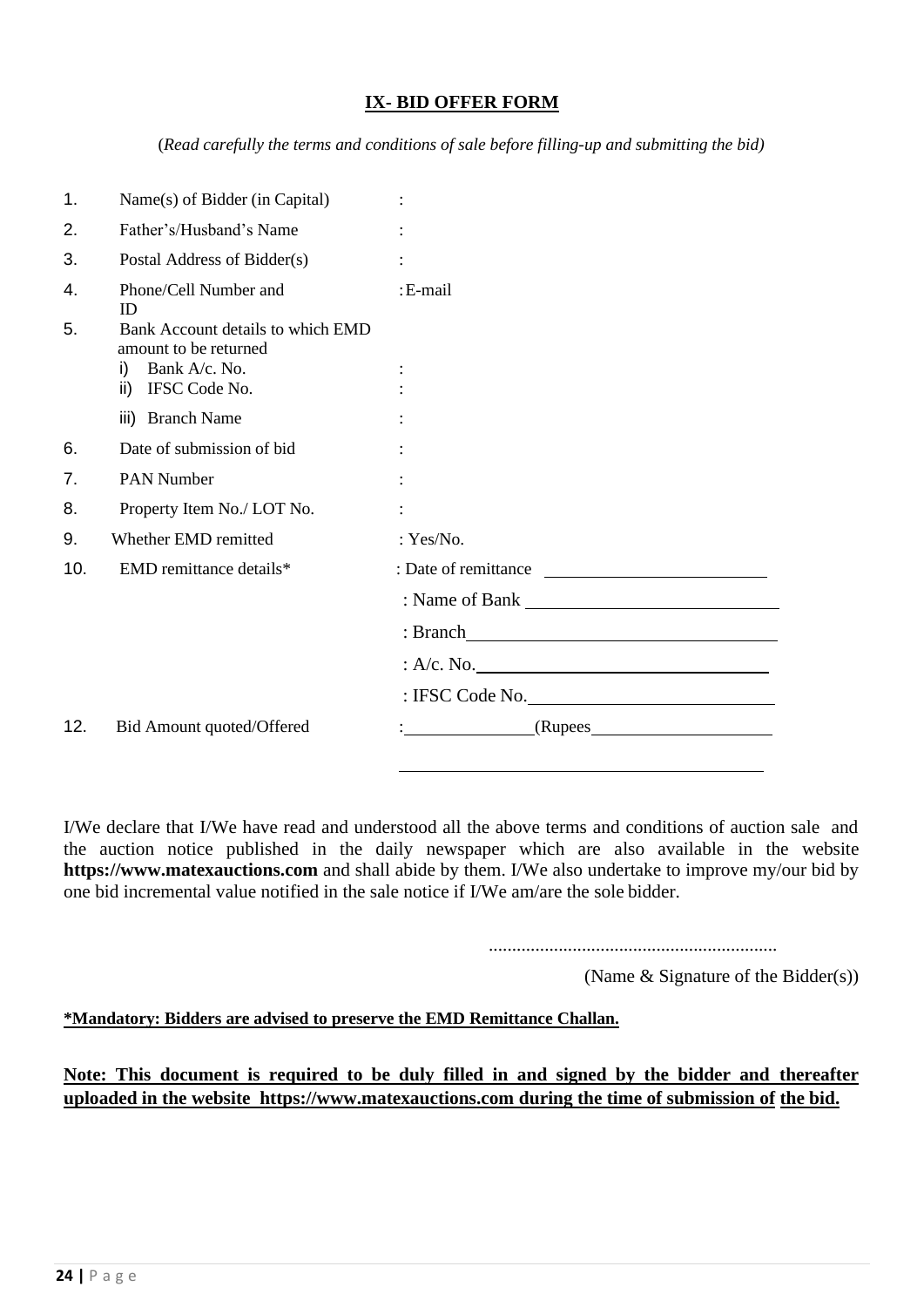#### **Confirmation by Bidder Regarding Receipt of Training**

#### **To, The Authorised Officer, Axis Trustee Services Ltd.,**

Sub: Confirmation regarding receipt of e- Auction Training for sale of secured assets in the matter of IREO Pvt. Ltd.

Dear Sir,

This has reference to the Terms & Conditions for the e-Auction mentioned in the Tender document and available on the website [https://www.matexauctions.com](https://www.matexauctions.com/)

I/We confirm that:

- a. I/We have read and understood the Terms and Condition governing the e-Auction as mentioned in Tender Document available on the website [https://www.matexauctions.com](https://www.matexauctions.com/) and also e-Auction notice published by AO, Axis Trustee Services Ltd. in daily newspapers and unconditionally agree to them.
- b. I/We also confirm that we have taken training on the on-line bidding/auction and confirm that we are fully conversant with the functionality and process.
- c. I/We confirm that the Secured Creditors and **M/s. MatexNet Pvt Ltd (E auction service provider name**), shall not be liable or responsible in any manner whatsoever for my/our failure to access & bid on the e-Auction platform due to loss of internet connectivity, electricity failure, virus attack, problems with the PC, any other unforeseen circumstances etc. before or during the auction event.
- d. We hereby confirm that we will honour the Bids placed by us during the e-Auction process.

With regards

**Signature of the Bidder:**

**Name of Bidder:**

**Date:**

**Address of Bidder:**

**\_\_\_\_\_\_\_\_\_\_\_\_\_\_\_**

**Copy to: \_\_\_\_\_\_\_\_\_\_\_\_\_\_ (e auction service provider name and address), e-mail ID:** 

**Note: This document is required to be duly filled in and signed by the bidder and thereafter email the scanned copy of that to the Authorised Officer, Axis Trustee Services Ltd. at the**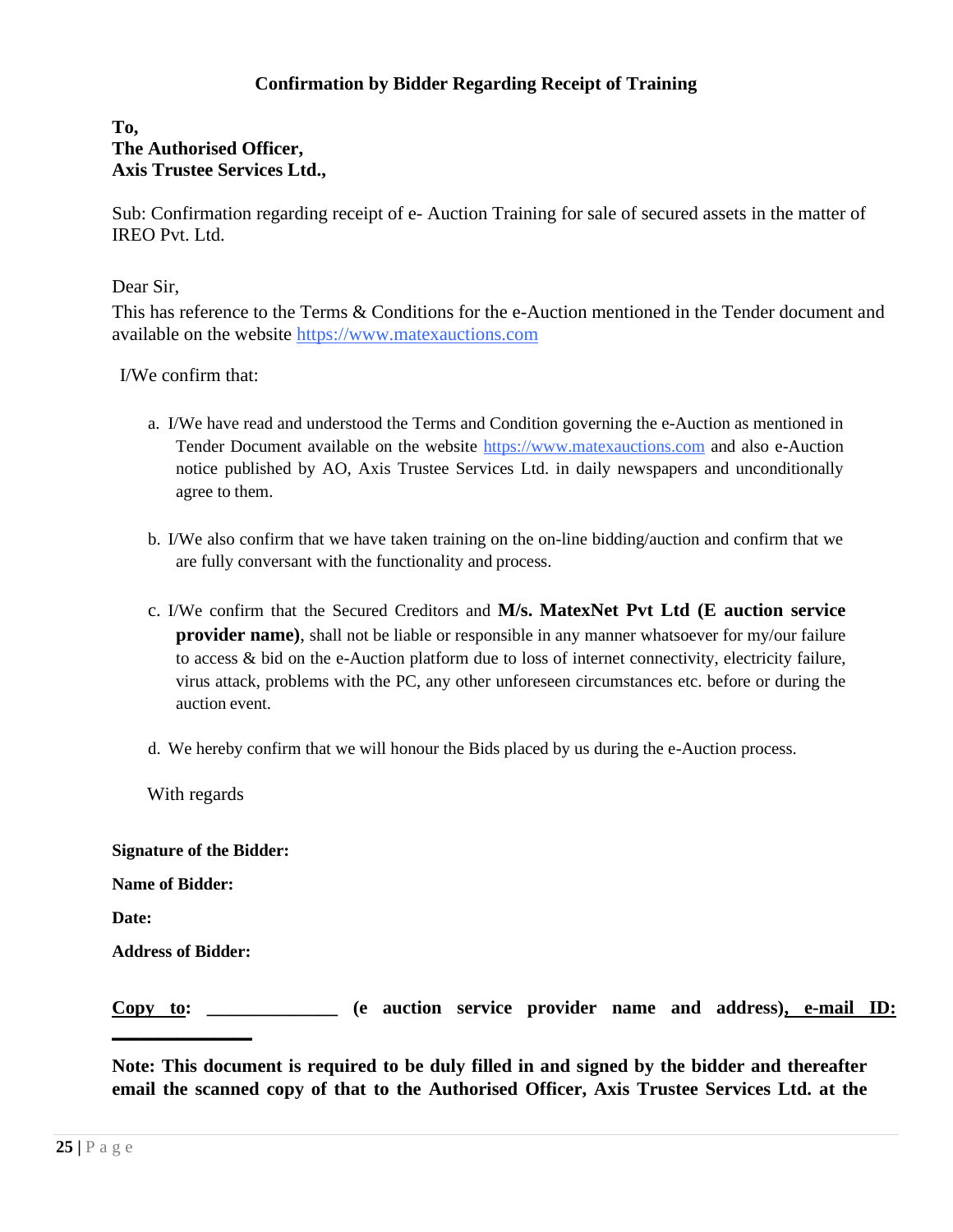**email id mentioned in the Auction Sale Notice just after availing training on e-Auction with a copy to** santhoshkp@matexnet.com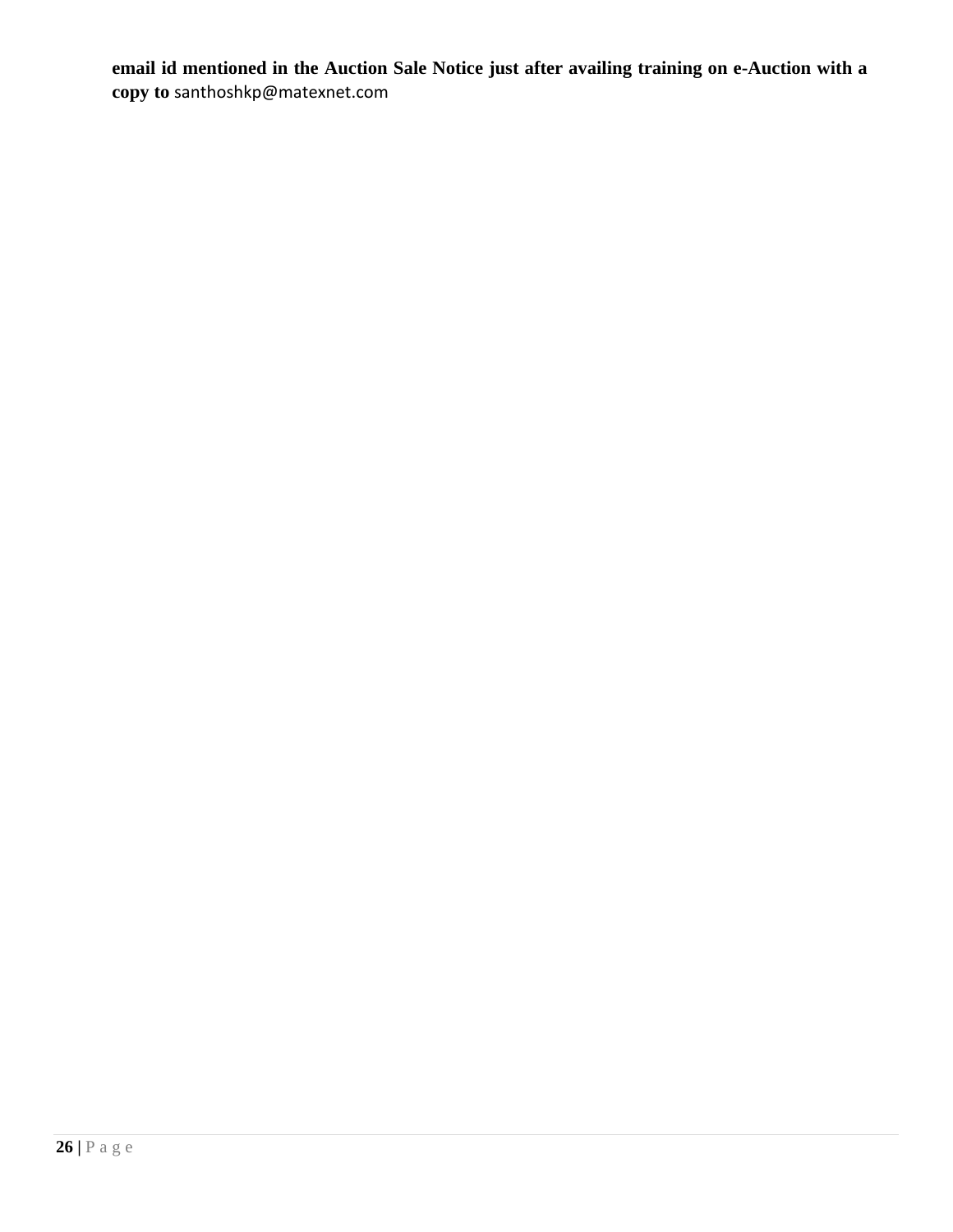#### **Price Confirmation Letter by Bidder(s)**

**To,**

**The Authorised Officer,** 

**Axis Trustee Services Ltd.**

Sub: Final bid quoted during e- Auction - **Sale of Properties in the matter of IREO Pvt. Ltd.**

Dear Sir,

We confirm that we have quoted the highest bid of Rs.  $\angle$  - (In Words  $\angle$  ) for the purchase of the Lot-.... property (give description of property \_\_\_\_\_\_\_\_\_\_\_\_\_) during e-Auction of the said property held by M/s MatexNet Pvt Ltd (e-auction service provider) on 07.06.2022.

Yours sincerely,

**Signature:**

**Name of Bidder:**

**\_\_\_\_\_\_\_\_\_\_\_\_\_\_\_\_\_\_\_\_**

**Date:**

**Copy to: M/s MatexNet Pvt Ltd, (e auction service provider name and address, e-mail ID :** 

**Note: This document is required to be duly filled in and signed by the H1 bidder and thereafter e-mail scanned letter to the Authorised Officer, Axis Trustee Services Ltd. at the email id mentioned in the Auction Sale Notice & copy to Mr.K.P Santhosh (santhoshkp@matexnet.com) immediately on completion of the bidding.**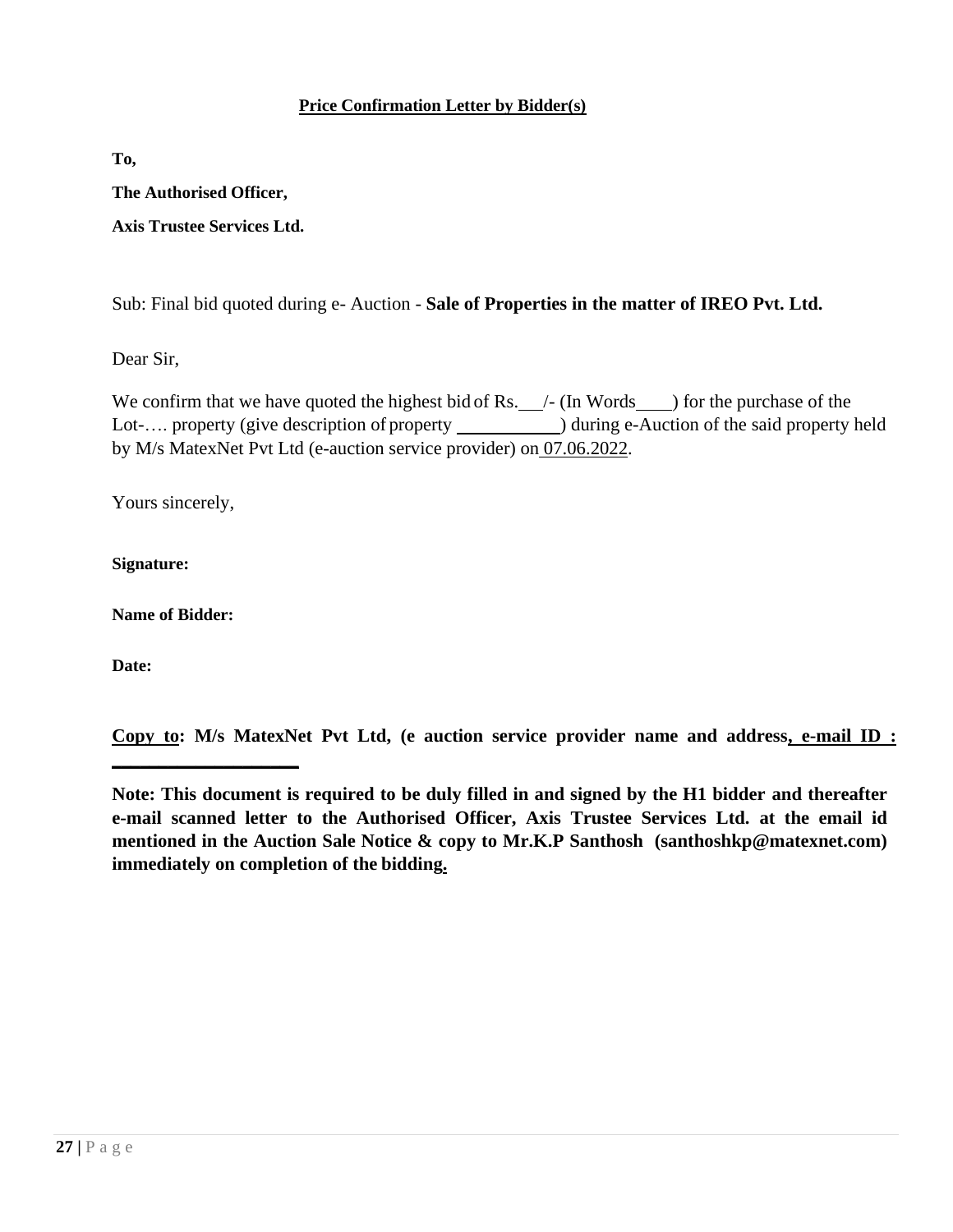### **X. Annexure – 1**

#### **LOT -1**

# **Description of the Immovable Property**

| Survey / Door / Patta/ Khata No. | Land admeasuring 150 Kanal 14 Marla or 18.8375 Acres situated in the revenue |
|----------------------------------|------------------------------------------------------------------------------|
|                                  | estate of Villages Ullahwas and Behrampur, Tehsil Sohna, District Gurgaon,   |
|                                  | Harvana                                                                      |

|            | <b>VILLAGE ULLAHWAS AND BEHRAMPUR</b>                                                                                                                                                                   |                |                  |                |                  |                  |
|------------|---------------------------------------------------------------------------------------------------------------------------------------------------------------------------------------------------------|----------------|------------------|----------------|------------------|------------------|
| Sr.<br>No. | <b>Owners</b>                                                                                                                                                                                           | Rectangle      | Killa            | Area           |                  | Area in<br>Acres |
|            |                                                                                                                                                                                                         |                |                  | K              | M                |                  |
|            | Village - Ullahwas                                                                                                                                                                                      |                |                  |                |                  |                  |
|            |                                                                                                                                                                                                         |                |                  |                |                  |                  |
| 1.         | Adson Software Pvt. Ltd.                                                                                                                                                                                | $\overline{4}$ | $\mathbf{1}$     | 8              | $\boldsymbol{0}$ | 1.0              |
|            |                                                                                                                                                                                                         |                | Total            | $\overline{8}$ | $\Omega$         |                  |
|            |                                                                                                                                                                                                         |                |                  |                |                  |                  |
| 2.         | Hardcore Realtors Pvt. Ltd. (1/28 share), Ornamental<br>Realtors Pvt. Ltd. (1/28 share), Golden View Builder Pvt.<br>Ltd. (5/28 share) and Aspirant Builders Pvt. Ltd. (3/4<br>share)                   | $\overline{4}$ | 2                | 7              | $\tau$           | 1.618            |
|            |                                                                                                                                                                                                         |                | 3 min.           | 5              | 12               |                  |
|            |                                                                                                                                                                                                         |                | Total            | 12             | 19               |                  |
|            |                                                                                                                                                                                                         |                |                  |                |                  |                  |
| 3.         | Hardcore Realtors Pvt. Ltd. (1/28 share), Ornamental<br>Realtors Pvt. Ltd. (1/28 share), Golden View Builder Pvt.<br>Ltd. (5/28 share) and Auspicious Infrastructure Pvt. Ltd.<br>$(3/4 \text{ share})$ | 5              | 6/1              | $\mathbf{1}$   | $\overline{4}$   | 0.15             |
|            |                                                                                                                                                                                                         |                | Total            | $\mathbf{1}$   | $\overline{4}$   |                  |
|            |                                                                                                                                                                                                         |                |                  |                |                  |                  |
| 4.         | Hardcore Realtors Pvt. Ltd. (1/7 share), Ornamental<br>Realtors Pvt. Ltd. (1/7 share) and Golden View Builder<br>Pvt. Ltd. (5/7 share)                                                                  | $\overline{4}$ | $4 \text{ min.}$ | 2              | 8                | 1.263            |
|            |                                                                                                                                                                                                         |                | $\tau$           | 5              | 18               |                  |
|            |                                                                                                                                                                                                         |                | 14/1             | $\mathbf{1}$   | 16               |                  |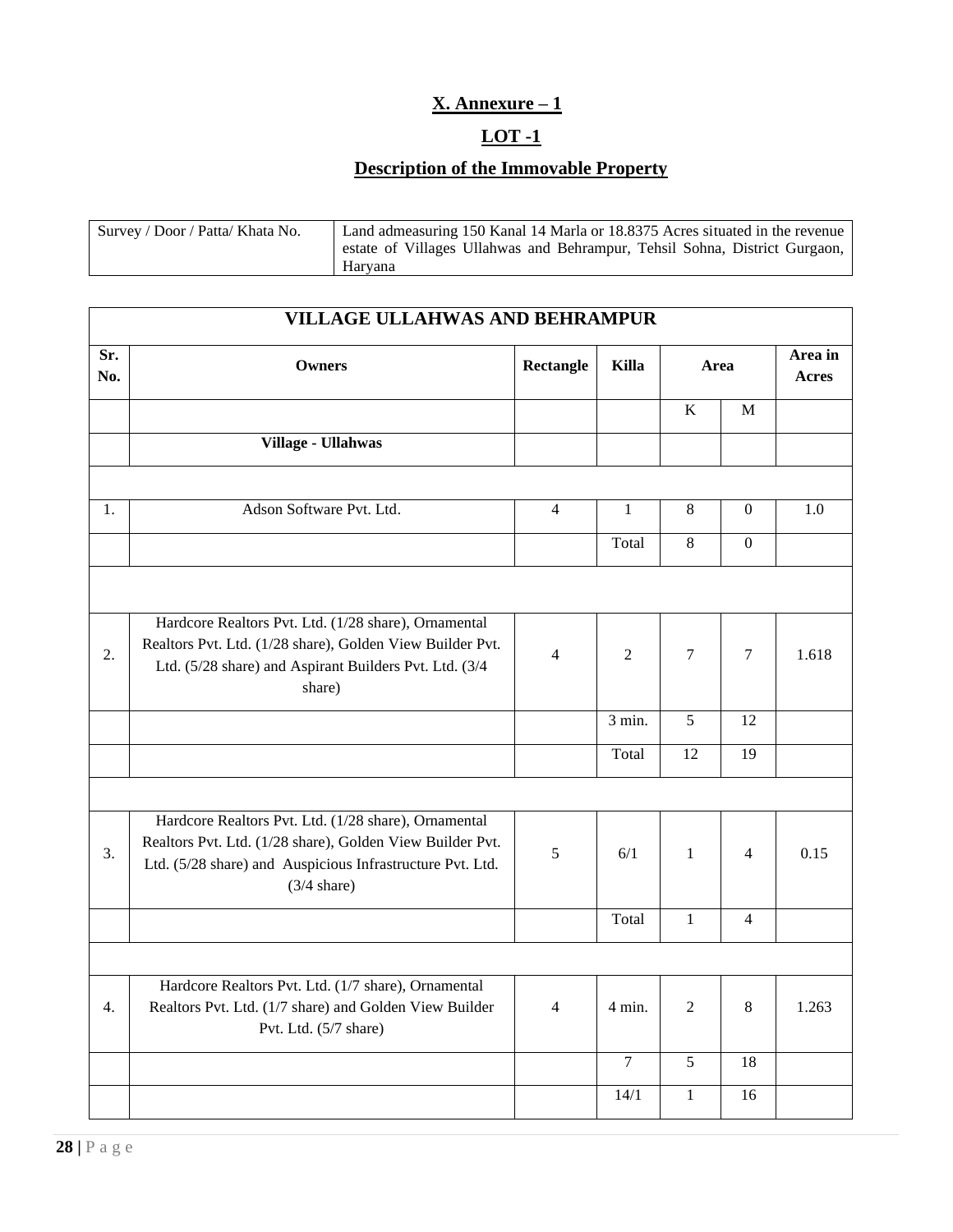|     |                                                                                                                      |                | Total      | 10             | $\overline{2}$   |       |
|-----|----------------------------------------------------------------------------------------------------------------------|----------------|------------|----------------|------------------|-------|
|     |                                                                                                                      |                |            |                |                  |       |
|     |                                                                                                                      |                |            |                |                  |       |
| 5.  | Base Exports Pvt. Ltd. (1/2 share), Hardcore Realtors Pvt.<br>Ltd. (1/14 share), Ornamental Realtors Pvt. Ltd. (1/14 | $\overline{4}$ | 8 min.     | 5              | $\overline{4}$   | 1.169 |
|     | share) and Golden View Builder Pvt. Ltd. (5/14 share)                                                                |                |            |                |                  |       |
|     |                                                                                                                      |                |            |                |                  |       |
|     |                                                                                                                      |                | 9 min.     | $\overline{4}$ | 3                |       |
|     |                                                                                                                      |                | Total      | 9              | $\tau$           |       |
|     |                                                                                                                      |                |            |                |                  |       |
|     | Hardcore Realtors Pvt. Ltd. (2/7 share), Ornamental                                                                  |                |            |                |                  |       |
|     | Realtors Pvt. Ltd. (1/28 share), Golden View Builder Pvt.                                                            |                | 10         |                |                  |       |
| 6.  | Ltd. (5/28 share) and Auspicious Infrastructure Pvt. Ltd.                                                            | 4              | min.       | $\overline{7}$ | 14               | 3.368 |
|     | $(1/2 \text{ share})$                                                                                                |                |            |                |                  |       |
|     |                                                                                                                      |                |            |                |                  |       |
|     |                                                                                                                      |                | 11<br>min. | $\overline{4}$ | $\boldsymbol{0}$ |       |
|     |                                                                                                                      |                |            |                |                  |       |
|     |                                                                                                                      |                | 12         | $\tau$         | 5                |       |
|     |                                                                                                                      |                | min.       |                |                  |       |
|     |                                                                                                                      |                | 20         | 8              | $\boldsymbol{0}$ |       |
|     |                                                                                                                      |                | Total      | 26             | 19               |       |
|     |                                                                                                                      |                |            |                |                  |       |
|     |                                                                                                                      |                |            |                |                  |       |
|     | Hardcore Realtors Pvt. Ltd. (1/7 share), Ornamental                                                                  |                |            |                |                  |       |
| 7.  | Realtors Pvt. Ltd. (1/7 share) and Golden View Builder                                                               | $\overline{4}$ | 13         | 8              | $\mathbf{0}$     | 1.0   |
|     | Pvt. Ltd. (5/7 share)                                                                                                |                |            |                |                  |       |
|     |                                                                                                                      |                | Total      | 8              | $\boldsymbol{0}$ |       |
|     |                                                                                                                      |                |            |                |                  |       |
| 8.  | Golden View Builder Pvt. Ltd.                                                                                        | $\overline{4}$ | 18         | $\,8\,$        | $\boldsymbol{0}$ | 1.5   |
|     |                                                                                                                      |                |            |                |                  |       |
|     |                                                                                                                      |                | 19/1       | $\overline{4}$ | $\boldsymbol{0}$ |       |
|     |                                                                                                                      |                | Total      | 12             | $\boldsymbol{0}$ |       |
|     |                                                                                                                      |                |            |                |                  |       |
|     | Base Exports Pvt. Ltd. (1/9 share) and Adson Software                                                                |                |            |                |                  |       |
| 9.  | Pvt. Ltd. (8/9 share)                                                                                                | $\overline{4}$ | 14/2       | 6              | 8                | 0.8   |
|     |                                                                                                                      |                | Total      | 6              | $8\,$            |       |
|     |                                                                                                                      |                |            |                |                  |       |
|     |                                                                                                                      |                |            |                |                  |       |
| 10. | Auspicious Infrastructure Pvt. Ltd.                                                                                  | 5              | 6/2/1      | $\mathbf{1}$   | $\boldsymbol{0}$ | 1.425 |
|     |                                                                                                                      |                | 6/2/2      | 5              | 16               |       |
|     |                                                                                                                      |                | 15         |                |                  |       |
|     |                                                                                                                      |                | min.       | $\overline{4}$ | 12               |       |
|     |                                                                                                                      |                |            |                |                  |       |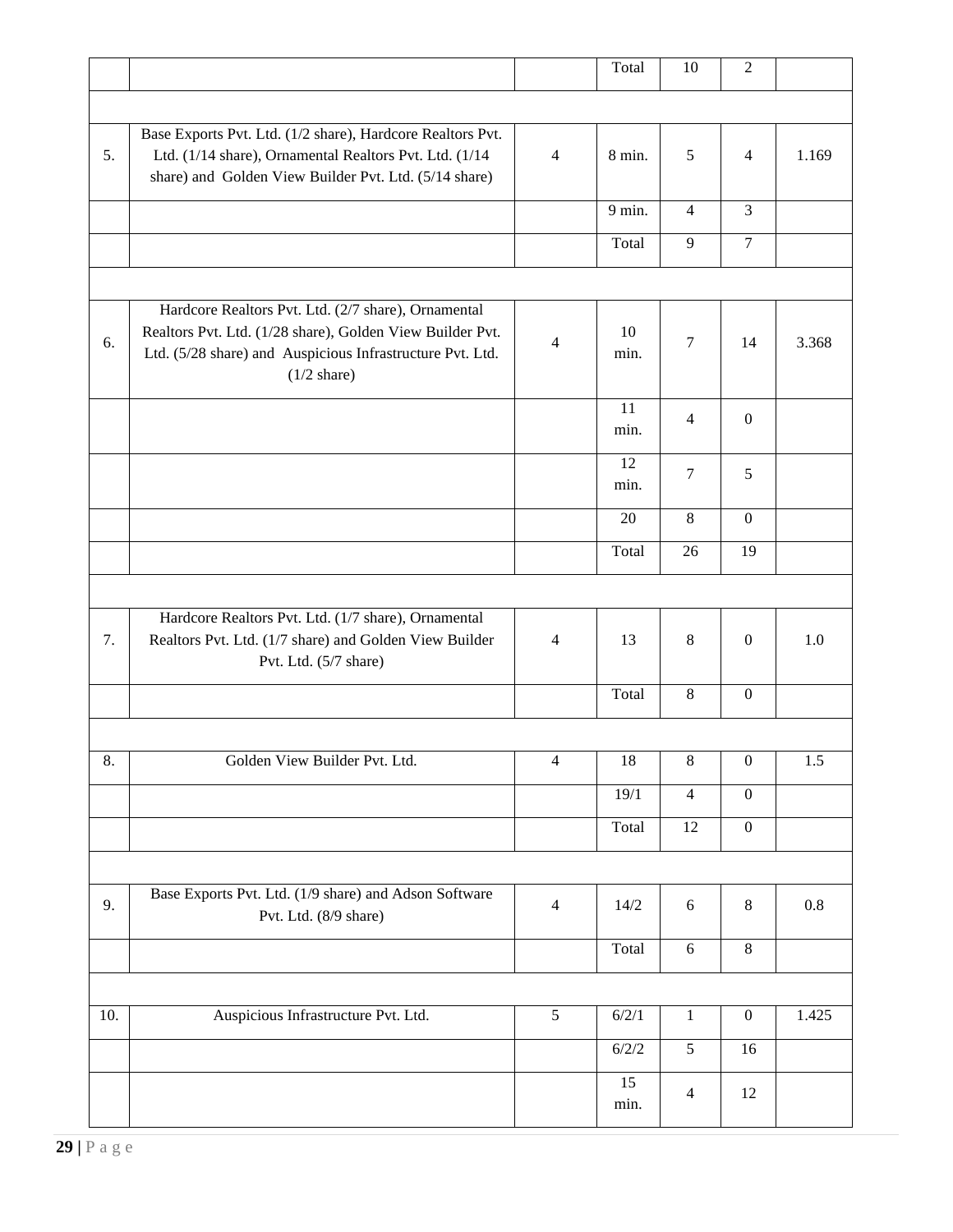|     |                                                                                                                                             |    | Total                        | 11                                     | $\,8\,$        |                            |
|-----|---------------------------------------------------------------------------------------------------------------------------------------------|----|------------------------------|----------------------------------------|----------------|----------------------------|
|     |                                                                                                                                             |    |                              |                                        |                |                            |
| 11. | Hardcore Realtors Pvt. Ltd.                                                                                                                 | 5  | 14<br>min.                   | $\boldsymbol{7}$                       | 10             | 0.937                      |
|     |                                                                                                                                             |    | Total                        | $\tau$                                 | 10             |                            |
|     | Village - Behrampur                                                                                                                         |    |                              |                                        |                |                            |
|     |                                                                                                                                             |    |                              |                                        |                |                            |
| 12. | Golden View Builder Pvt. Ltd. (413/1240 share) and Base<br>Exports Pvt. Ltd. (827/1240 share)                                               | 15 | $\mathbf{1}$                 | $\overline{4}$                         | 15             | 1.08125                    |
|     |                                                                                                                                             |    | 9                            | $\overline{4}$                         | 15             | $\overline{(-)}$<br>4K15M) |
|     |                                                                                                                                             |    | 10/1                         | $\overline{3}$                         | 18             |                            |
|     |                                                                                                                                             |    | Total                        | $8\,$                                  | 13             |                            |
|     |                                                                                                                                             |    |                              |                                        |                |                            |
| 13. | Adson Software Pvt. Ltd. (1/4 share), Golden View<br>Builder Pvt. Ltd. (1/4 share) and Regal Green Lands Pvt.<br>Ltd. $(1/2 \text{ share})$ | 15 | 10/2                         | $\overline{2}$                         | 15             | 3.525                      |
|     |                                                                                                                                             |    | 11/1                         | $\mathbf{1}$                           | 14             |                            |
|     |                                                                                                                                             | 16 | $6\,$                        | $\tau$                                 | 18             |                            |
|     |                                                                                                                                             |    | $\overline{7}$               | $\mathbf{1}$                           | 18             |                            |
|     |                                                                                                                                             |    | 15/1                         | $\overline{2}$                         | 6              |                            |
|     |                                                                                                                                             | 15 | $11/2$                       | 6                                      | $\overline{4}$ |                            |
|     |                                                                                                                                             | 16 | $15/2$                       | 5                                      | 9              |                            |
|     |                                                                                                                                             |    | Total                        | 28                                     | $\overline{4}$ |                            |
|     |                                                                                                                                             |    |                              |                                        |                |                            |
|     |                                                                                                                                             |    | <b>Grand</b><br><b>Total</b> | 150 Kanal 14 Marla OR<br>18.8375 Acres |                |                            |
|     |                                                                                                                                             |    |                              |                                        |                |                            |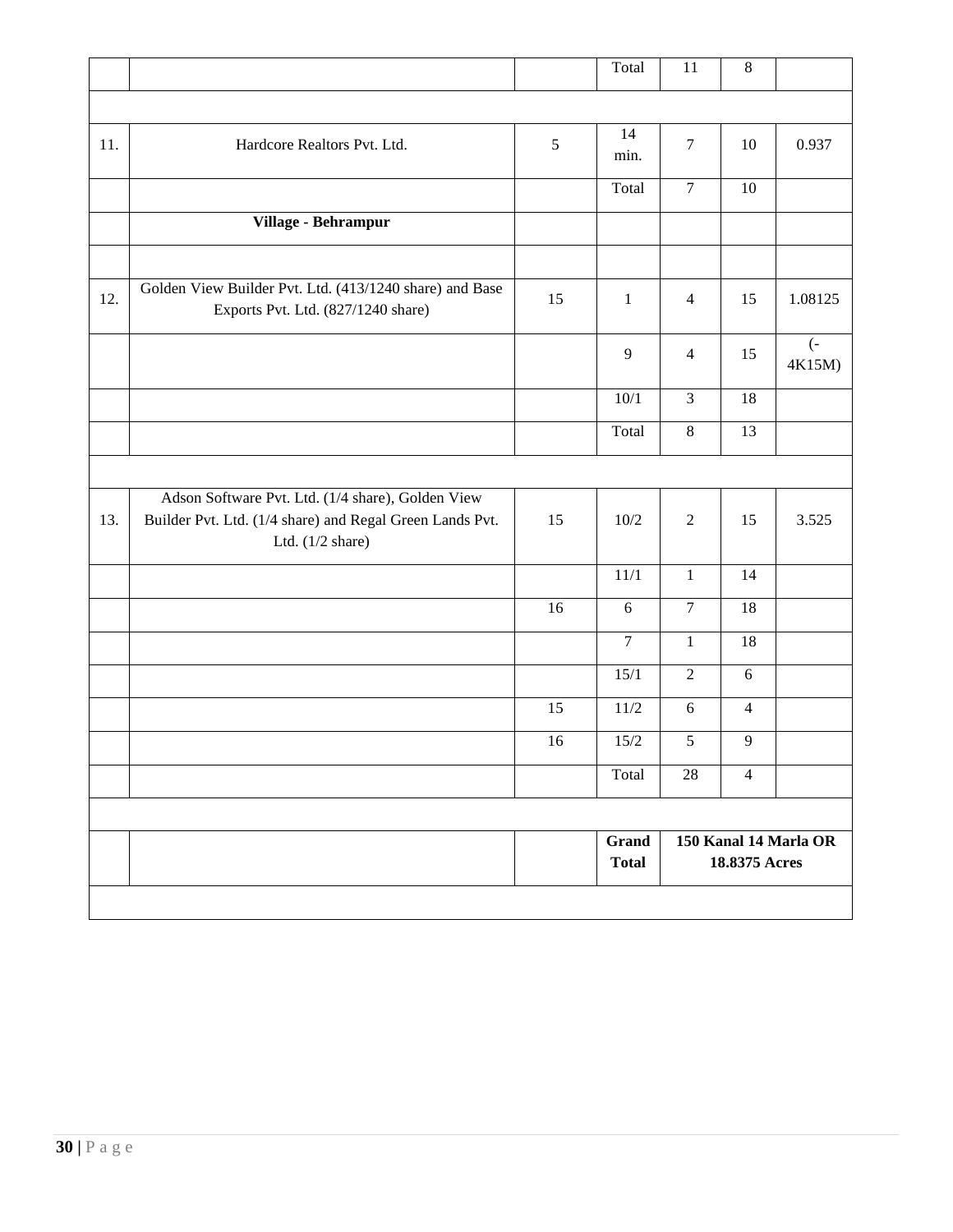### **ANNEXURE – 2**

### $LOT - 2$

### **Description of Immovable property**

| Survey / Door / Patta/ Khata No. | Land admeasuring 2.656 Acres situated in the revenue estate of Village |
|----------------------------------|------------------------------------------------------------------------|
|                                  | Ulhawas, Tehsil Sohna, District Gurgaon, Haryana                       |

|         |                                                                                                                                                                               |                |       | Area (in<br>Kanal – Marla |                                  |  |
|---------|-------------------------------------------------------------------------------------------------------------------------------------------------------------------------------|----------------|-------|---------------------------|----------------------------------|--|
| Sr. No. | Owners                                                                                                                                                                        | Recta<br>ngle  | Killa |                           |                                  |  |
|         |                                                                                                                                                                               | No.            | No.   | Kana                      | <b>Marla</b>                     |  |
| 1.      | Hardcore Realtors Pvt. Ltd. (1/28 share), Ornamental Realtors<br>Pvt. Ltd (1/28 share), Golden View Builders Pvt. Ltd. (5/28<br>share) Aspirant Builders Pvt. Ltd (3/4 share) | $\overline{4}$ | 3     | 1                         | 15                               |  |
| 2.      | Hardcore Realtors Pvt. Ltd. (1/7 share), Ornamental Realtors Pvt.<br>Ltd (1/7 share), Golden View Builders Pvt. Ltd. (5/7 share)                                              | 4              | 4     | 3                         | 18                               |  |
|         | Hardcore Realtors Pvt. Ltd. (1/14 share), Ornamental Realtors                                                                                                                 | $\overline{4}$ | 8     | $\overline{2}$            | 16                               |  |
| 3.      | Pvt. Ltd (1/4 share), Golden View Builders Pvt. Ltd. (5/14 share),<br>Base Exports Pvt. Ltd. (1/2 share)                                                                      |                | 9     | 3                         | 17                               |  |
|         | Hardcore Realtors Pvt. Ltd. (2/7 share), Ornamental Realtors Pvt.                                                                                                             | $\overline{4}$ | 10    | $\Omega$                  | 6                                |  |
| 4.      | Ltd (1/28 share), Golden View Builders Pvt. Ltd. (5/28 share),                                                                                                                |                | 11    | 4                         | $\Omega$                         |  |
|         | Auspicious Infrastructure Pvt. Ltd. (1/2 Share)                                                                                                                               |                | 12    | $\Omega$                  | 15                               |  |
| 5.      | Hardcore Realtors Pvt. Ltd                                                                                                                                                    | 5              | 14    | $\Omega$                  | 10                               |  |
| 6.      | Auspicious Infrastructure Pvt. Ltd.                                                                                                                                           | 5              | 15    | 3                         | 8                                |  |
|         | <b>Total</b>                                                                                                                                                                  |                |       |                           | 21 Kanal 5<br><b>Marla 2.656</b> |  |
|         |                                                                                                                                                                               |                |       |                           | Acres                            |  |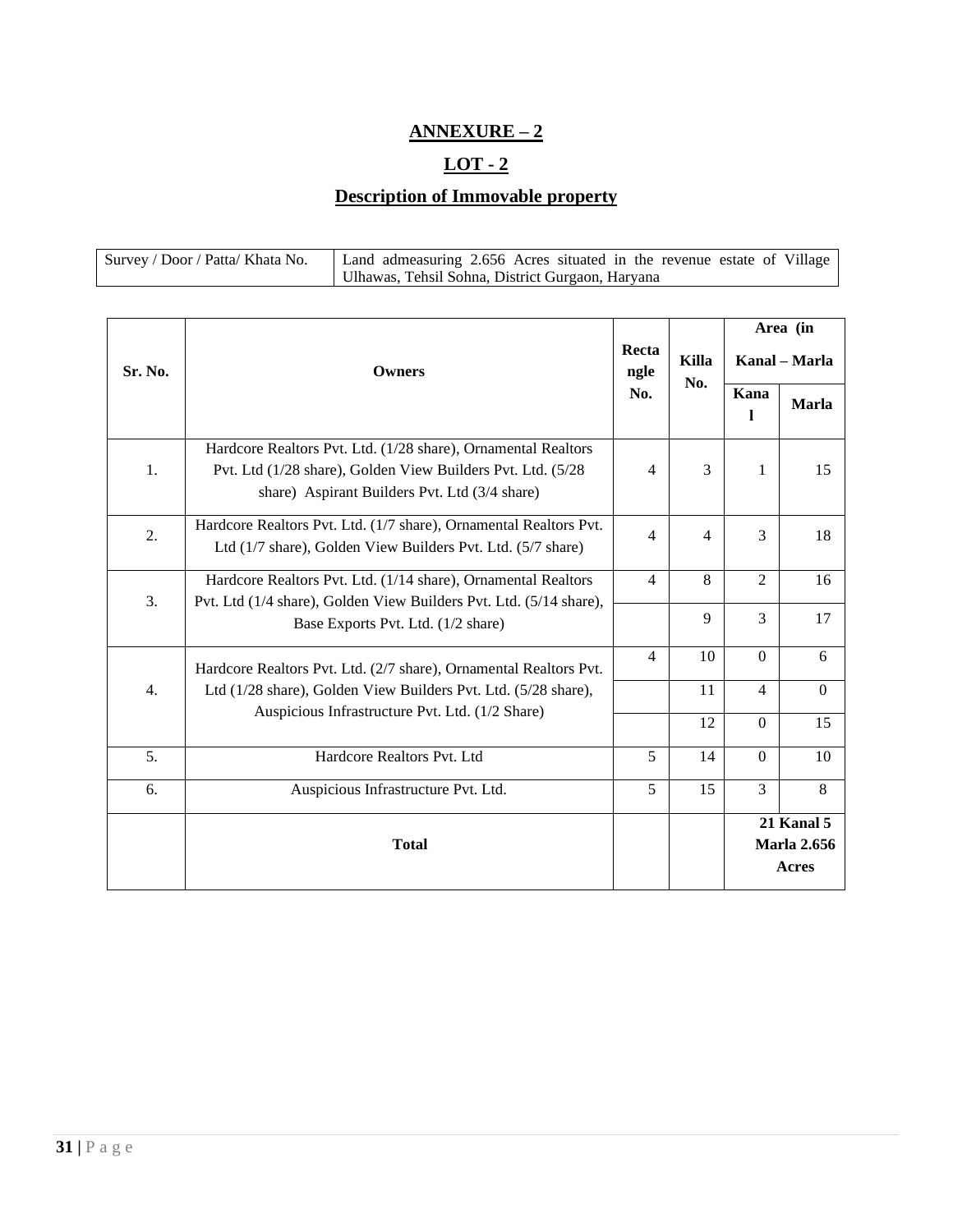#### **XI. ANNEXURE – 3**

#### $LOT - 3$

# **Description of Immovable property**

| Survey / Door / Patta/ Khata No. | Land admeasuring 17.13 Acres (forming part of License bearing No.63 |  |  |  |  |  |  |  |  |  |  |
|----------------------------------|---------------------------------------------------------------------|--|--|--|--|--|--|--|--|--|--|
|                                  | of 2009 dated 03/11/2009) situated in the revenue estate of Village |  |  |  |  |  |  |  |  |  |  |
|                                  | Behrampur, Ulhawas & Ghata, Tehsil Sohna, District Gurgaon,         |  |  |  |  |  |  |  |  |  |  |
|                                  | Harvana                                                             |  |  |  |  |  |  |  |  |  |  |

| Sr.              |                                    | <b>Village</b> | Rect.          | <b>Killa</b>   | <b>Licensed</b>      | Land                     | <b>Sala</b>           | <b>Licensed Area</b>               |              | <b>Sale Deed No</b>                                               |
|------------------|------------------------------------|----------------|----------------|----------------|----------------------|--------------------------|-----------------------|------------------------------------|--------------|-------------------------------------------------------------------|
| No.              | Owner                              | <b>Name</b>    | N <sub>0</sub> | N <sub>0</sub> | Kana<br>$\mathbf{I}$ | Marl<br>$\mathbf{a}$     | m/<br>share           | Our<br><b>Marl</b><br>$\mathbf{a}$ | <b>Acres</b> |                                                                   |
| 1.               | <b>Adson Software</b><br>Pvt. Ltd. | Behram<br>pur  | 32             | 6              | 6                    | $\overline{4}$           | 35/41<br>1            | 11                                 | 0.07         | 2060/<br>10.07.2006                                               |
| 2.               | <b>Adson Software</b><br>Pvt. Ltd. | Behram<br>pur  | 32             | 15             | 8                    |                          | 35/41<br>$\mathbf{1}$ | 14                                 | 0.09         | 2060/<br>10.07.2006                                               |
| 3.               | <b>Adson Software</b><br>Pvt. Ltd. | Behram<br>pur  | 32             | 16             | $\,8\,$              | $\overline{\phantom{0}}$ | 35/41<br>$\mathbf{1}$ | 14                                 | 0.09         | 2060/<br>10.07.2006                                               |
| $\overline{4}$ . | <b>Adson Software</b><br>Pvt. Ltd. | Behram<br>pur  | 31             | 10             | 6                    | 3                        | 35/41<br>$\mathbf{1}$ | 10                                 | 0.07         | 2060/<br>10.07.2006                                               |
| 5.               | Base Exports Pvt.<br>Ltd.          | Behram<br>pur  | 32             | 6              | 6                    | $\overline{4}$           | 185/9<br>51           | 24                                 | 0.15         | 1763/<br>27.06.2006 522/<br>04.05.2007                            |
| 6.               | Base Exports Pvt.<br>Ltd.          | Behram<br>pur  | 32             | 15             | 8                    |                          | 185/9<br>51           | 31                                 | 0.19         | 1763/<br>27.06.2006 522/<br>04.05.2007                            |
| 7.               | Base Exports Pvt.<br>Ltd.          | Behram<br>pur  | 32             | 16             | 8                    |                          | 185/9<br>51           | 31                                 | 0.19         | 1763/<br>27.06.2006 522/<br>04.05.2007                            |
| 8.               | Base Exports Pvt.<br>Ltd.          | Behram<br>pur  | 31             | 10             | 6                    | 3                        | 185/9<br>51           | 24                                 | 0.15         | 1763/<br>27.06.2006 522/<br>04.05.2007                            |
| 9.               | Base Exports Pvt.<br>Ltd.          | Behram<br>pur  | 31             | 20/2           | 5                    | 19                       | 140/2<br>37           | 70                                 | 0.44         | 4921/<br>25.11.2005<br>1492/<br>14.06.2006<br>4873/<br>24.11.2005 |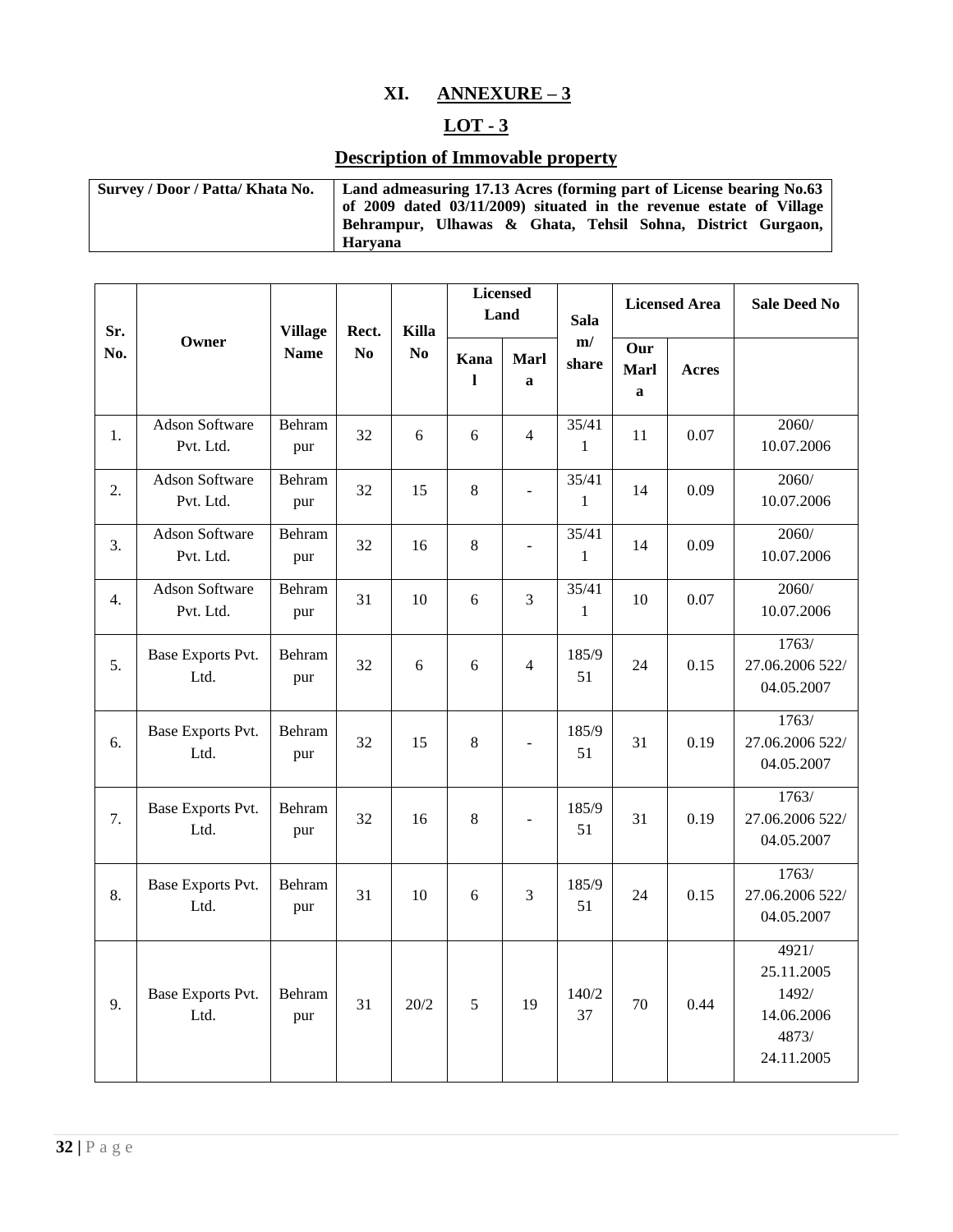| 10. | Base Exports Pvt.<br>Ltd.          | Behram<br>pur | 31 | 11/1         | 5              | 18                       | 140/2<br>37  | 70           | 0.44   | 4921/<br>25.11.2005<br>1492/<br>14.06.2006<br>4873/<br>24.11.2005 |
|-----|------------------------------------|---------------|----|--------------|----------------|--------------------------|--------------|--------------|--------|-------------------------------------------------------------------|
| 11. | <b>BTVS Buildwell</b><br>Pvt. Ltd. | Ghata         | 51 | 22           | 8              | $\overline{\phantom{0}}$ | $\mathbf{1}$ | $\mathbf{1}$ | 160.00 | 2138/<br>13.07.2006                                               |
| 12. | <b>BTVS Buildwell</b><br>Pvt. Ltd. | Ghata         | 51 | 21           | 8              | $\overline{\phantom{0}}$ | $\mathbf{1}$ | $\mathbf{1}$ | 160.00 | 2139/<br>13.07.2006                                               |
| 13. | <b>BTVS Buildwell</b><br>Pvt. Ltd. | Ghata         | 58 | $\mathbf{1}$ | 8              | $\overline{\phantom{a}}$ | $\mathbf{1}$ | 160          | 1.00   | 2139/<br>13.07.2006                                               |
| 14. | <b>BTVS Buildwell</b><br>Pvt. Ltd. | Ullaha<br>was | 5  | 13/3         | $\overline{2}$ | $\mathbf{1}$             | $\mathbf{1}$ | 41           | 0.26   | 7496/<br>20.03.2006<br>7497/<br>20.03.2006                        |
| 15. | <b>BTVS Buildwell</b><br>Pvt. Ltd. | Ullaha<br>was | 5  | 18/1         | $\overline{2}$ | 5                        | $\mathbf{1}$ | 45           | 0.28   | 7496/<br>20.03.2006<br>7497/<br>20.03.2006                        |
| 16. | <b>BTVS Buildwell</b><br>Pvt. Ltd. | Ullaha<br>was | 5  | 17/1         | ÷,             | 17                       | $\mathbf{1}$ | 17           | 0.11   | 7497/<br>20.03.2006                                               |
| 17. | <b>BTVS Buildwell</b><br>Pvt. Ltd. | Behram<br>pur | 18 | 9/1/1        | $\overline{4}$ | 13                       | $\mathbf{1}$ | $\mathbf{1}$ | 93.00  | 6541/<br>31.01.2006                                               |
| 18. | <b>BTVS Buildwell</b><br>Pvt. Ltd. | Behram<br>pur | 32 | 6            | 6              | $\overline{4}$           | 1/6          | 21           | 0.13   | 6649/<br>06.02.2006                                               |
| 19. | <b>BTVS Buildwell</b><br>Pvt. Ltd. | Behram<br>pur | 32 | 15           | 8              | $\overline{\phantom{0}}$ | 1/6          | 27           | 0.17   | 6649/<br>06.02.2006                                               |
| 20. | <b>BTVS Buildwell</b><br>Pvt. Ltd. | Behram<br>pur | 32 | 16           | $\,8\,$        | $\overline{\phantom{0}}$ | 1/6          | 27           | 0.17   | 6649/<br>06.02.2006                                               |
| 21. | <b>BTVS Buildwell</b><br>Pvt. Ltd. | Behram<br>pur | 31 | 10           | 6              | 3                        | 1/6          | 21           | 0.13   | 6649/<br>06.02.2006                                               |
| 22. | <b>Bulls Realtors Pvt.</b><br>Ltd. | Behram<br>pur | 32 | 6            | 6              | $\overline{4}$           | 203/9<br>83  | 26           | 0.16   | 5413/<br>28.11.2006<br>6743/<br>09.02.2007                        |
| 23. | <b>Bulls Realtors Pvt.</b><br>Ltd. | Behram<br>pur | 32 | 15           | 8              |                          | 203/9<br>83  | 33           | 0.21   | 5413/<br>28.11.2006<br>6743/<br>09.02.2007                        |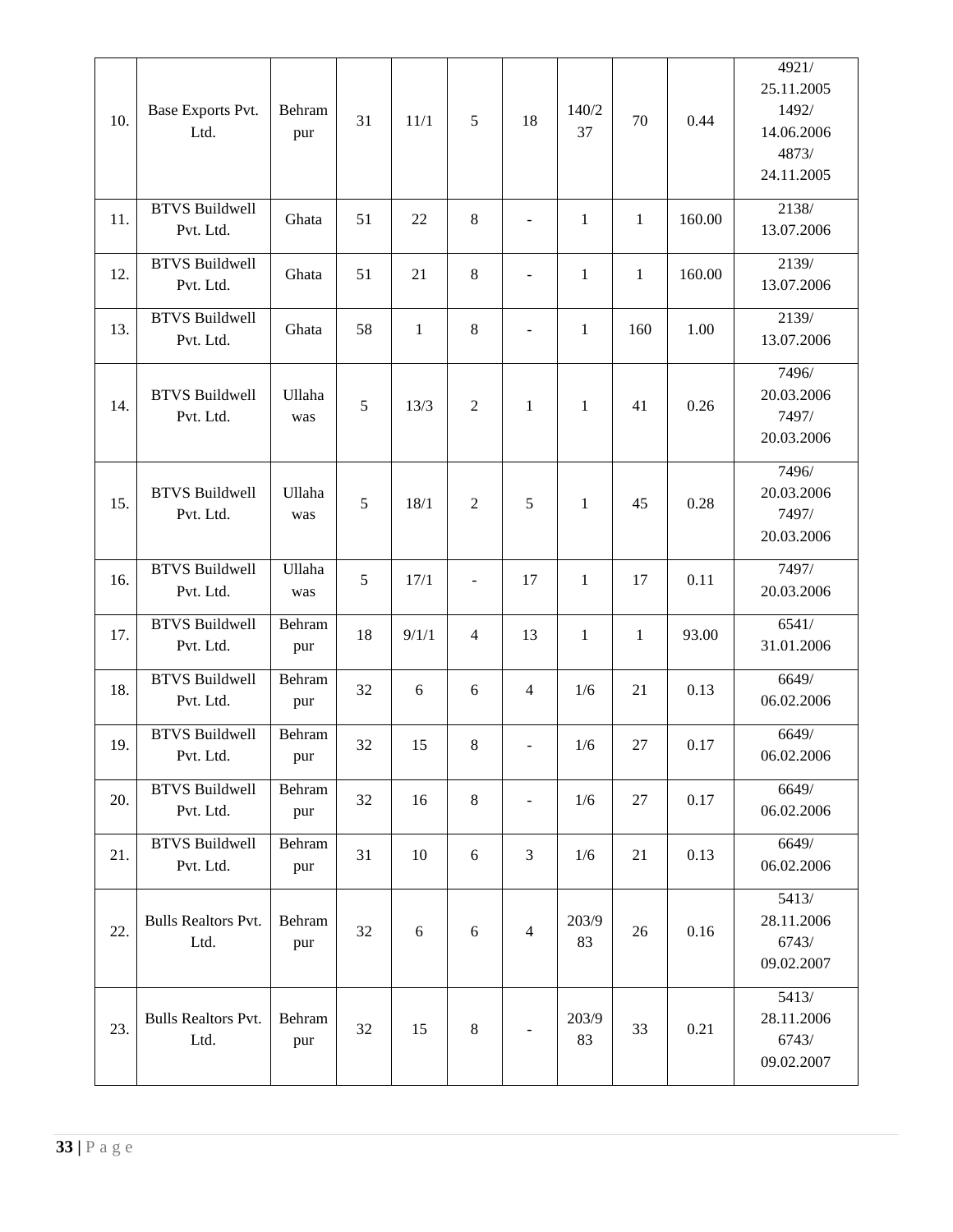| 24. | <b>Bulls Realtors Pvt.</b><br>Ltd. | Behram<br>pur | 32 | 16             | 8              |                          | 203/9<br>83             | 33           | 0.21  | 5413/<br>28.11.2006<br>6743/<br>09.02.2007 |
|-----|------------------------------------|---------------|----|----------------|----------------|--------------------------|-------------------------|--------------|-------|--------------------------------------------|
| 25. | <b>Bulls Realtors Pvt.</b><br>Ltd. | Behram<br>pur | 31 | 10             | 6              | 3                        | 203/9<br>83             | 25           | 0.16  | 5413/<br>28.11.2006<br>6743/<br>09.02.2007 |
| 26. | <b>Bulls Realtors Pvt.</b><br>Ltd. | Behram<br>pur | 31 | 20/2           | 5              | 19                       | 97/23<br>7              | 49           | 0.30  | 6156/<br>10.01.2007                        |
| 27. | <b>Bulls Realtors Pvt.</b><br>Ltd. | Behram<br>pur | 31 | 11/1           | 5              | 18                       | 97/23<br>7              | 48           | 0.30  | 6156/<br>10.01.2007                        |
| 28. | Commander<br>Realtors Pvt. Ltd     | Behram<br>pur | 18 | 22/2           | $\mathbf{1}$   | $\overline{7}$           | $\mathbf{1}$            | $\mathbf{1}$ | 27.00 | 6110/<br>13.01.2006                        |
| 29. | Commander<br>Realtors Pvt. Ltd     | Behram<br>pur | 32 | $\overline{2}$ | $\mathbf{1}$   | 13                       | $\mathbf{1}$            | 33           | 0.21  | 6110/<br>13.01.2006                        |
| 30. | Commander<br>Realtors Pvt. Ltd     | Behram<br>pur | 32 | 9              | $\mathbf{1}$   | 5                        | $\mathbf{1}$            | 25           | 0.16  | 6110/<br>13.01.2006                        |
| 31. | Commander<br>Realtors Pvt. Ltd     | Behram<br>pur | 32 | 10             | 4              | 1                        | 1                       | 81           | 0.51  | 6110/<br>13.01.2006                        |
| 32. | Golden View<br>Builders Pvt. Ltd.  | Behram<br>pur | 32 | 25             | 3              | 19                       | $\mathbf{1}$            | 79           | 0.49  | 1851/<br>30.06.2006                        |
| 33. | Golden View<br>Builders Pvt. Ltd.  | Behram<br>pur | 32 | 6              | 6              | 4                        | 78/80<br>3              | 12           | 0.08  | 6105/<br>13.01.2006                        |
| 34. | Golden View<br>Builders Pvt. Ltd.  | Behram<br>pur | 32 | 15             | 8              |                          | 78/80<br>3              | 16           | 0.10  | 6105/<br>13.01.2006                        |
| 35. | Golden View<br>Builders Pvt. Ltd.  | Behram<br>pur | 32 | 16             | 8              |                          | $78/80$<br>3            | 16           | 0.10  | 6105/<br>13.01.2006                        |
| 36. | Golden View<br>Builders Pvt. Ltd.  | Behram<br>pur | 31 | 21/1           | 3              | 16                       | $\mathbf{1}$            | 76           | 0.48  | 1842/<br>29.06.2006                        |
| 37. | Golden View<br>Builders Pvt. Ltd.  | Behram<br>pur | 31 | 10             | 6              | $\overline{3}$           | 78/80<br>$\overline{3}$ | 12           | 0.07  | 6105/<br>13.01.2006                        |
| 38. | Golden View<br>Builders Pvt. Ltd.  | Behram<br>pur | 35 | 1/1            | $\overline{4}$ | 11                       | $\mathbf{1}$            | $\mathbf{1}$ | 91.00 | 1842/<br>29.06.2006                        |
| 39. | Golden View<br>Builders Pvt. Ltd.  | Behram<br>pur | 34 | 5/1            | 3              | 17                       | $\mathbf{1}$            | 77           | 0.48  | 1851/<br>30.06.2006                        |
| 40. | Hi Energy<br>Realtors Pvt. Ltd.    | Behram<br>pur | 32 | 6              | 6              | $\overline{4}$           | 1/4                     | 31           | 0.19  | 6114/<br>13.01.2006                        |
| 41. | Hi Energy<br>Realtors Pvt. Ltd.    | Behram<br>pur | 32 | 15             | 8              | $\overline{\phantom{0}}$ | 1/4                     | 40           | 0.25  | 6114/<br>13.01.2006                        |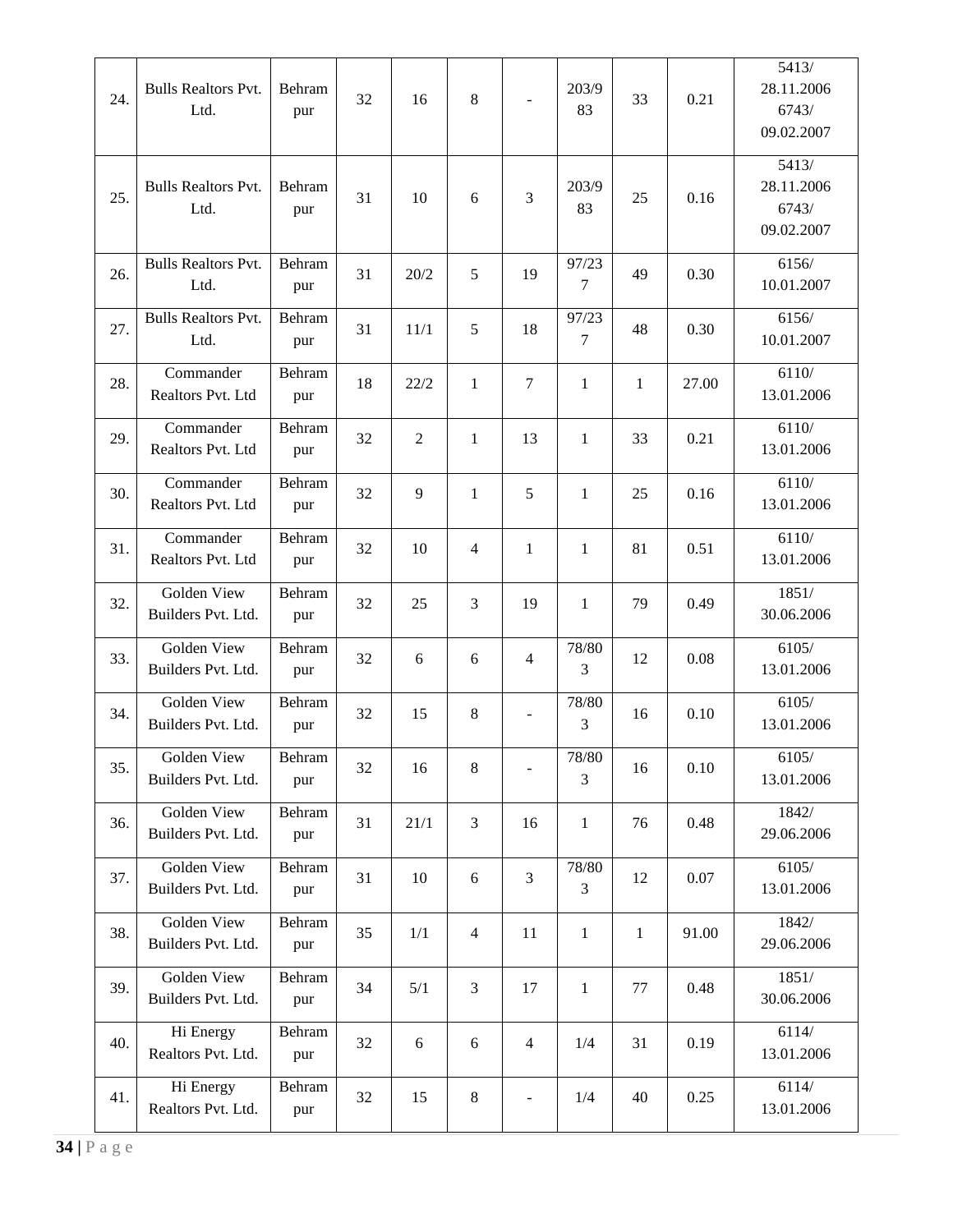| 42. | Hi Energy<br>Realtors Pvt. Ltd.              | Behram<br>pur | 32 | 16      | $\,8\,$        |                | 1/4          | 40             | 0.25 | 6114/<br>13.01.2006 |
|-----|----------------------------------------------|---------------|----|---------|----------------|----------------|--------------|----------------|------|---------------------|
| 43. | Hi Energy<br>Realtors Pvt. Ltd.              | Behram<br>pur | 31 | 10      | 6              | 3              | 1/4          | 31             | 0.19 | 6114/<br>13.01.2006 |
| 44. | <b>High Responsible</b><br>Realtors Pvt.Ltd. | Ghata         | 58 | 2/1     | $\mathbf{1}$   | $\overline{4}$ | $\mathbf{1}$ | 24             | 0.15 | 2204/<br>14.07.2006 |
| 45. | High Responsible<br>Realtors Pvt.Ltd.        | Ghata         | 58 | 3/1     |                | 13             | $\mathbf{1}$ | 13             | 0.08 | 2204/<br>14.07.2006 |
| 46. | High Responsible<br>Realtors Pvt.Ltd.        | Ghata         | 58 | 4/1/1   |                | 3              | $\mathbf{1}$ | $\mathfrak{Z}$ | 0.02 | 2204/<br>14.07.2006 |
| 47. | <b>High Responsible</b><br>Realtors Pvt.Ltd. | Ghata         | 58 | 3/3     | $\overline{4}$ | 12             | $\mathbf{1}$ | 92             | 0.58 | 2205/14.07.2006     |
| 48. | <b>High Responsible</b><br>Realtors Pvt.Ltd. | Ghata         | 58 | 4/1/2   | $\mathbf{1}$   | 10             | $\mathbf{1}$ | 30             | 0.19 | 2205/<br>14.07.2006 |
| 49. | <b>High Responsible</b><br>Realtors Pvt.Ltd. | Ghata         | 58 | 8/1     | $\mathbf{1}$   | 15             | $\mathbf{1}$ | 35             | 0.22 | 2205/<br>14.07.2006 |
| 50. | <b>High Responsible</b><br>Realtors Pvt.Ltd. | Ghata         | 58 | 2/3     | $\overline{3}$ | 13             | $\mathbf{1}$ | 73             | 0.46 | 2208/<br>14.07.2006 |
| 51. | <b>High Responsible</b><br>Realtors Pvt.Ltd. | Ghata         | 58 | 9/2     | $\overline{4}$ | 10             | $\mathbf{1}$ | 90             | 0.56 | 2208/<br>14.07.2006 |
| 52. | High Responsible<br>Realtors Pvt.Ltd.        | Ghata         | 58 | 2/4     | $\mathbf{1}$   | 10             | $\mathbf{1}$ | 30             | 0.19 | 2207/<br>14.07.2006 |
| 53. | <b>High Responsible</b><br>Realtors Pvt.Ltd. | Ghata         | 58 | 3/2     | $\overline{2}$ | 15             | $\mathbf{1}$ | 55             | 0.34 | 2207/<br>14.07.2006 |
| 54. | <b>High Responsible</b><br>Realtors Pvt.Ltd. | Ghata         | 58 | 8/2     | $\overline{2}$ | 3              | $\mathbf{1}$ | 43             | 0.27 | 2207/<br>14.07.2006 |
| 55. | <b>High Responsible</b><br>Realtors Pvt.Ltd. | Ghata         | 58 | 9/1     | $\mathbf{1}$   | 10             | $\mathbf{1}$ | 30             | 0.19 | 2207/<br>14.07.2006 |
| 56. | High Responsible<br>Realtors Pvt.Ltd.        | Ghata         | 58 | $2/2\,$ | $\,1$          | 13             | $\mathbf{1}$ | 33             | 0.21 | 2206/<br>14.07.2006 |
| 57. | <b>High Responsible</b><br>Realtors Pvt.Ltd. | Ghata         | 58 | 9/3     | $\overline{3}$ | $\overline{4}$ | $\mathbf{1}$ | 64             | 0.40 | 2206/<br>14.07.2006 |
| 58. | <b>High Responsible</b><br>Realtors Pvt.Ltd. | Ghata         | 58 | $10/1$  | $\,1$          | $10\,$         | $\mathbf{1}$ | 30             | 0.19 | 2206/<br>14.07.2006 |
| 59. | <b>High Responsible</b><br>Realtors Pvt.Ltd. | Ghata         | 58 | $11/2$  | $\mathbf{1}$   | 9              | $\mathbf{1}$ | 29             | 0.18 | 2206/<br>14.07.2006 |
| 60. | Regal Green<br>Lands Pvt. Ltd.               | Ullaha<br>was | 5  | $19/2$  | $\overline{a}$ | $\overline{9}$ | $\mathbf{1}$ | 9              | 0.06 | 7052/<br>28.02.2006 |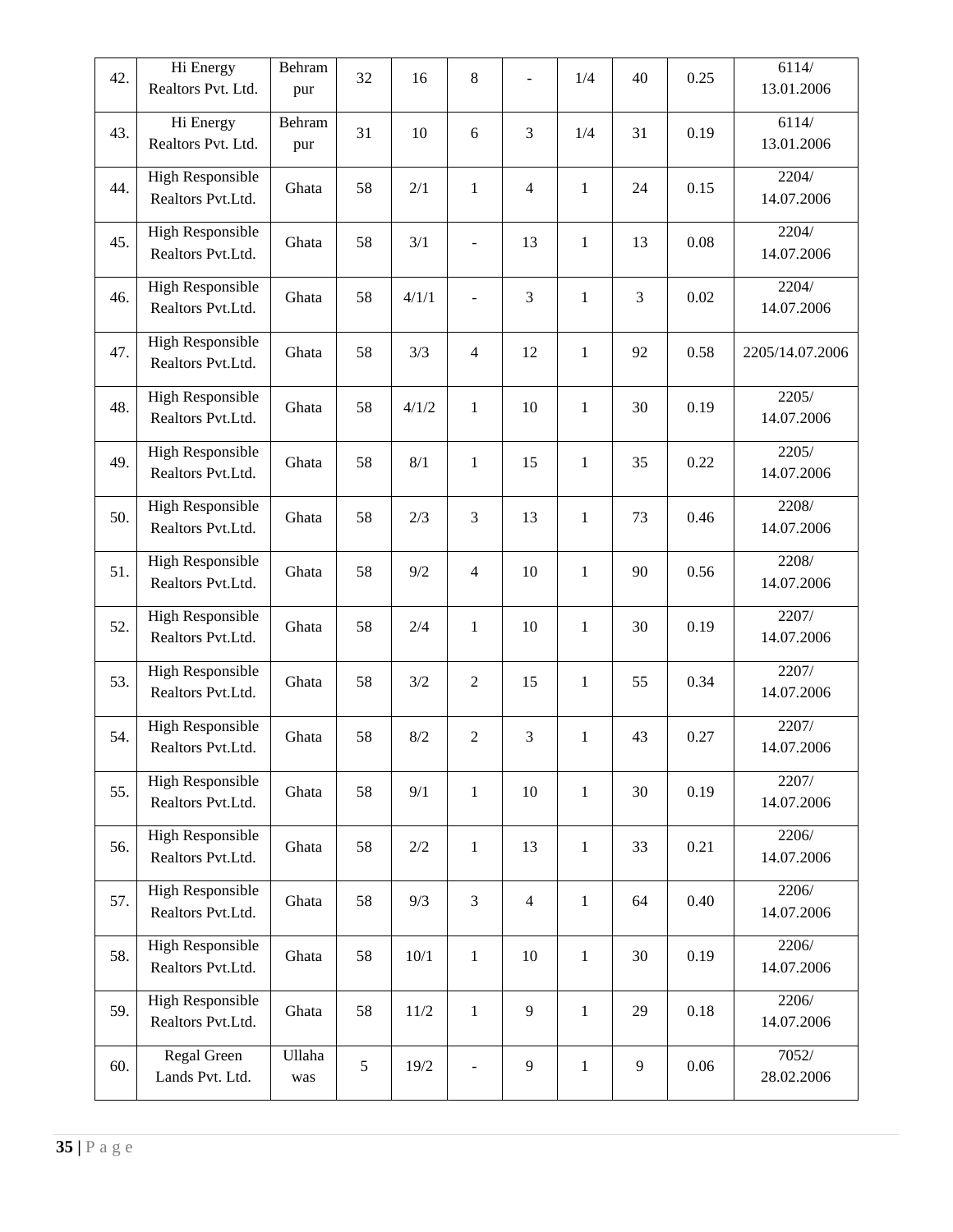| 61. | Regal Green<br>Lands Pvt. Ltd. | Ullaha<br>was | 19/3 |     |     | 89    | 0.56  | 7052/<br>28.02.2006 |
|-----|--------------------------------|---------------|------|-----|-----|-------|-------|---------------------|
|     | <b>Total</b>                   |               |      | 270 | 413 | 2,741 | 17.13 |                     |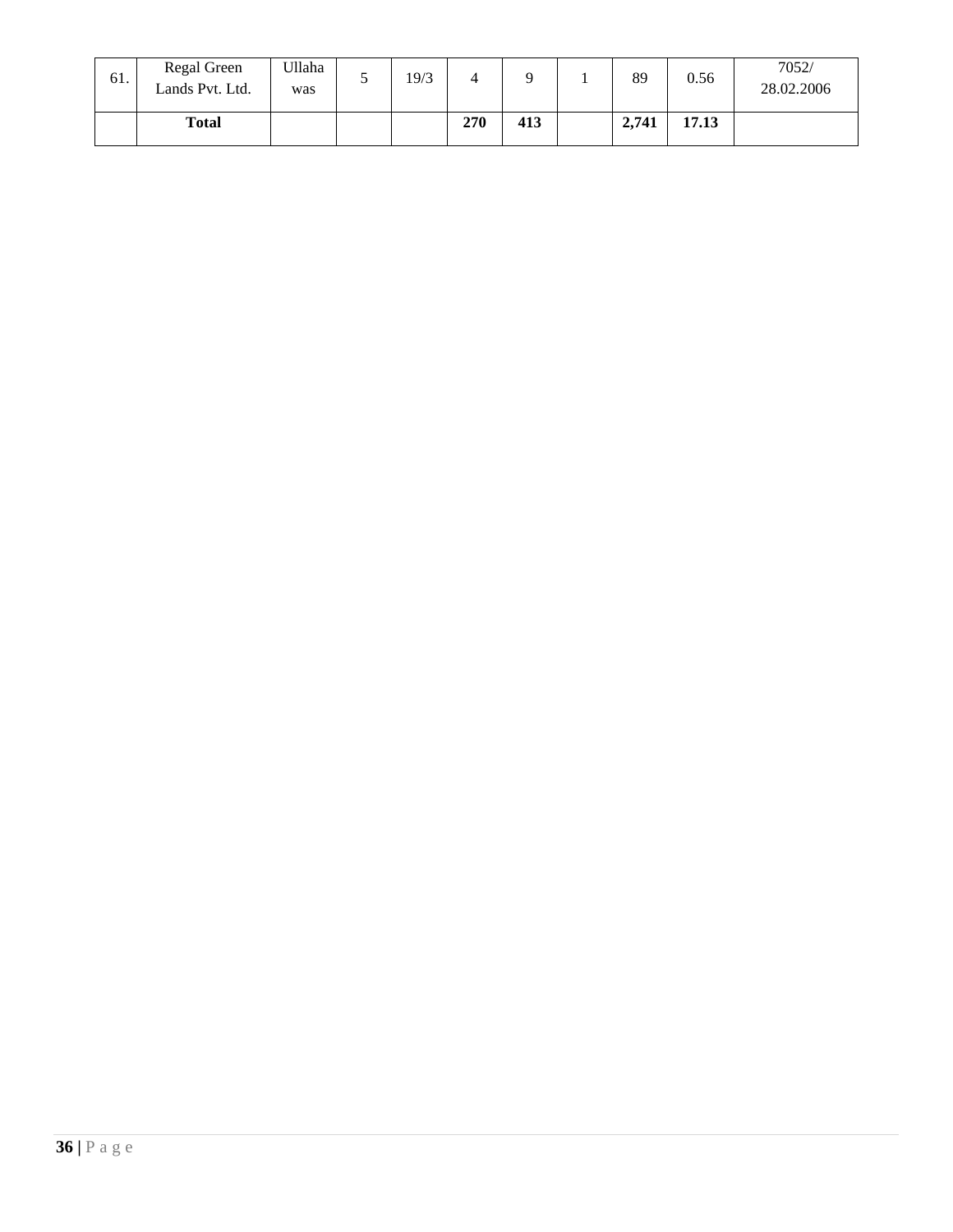### **XII. ANNEXURE – 4**

# **LOT - 4**

# **Description of Immovable property**

| Survey / Door / Patta/ Khata No. | Land admeasuring 33.74 Acres situated in the revenue estate of Village |
|----------------------------------|------------------------------------------------------------------------|
|                                  | Ullahawas & Behrampur, Tehsil Sohna, District Gurgaon, Haryana         |

| Sr.            | Owner                                 | <b>Village</b>       | Rec                  | Kill                 |                          | <b>Licensed</b> | Salam/ | <b>Licensed Area</b> |              | <b>Sale Deed No</b>                |
|----------------|---------------------------------------|----------------------|----------------------|----------------------|--------------------------|-----------------|--------|----------------------|--------------|------------------------------------|
| N <sub>0</sub> |                                       | <b>Name</b>          | t.<br>N <sub>0</sub> | a<br>N <sub>0</sub>  | Land                     |                 | share  |                      |              |                                    |
|                |                                       |                      |                      |                      | Kana                     | Marl            |        | Our                  | <b>Acres</b> |                                    |
|                |                                       |                      |                      |                      | 1                        | a               |        | <b>Marl</b><br>a     |              |                                    |
|                |                                       |                      |                      |                      |                          |                 |        |                      |              |                                    |
| 1.             | Aspirant Builders<br>Pvt. Ltd.        | Behramp<br><b>ur</b> | 14                   | 22/1                 | $\mathbf{1}$             | $8\,$           | 31/253 | 3                    | 0.02         | 658/08.05.2006                     |
| 2.             | Aspirant Builders<br>Pvt. Ltd.        | Behramp<br>ur        | 18                   | 2/1/<br>$\mathbf{1}$ | $\blacksquare$           | $\overline{2}$  | 31/253 | $\boldsymbol{0}$     | 0.00         | 658/08.05.2006                     |
| 3.             | Aspirant Builders<br>Pvt. Ltd.        | Behramp<br>ur        | 18                   | 19/2                 | $\overline{4}$           | 19              | 31/253 | 12                   | 0.08         | 658/08.05.2006                     |
| 4.             | Aspirant Builders<br>Pvt. Ltd.        | Behramp<br>ur        | 18                   | 20/2                 | $\overline{2}$           | $\overline{a}$  | 31/253 | $\overline{5}$       | 0.03         | 658/08.05.2006                     |
| 5.             | Base Exports Pvt.<br>Ltd.             | Behramp<br>ur        | 14                   | 22/1                 | $\mathbbm{1}$            | $8\,$           | 43/253 | 5                    | 0.03         | 4873/24.11.2005<br>1492/14.06.2006 |
| 6.             | Base Exports Pvt.<br>Ltd.             | Behramp<br>ur        | 18                   | 2/1/<br>$\mathbf{1}$ | $\overline{\phantom{a}}$ | 2               | 43/253 | $\boldsymbol{0}$     | 0.00         | 4873/24.11.2005<br>1492/14.06.2006 |
| 7.             | Base Exports Pvt.<br>Ltd.             | Behramp<br>ur        | 18                   | 19/2                 | $\overline{4}$           | 19              | 43/253 | 17                   | 0.11         | 4873/24.11.2005<br>1492/14.06.2006 |
| 8.             | Base Exports Pvt.<br>Ltd.             | Behramp<br>ur        | 18                   | 20/2                 | $\overline{2}$           | $\overline{a}$  | 43/253 | $\overline{7}$       | 0.04         | 4873/24.11.2005<br>1492/14.06.2006 |
| 9.             | <b>Bulls</b><br>Realtors<br>Pvt. Ltd. | Behramp<br>ur        | 14                   | 22/1                 | $\mathbf{1}$             | $8\,$           | 2/253  | $\boldsymbol{0}$     | 0.00         | 6156/10.01.2007                    |
| 10.            | <b>Bulls</b><br>Realtors<br>Pvt. Ltd. | Behramp<br>ur        | 18                   | 2/1/<br>$\mathbf{1}$ | $\blacksquare$           | $\sqrt{2}$      | 2/253  | $\boldsymbol{0}$     | 0.00         | 6156/10.01.2007                    |
| 11.            | Realtors<br><b>Bulls</b><br>Pvt. Ltd. | Behramp<br>ur        | 18                   | 19/2                 | $\overline{4}$           | 19              | 2/253  | $\mathbf{1}$         | 0.00         | 6156/10.01.2007                    |
| 12.            | Realtors<br><b>Bulls</b><br>Pvt. Ltd. | Behramp<br>ur        | 18                   | 20/2                 | $\overline{2}$           | $\blacksquare$  | 2/253  | $\boldsymbol{0}$     | $0.00\,$     | 6156/10.01.2007                    |
| 13.            | Buzz Hotels Pvt.<br>Ltd.              | Behramp<br>ur        | 14                   | 22/1                 | $\mathbf{1}$             | $8\,$           | 177/25 | 20                   | 0.12         | 6412/25.01.2006                    |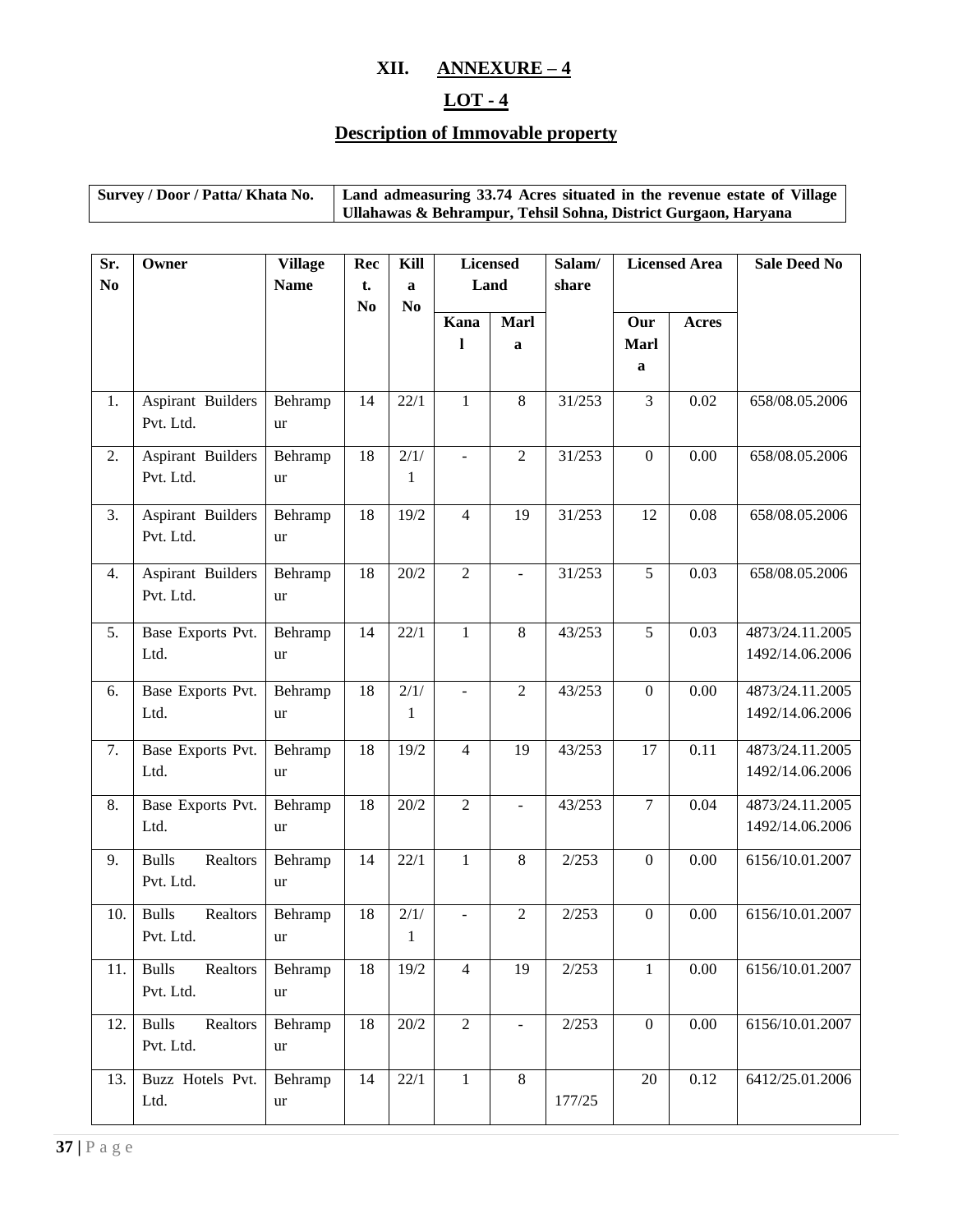|     |                                |                      |                 |                        |                          |                | 3              |                |          |                 |
|-----|--------------------------------|----------------------|-----------------|------------------------|--------------------------|----------------|----------------|----------------|----------|-----------------|
| 14. | Buzz Hotels Pvt.<br>Ltd.       | Behramp<br>ur        | 18              | $\frac{2}{1}$<br>1     | $\overline{\phantom{a}}$ | $\overline{2}$ | 177/25<br>3    | $\mathbf{1}$   | 0.01     | 6412/25.01.2006 |
| 15. | Buzz Hotels Pvt.<br>Ltd.       | Behramp<br>ur        | 18              | 19/2                   | $\overline{4}$           | 19             | 177/25<br>3    | 69             | 0.43     | 6412/25.01.2006 |
| 16. | Buzz Hotels Pvt.<br>Ltd.       | Behramp<br>ur        | 18              | 20/2                   | $\overline{2}$           | $\blacksquare$ | 177/25<br>3    | 28             | 0.17     | 6412/25.01.2006 |
| 17. | Commander<br>Realtors Pvt. Ltd | Behramp<br><b>ur</b> | 14              | 21/3                   | $\overline{\phantom{a}}$ | 7              | $\mathbf{1}$   | $\tau$         | 0.04     | 3653/21.08.2012 |
| 18. | Commander<br>Realtors Pvt. Ltd | Behramp<br>ur        | 14              | 22/2                   | $\mathbf{1}$             | 12             | $\mathbf{1}$   | 32             | 0.20     | 3653/21.08.2012 |
| 19. | Commander<br>Realtors Pvt. Ltd | Behramp<br>ur        | 17              | 6/1                    | $\overline{3}$           | 12             | $\mathbf{1}$   | 72             | 0.45     | 3653/21.08.2012 |
| 20. | Commander<br>Realtors Pvt. Ltd | Behramp<br>ur        | 17              | 15/2<br>$\sqrt{1}$     | $\overline{2}$           |                | $\mathbf{1}$   | 40             | 0.25     | 3653/21.08.2012 |
| 21. | Commander<br>Realtors Pvt. Ltd | Behramp<br>ur        | 18              | 1/2                    | $\overline{4}$           | 13             | $\mathbf{1}$   | 93             | 0.58     | 3653/21.08.2012 |
| 22. | Commander<br>Realtors Pvt. Ltd | Behramp<br><b>ur</b> | 18              | 2/1/<br>$\overline{2}$ | $\overline{\phantom{a}}$ | 6              | $\mathbf{1}$   | 6              | 0.04     | 3653/21.08.2012 |
| 23. | Commander<br>Realtors Pvt. Ltd | Behramp<br>ur        | 18              | 2/2                    | 4                        | $\blacksquare$ | $\mathbf{1}$   | 80             | 0.50     | 3653/21.08.2012 |
| 24. | Commander<br>Realtors Pvt. Ltd | Behramp<br>ur        | 18              | 9/2/<br>1              | $\overline{2}$           |                | $\mathbf{1}$   | 40             | 0.25     | 3653/21.08.2012 |
| 25. | Commander<br>Realtors Pvt. Ltd | Behramp<br>ur        | 18              | 12/1<br>$\sqrt{1}$     |                          | $\overline{2}$ | 1              | $\overline{2}$ | $0.01\,$ | 3653/21.08.2012 |
| 26. | Commander<br>Realtors Pvt. Ltd | Behramp<br><b>ur</b> | 18              | 10                     | 8                        |                | $\mathbf{1}$   | 160            | 1.00     | 3653/21.08.2012 |
| 27. | Commander<br>Realtors Pvt. Ltd | Behramp<br>ur        | 32              | $\overline{17}$        | 8                        |                | $\mathbf{1}$   | 160            | 1.00     | 3433/26.10.2009 |
| 28. | Commander<br>Realtors Pvt. Ltd | Behramp<br>ur        | $\overline{32}$ | 18                     | 9                        | 18             | $\overline{1}$ | 198            | 1.24     | 3656/21.08.2012 |
| 29. | Commander<br>Realtors Pvt. Ltd | Behramp<br>ur        | 32              | 23                     | $6\,$                    | $\overline{8}$ | $\mathbf{1}$   | 128            | 0.80     | 3656/21.08.2012 |
| 30. | Commander<br>Realtors Pvt. Ltd | Behramp<br>ur        | 32              | 24                     | 8                        |                | $\mathbf{1}$   | 160            | 1.00     | 3662/21.08.2012 |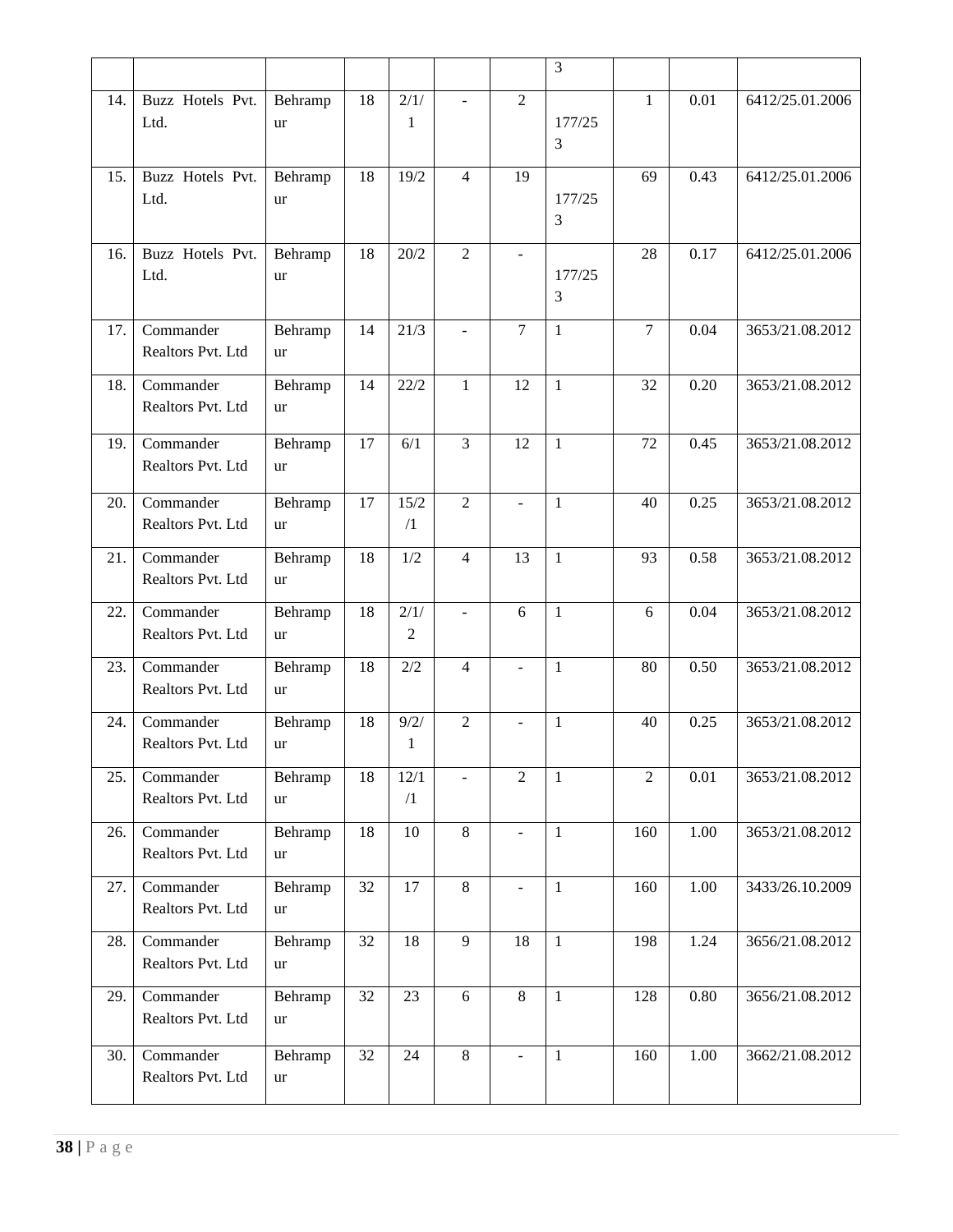| 31. | Commander          | Behramp         | 34 | 3/1               | $\overline{2}$ | $\overline{4}$      | $\mathbf{1}$   | 44  | 0.28 | 3656/21.08.2012 |
|-----|--------------------|-----------------|----|-------------------|----------------|---------------------|----------------|-----|------|-----------------|
|     | Realtors Pvt. Ltd  | ur              |    |                   |                |                     |                |     |      |                 |
| 32. | Commander          | Behramp         | 34 | $\frac{1}{4}$ /1/ | $\overline{2}$ | $\overline{13}$     | $\mathbf{1}$   | 53  | 0.33 | 3656/21.08.2012 |
|     | Realtors Pvt. Ltd  | ur              |    | 1                 |                |                     |                |     |      |                 |
| 33. | Commander          | Behramp         | 34 | 4/1/              | $\overline{5}$ | $\overline{3}$      | $\mathbf{1}$   | 103 | 0.64 | 3662/21.08.2012 |
|     | Realtors Pvt. Ltd  | ur              |    | 2                 |                |                     |                |     |      |                 |
| 34. | Commander          | Ullahawa        | 25 | 8/2/              | 6              | $\overline{3}$      | $\mathbf{1}$   | 123 | 0.77 | 3651/21.08.2012 |
|     | Realtors Pvt. Ltd  | ${\bf S}$       |    | 2                 |                |                     |                |     |      |                 |
| 35. | Commander          | Ullahawa        | 25 | 17                | 8              | ÷,                  | $\mathbf{1}$   | 160 | 1.00 | 3651/21.08.2012 |
|     | Realtors Pvt. Ltd  | ${\bf S}$       |    |                   |                |                     |                |     |      |                 |
| 36. | Commander          | Ullahawa        | 25 | 18                | 8              | $\bar{\phantom{a}}$ | $\mathbf{1}$   | 160 | 1.00 | 3874/28.08.2012 |
|     | Realtors Pvt. Ltd  | ${\bf S}$       |    |                   |                |                     |                |     |      |                 |
| 37. | Commander          | Ullahawa        | 25 | 23/2              | $\overline{4}$ | $\overline{4}$      | $\mathbf{1}$   | 84  | 0.53 | 3640/21.08.2012 |
|     | Realtors Pvt. Ltd  | ${\bf S}$       |    |                   |                |                     |                |     |      |                 |
| 38. | Commander          | <b>Ullahawa</b> | 25 | 23/1              | 3              | 16                  | $\mathbf{1}$   | 76  | 0.48 | 3640/21.08.2012 |
|     | Realtors Pvt. Ltd  | S               |    |                   |                |                     |                |     |      |                 |
| 39. | Commander          | Ullahawa        | 25 | 24/1              | 1              | 12                  | $\mathbf{1}$   | 32  | 0.20 | 3640/21.08.2012 |
|     | Realtors Pvt. Ltd  | S               |    |                   |                |                     |                |     |      |                 |
| 40. | Commander          | Ullahawa        | 25 | 24/2              | 6              | 8                   | $\mathbf{1}$   | 128 | 0.80 | 3640/21.08.2012 |
|     | Realtors Pvt. Ltd  | ${\bf S}$       |    |                   |                |                     |                |     |      |                 |
| 41. | Fiverivers         | Behramp         | 45 | $\overline{7}$    | $\overline{7}$ | 15                  | $\mathbf{1}$   | 155 | 0.97 | 4685/29.01.2008 |
|     | Buildcon Pvt. Ltd. | ur              |    |                   |                |                     |                |     |      |                 |
| 42. | Fiverivers         | Behramp         | 45 | 3/2               | 6              | $\overline{2}$      | 65/197         | 40  | 0.25 | 4685/29.01.2008 |
|     | Buildcon Pvt. Ltd. | ur              |    |                   |                |                     |                |     |      |                 |
| 43. | Fiverivers         | Behramp         | 45 | $\overline{4}$    | 8              | $\blacksquare$      | 65/197         | 53  | 0.33 | 4685/29.01.2008 |
|     | Buildcon Pvt. Ltd. | ur              |    |                   |                |                     |                |     |      |                 |
| 44. | Fiverivers         | Behramp         | 35 | 12/2              | $\overline{3}$ | 11                  | $\overline{1}$ | 71  | 0.44 | 1626/06.07.2007 |
|     | Developers<br>Pvt. | ur              |    |                   |                |                     |                |     |      | 2842/04.10.2007 |
|     | Ltd.               |                 |    |                   |                |                     |                |     |      |                 |
| 45. | Fiverivers         | Behramp         | 35 | 13/1              | $\mathbf{1}$   | $\overline{7}$      | $\mathbf{1}$   | 27  | 0.17 | 1626/06.07.2007 |
|     | Developers<br>Pvt. | ur              |    |                   |                |                     |                |     |      | 2842/04.10.2007 |
|     | Ltd.               |                 |    |                   |                |                     |                |     |      |                 |
| 46. | Fiverivers         | Behramp         | 35 | 17/2              | 6              | $\overline{a}$      | $\mathbf{1}$   | 120 | 0.75 | 1626/06.07.2007 |
|     | Developers<br>Pvt. | <b>ur</b>       |    |                   |                |                     |                |     |      | 2842/04.10.2007 |
|     | Ltd.               |                 |    |                   |                |                     |                |     |      |                 |
| 47. | Fiverivers         | Behramp         | 35 | 18/1              | 6              | 16                  | $\mathbf{1}$   | 136 | 0.85 | 1626/06.07.2007 |
|     | Developers<br>Pvt. | ur              |    |                   |                |                     |                |     |      | 2842/04.10.2007 |
|     | Ltd.               |                 |    |                   |                |                     |                |     |      |                 |
| 48. | Fiverivers         | Behramp         | 35 | 19/1              | $\overline{7}$ | 13                  | $\mathbf{1}$   | 153 | 0.96 | 1626/06.07.2007 |
|     | Developers<br>Pvt. |                 |    |                   |                |                     |                |     |      |                 |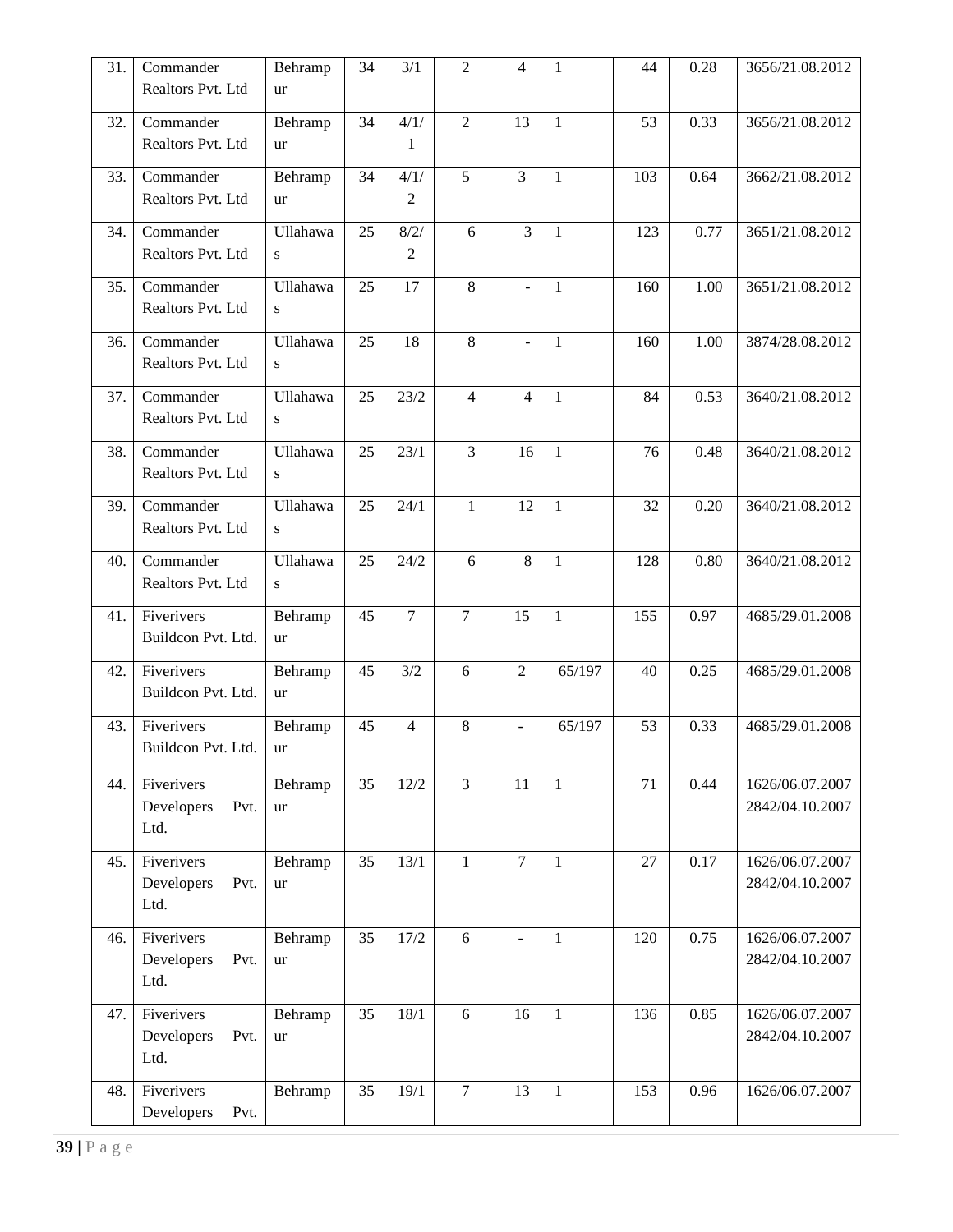|     | Ltd.                                     | ur            |    |                |                |                |              |     |      | 2842/04.10.2007                    |
|-----|------------------------------------------|---------------|----|----------------|----------------|----------------|--------------|-----|------|------------------------------------|
| 49. | Fiverivers<br>Pvt.<br>Developers<br>Ltd. | Behramp<br>ur | 35 | 20/2           | $\mathbf{1}$   | $\overline{2}$ | $\mathbf{1}$ | 22  | 0.14 | 1626/06.07.2007<br>2842/04.10.2007 |
| 50. | Fiverivers<br>Developers<br>Pvt.<br>Ltd. | Behramp<br>ur | 35 | 22/3           |                | 8              | $\mathbf{1}$ | 8   | 0.05 | 1626/06.07.2007<br>2842/04.10.2007 |
| 51. | Fiverivers<br>Developers<br>Pvt.<br>Ltd. | Behramp<br>ur | 35 | 22/1           | $\overline{4}$ | 9              | $\mathbf{1}$ | 89  | 0.56 | 1626/06.07.2007<br>2842/04.10.2007 |
| 52. | Fiverivers<br>Developers<br>Pvt.<br>Ltd. | Behramp<br>ur | 35 | 23/2           | 5              | 13             | $\mathbf{1}$ | 113 | 0.71 | 1626/06.07.2007<br>2842/04.10.2007 |
| 53. | Fiverivers<br>Developers<br>Pvt.<br>Ltd. | Behramp<br>ur | 35 | 24/1           | 6              | $\overline{a}$ | $\mathbf{1}$ | 120 | 0.75 | 1626/06.07.2007<br>2842/04.10.2007 |
| 54. | Fiverivers<br>Developers<br>Pvt.<br>Ltd. | Behramp<br>ur | 45 | 3/2            | 6              | $\overline{2}$ | 39/394       | 12  | 0.08 | 1758/17.07.2007                    |
| 55. | Fiverivers<br>Developers<br>Pvt.<br>Ltd. | Behramp<br>ur | 45 | $\overline{4}$ | 8              |                | 39/394       | 16  | 0.10 | 1758/17.07.2007                    |
| 56. | Fiverivers<br>Developers<br>Pvt.<br>Ltd. | Behramp<br>ur | 45 | 3/1            | $\overline{4}$ | 13             | $\mathbf{1}$ | 93  | 0.58 | 1626/06.07.2007<br>2842/04.10.2007 |
| 57. | Fiverivers<br>Developers<br>Pvt.<br>Ltd. | Behramp<br>ur | 14 | 21/2           | $\mathbf{1}$   | $\mathfrak{2}$ | $\mathbf{1}$ | 22  | 0.14 | 2203/20.08.2007<br>2204/20.08.2007 |
| 58. | Fiverivers<br>Developers<br>Pvt.<br>Ltd. | Behramp<br>ur | 15 | 25/2           | 5              | 18             | $\mathbf{1}$ | 118 | 0.74 | 2203/20.08.2007<br>2204/20.08.2007 |
| 59. | Fiverivers<br>Developers<br>Pvt.<br>Ltd. | Behramp<br>ur | 17 | 5              | $\overline{7}$ | 12             | $\mathbf{1}$ | 152 | 0.95 | 2203/20.08.2007<br>2204/20.08.2007 |
| 60. | Fiverivers<br>Developers<br>Pvt.<br>Ltd. | Behramp<br>ur | 18 | 1/1            | $\overline{3}$ | $\overline{4}$ | $\mathbf{1}$ | 64  | 0.40 | 2203/20.08.2007<br>2204/20.08.2007 |
| 61. | Fiverivers<br>Developers<br>Pvt.<br>Ltd. | Behramp<br>ur | 14 | 6/2            | $\mathbf{1}$   | $\overline{4}$ | $\mathbf{1}$ | 24  | 0.15 | 2270/23.08.2007                    |
| 62. | Fiverivers<br>Developers<br>Pvt.         | Behramp       | 14 | $\tau$         | 6              | 12             | $\mathbf{1}$ | 132 | 0.83 | 2270/23.08.2007                    |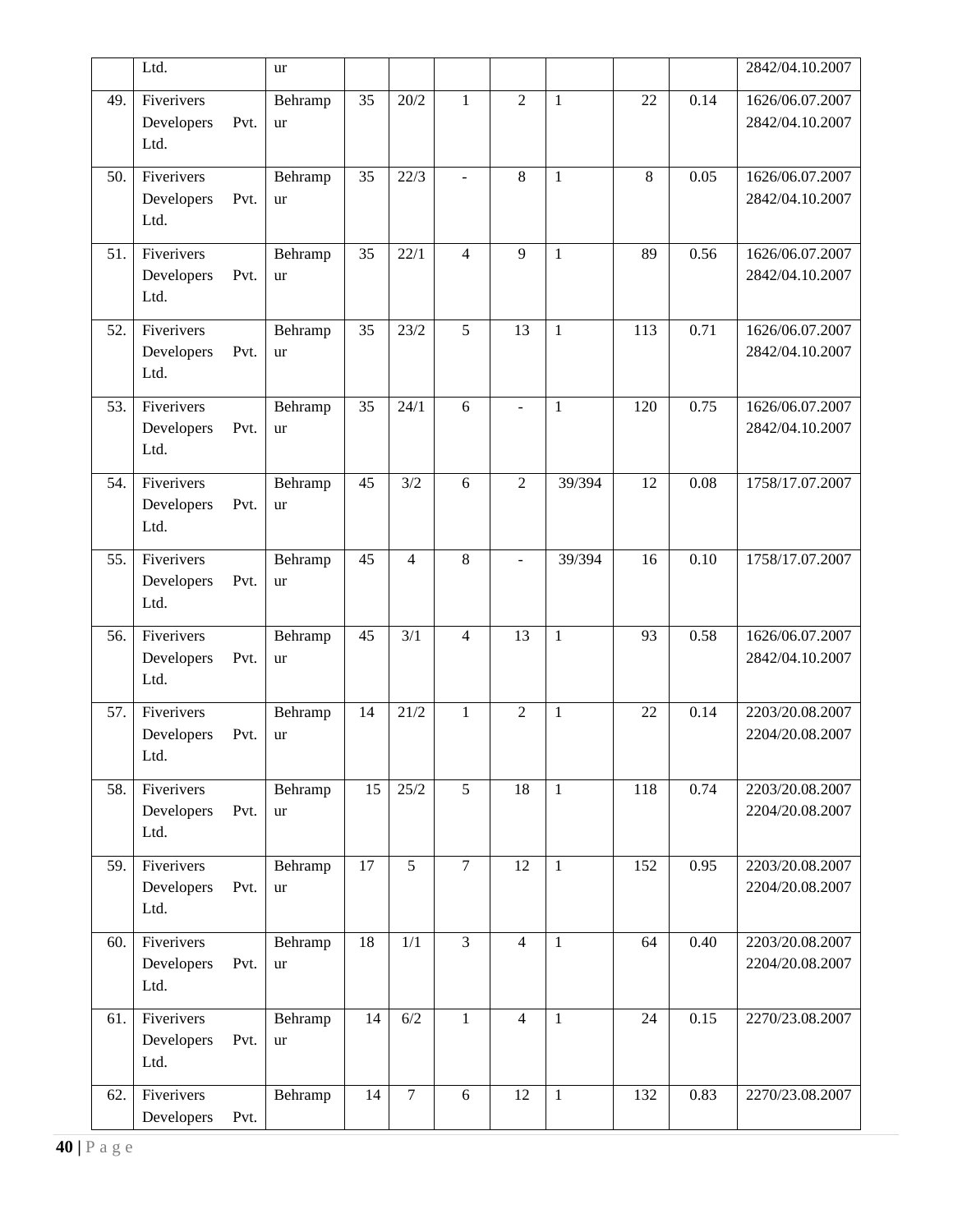|     | Ltd.                                      | ur                    |    |                    |                |                |                          |     |      |                                                                          |
|-----|-------------------------------------------|-----------------------|----|--------------------|----------------|----------------|--------------------------|-----|------|--------------------------------------------------------------------------|
| 63. | Fiverivers<br>Pvt.<br>Developers<br>Ltd.  | Behramp<br>ur         | 14 | 14/1               | $\overline{3}$ | 16             | $\mathbf{1}$             | 76  | 0.48 | 2270/23.08.2007                                                          |
| 64. | Fiverivers<br>Developers<br>Pvt.<br>Ltd.  | Behramp<br>ur         | 14 | 14/3               | $\overline{4}$ |                | $\mathbf{1}$             | 80  | 0.50 | 2270/23.08.2007                                                          |
| 65. | Fiverivers<br>Developers<br>Pvt.<br>Ltd.  | Behramp<br>ur         | 14 | 15/1<br>$\sqrt{1}$ | $\overline{a}$ | 11             | $\mathbf{1}$             | 11  | 0.07 | 2270/23.08.2007                                                          |
| 66. | Fiverivers<br>Developers<br>Pvt.<br>Ltd.  | Behramp<br>ur         | 14 | 15/1<br>/2         | $\overline{a}$ | 13             | $\mathbf{1}$             | 13  | 0.08 | 2270/23.08.2007                                                          |
| 67. | Fiverivers<br>Developers<br>Pvt.<br>Ltd.  | Behramp<br>ur         | 14 | 17/1<br>/1         | $\overline{3}$ | 8              | $\mathbf{1}$             | 68  | 0.43 | 2270/23.08.2007                                                          |
| 68. | Fiverivers<br>Developers<br>Pvt.<br>Ltd.  | Ullahawa<br>${\bf S}$ | 24 | 6/2                | 6              | 9              | $\mathbf{1}$             | 129 | 0.81 | 1763/17.07.2007                                                          |
| 69. | Fiverivers<br>Developers<br>Pvt.<br>Ltd.  | Ullahawa<br>${\bf S}$ | 24 | 15/2               | 5              | 14             | $\mathbf{1}$             | 114 | 0.71 | 1763/17.07.2007                                                          |
| 70. | Fiverivers<br>Township<br>Pvt.<br>Ltd.    | Behramp<br><b>ur</b>  | 45 | 3/2                | 6              | $\overline{2}$ | 225/39<br>4              | 70  | 0.44 | 3882/13.12.2007<br>4148/28.12.2007<br>4147/28.12.2007<br>4792/04.02.2008 |
| 71. | Fiverivers<br>Township<br>Pvt.<br>Ltd.    | Behramp<br>ur         | 45 | 4                  | 8              | $\blacksquare$ | 225/39<br>$\overline{4}$ | 91  | 0.57 | 3882/13.12.2007<br>4148/28.12.2007<br>4147/28.12.2007<br>4792/04.02.2008 |
| 72. | Golden<br>View<br>Builders Pvt. Ltd.      | Behramp<br>ur         | 32 | 25                 | $\overline{4}$ | $\mathbf{1}$   | $\mathbf{1}$             | 81  | 0.51 | 1851/30.06.2006                                                          |
| 73. | Golden<br>View<br>Builders Pvt. Ltd.      | Behramp<br>ur         | 34 | 5/1                | 3              | 19             | $\mathbf{1}$             | 79  | 0.49 | 1851/30.06.2006                                                          |
| 74. | High<br><b>Star</b><br>Builders Pvt. Ltd. | Behramp<br>ur         | 14 | 17/1<br>/2         | $\overline{4}$ | $\overline{4}$ | $\mathbf{1}$             | 84  | 0.53 | 1745/28.03.2006<br>4652/30.10.2006                                       |
| 75. | Ornamental<br>Realtors Pvt. Ltd.          | Behramp<br>ur         | 14 | 20                 | 9              | 11             | $\mathbf{1}$             | 191 | 1.19 | 4693/29.01.2008                                                          |
| 76. | Ornamental<br>Realtors Pvt. Ltd.          | Behramp<br>ur         | 14 | $\overline{21/1}$  | $\overline{5}$ | 9              | $\mathbf{1}$             | 109 | 0.68 | 4693/29.01.2008                                                          |